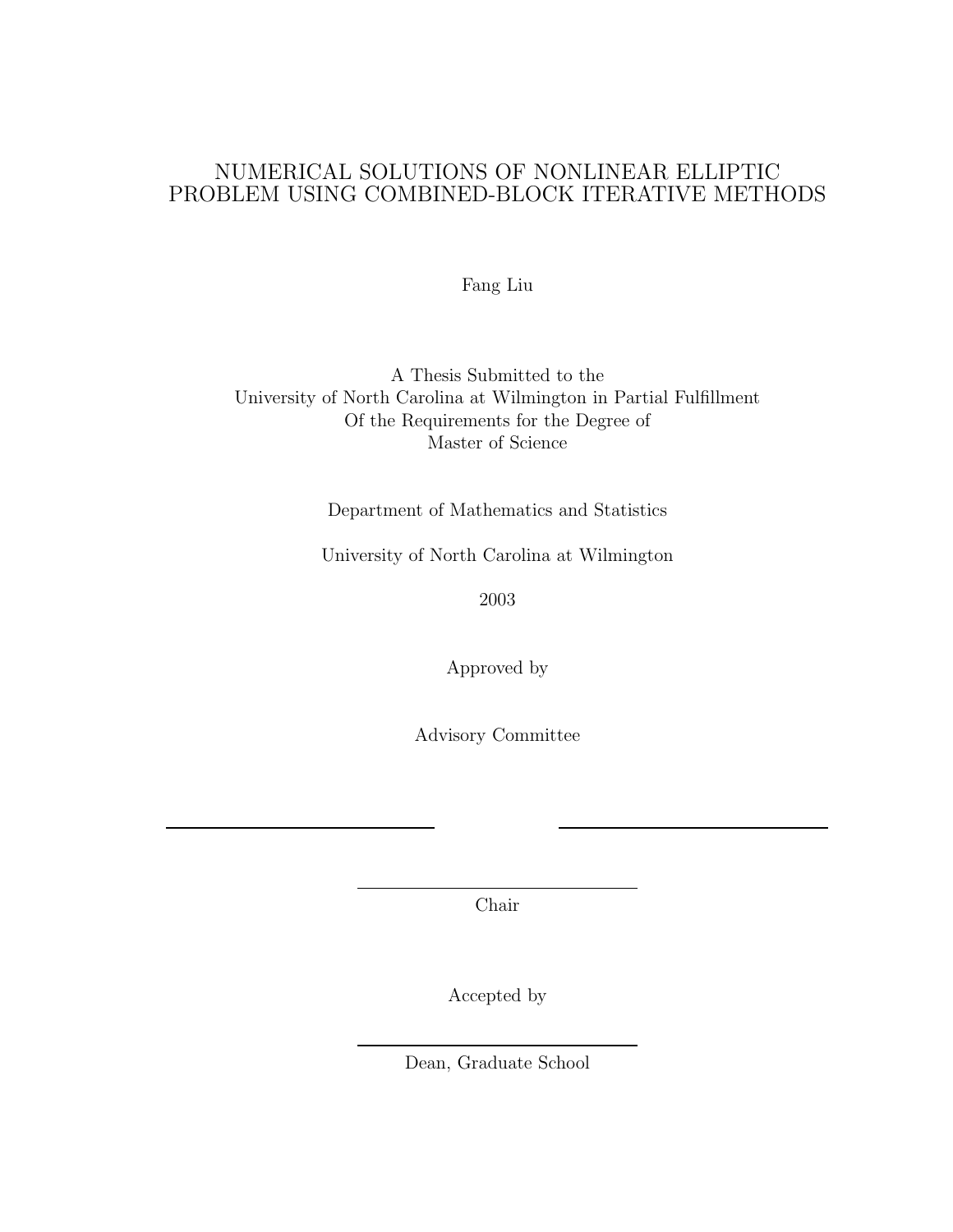# TABLE OF CONTENTS

|                |              |                                                     | ii                      |  |  |  |  |  |  |
|----------------|--------------|-----------------------------------------------------|-------------------------|--|--|--|--|--|--|
|                |              |                                                     | iii                     |  |  |  |  |  |  |
|                |              |                                                     | iv                      |  |  |  |  |  |  |
|                |              |                                                     | $\overline{\mathbf{V}}$ |  |  |  |  |  |  |
| 1              | $\mathbf{1}$ |                                                     |                         |  |  |  |  |  |  |
|                | 1.1          |                                                     | $\mathbf{1}$            |  |  |  |  |  |  |
|                | 1.2          |                                                     | $\overline{2}$          |  |  |  |  |  |  |
| $\overline{2}$ |              | MONOTONE ITERATIVE METHOD                           | $\overline{5}$          |  |  |  |  |  |  |
|                | 2.1          | Preliminaries                                       | $\overline{5}$          |  |  |  |  |  |  |
|                | 2.2          | Monotone Iterative Method and Existence Of Solution | $\overline{7}$          |  |  |  |  |  |  |
|                | 2.3          | Finite Difference and Iterative Scheme              | 8                       |  |  |  |  |  |  |
| 3              |              | COMBINED BLOCK ITERATIVE METHOD                     | 12                      |  |  |  |  |  |  |
|                | 3.1          | Finite Difference For Two-Dimensional Domain        | 12                      |  |  |  |  |  |  |
|                | 3.2          | Block-Monotone Iterative Schemes                    | 16                      |  |  |  |  |  |  |
| 4              |              | NUMERICAL RESULTS                                   | 23                      |  |  |  |  |  |  |
| 5              |              |                                                     | 41                      |  |  |  |  |  |  |
|                | 5.1          |                                                     | 41                      |  |  |  |  |  |  |
|                | 5.2          |                                                     | 43                      |  |  |  |  |  |  |
|                |              |                                                     | 44                      |  |  |  |  |  |  |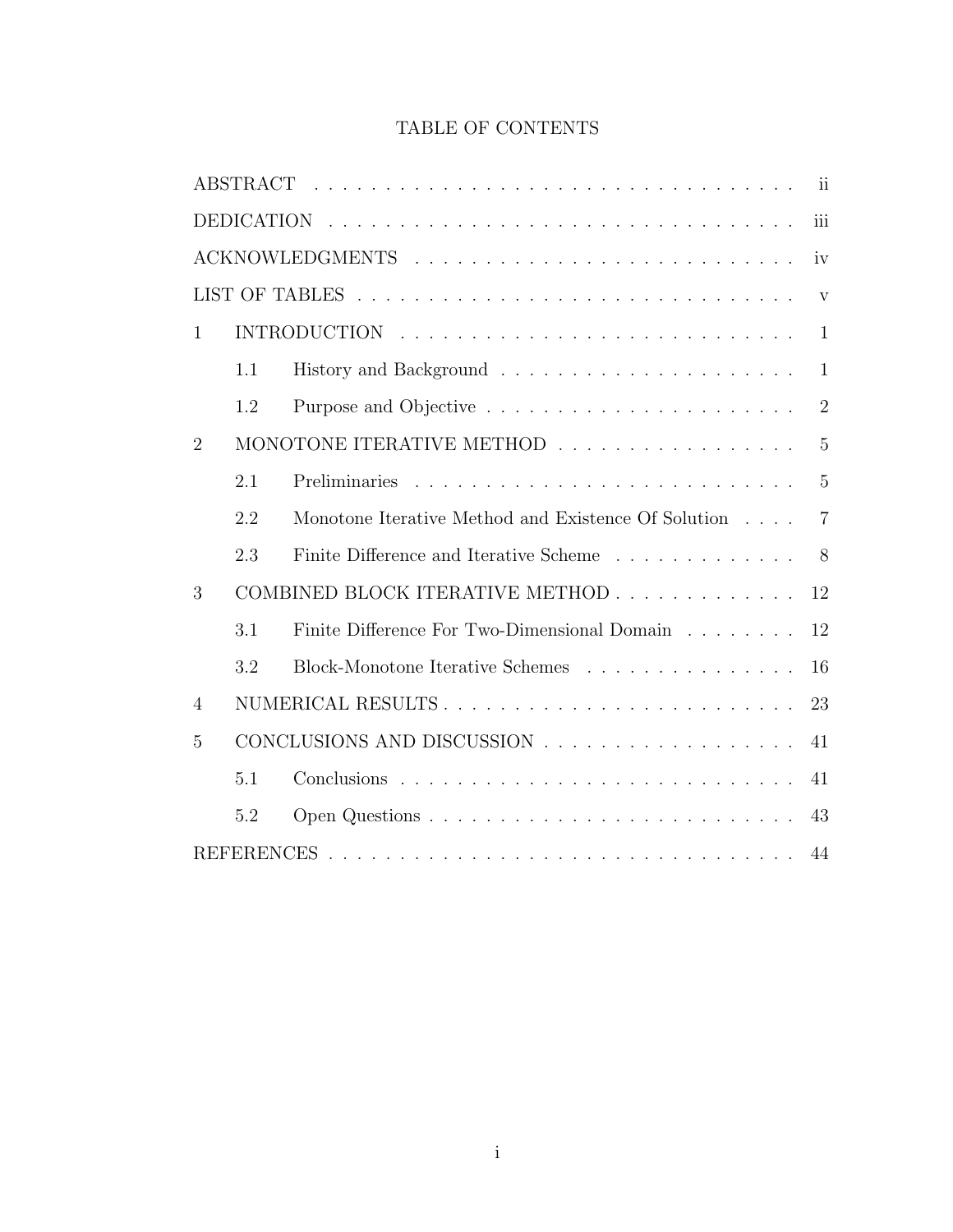## ABSTRACT

This thesis is concerned with iterative and monotone methods for numerical solutions of nonlinear elliptic boundary value problems. The methods we study here are called block iterative methods, which solve the nonlinear elliptic problems in twodimensional domain in  $R^2$  or higher dimensional domain in  $R^n$ . In these methods the nonlinear boundary value problem is discretized by the finite difference method. Two iteration processes, block Jacobi and block Gauss-Seidel monotone iterations, are investigated for computation of solutions of finite difference system using either an upper solution or a lower solution as the initial iteration. The numerical examples are presented for both linear and nonlinear problems, and for both block and pointwise methods. The numerical results are compared and discussed.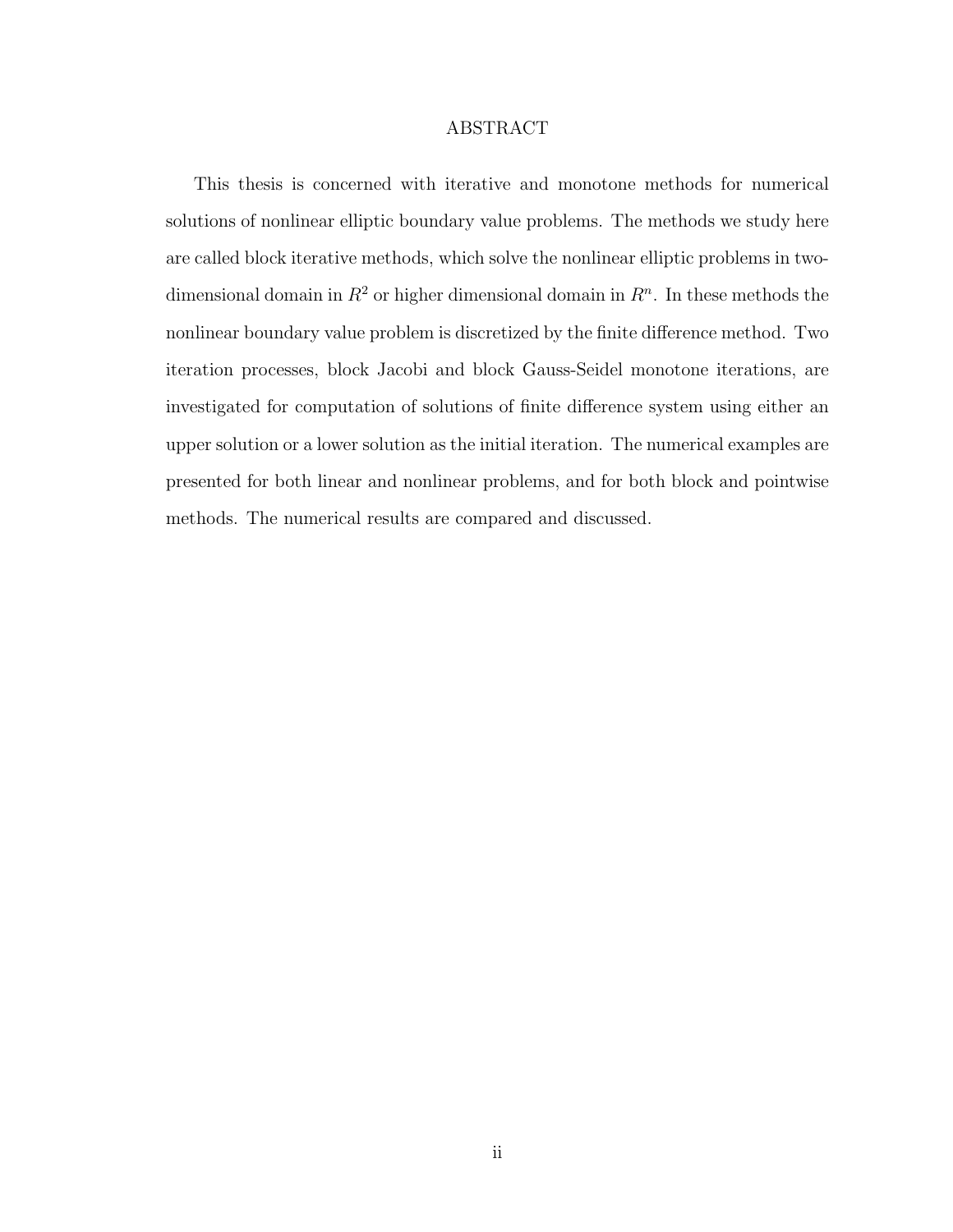# DEDICATION

To my family: my parents, my husband and my daughter MeiMei: for their encouragement, love and support.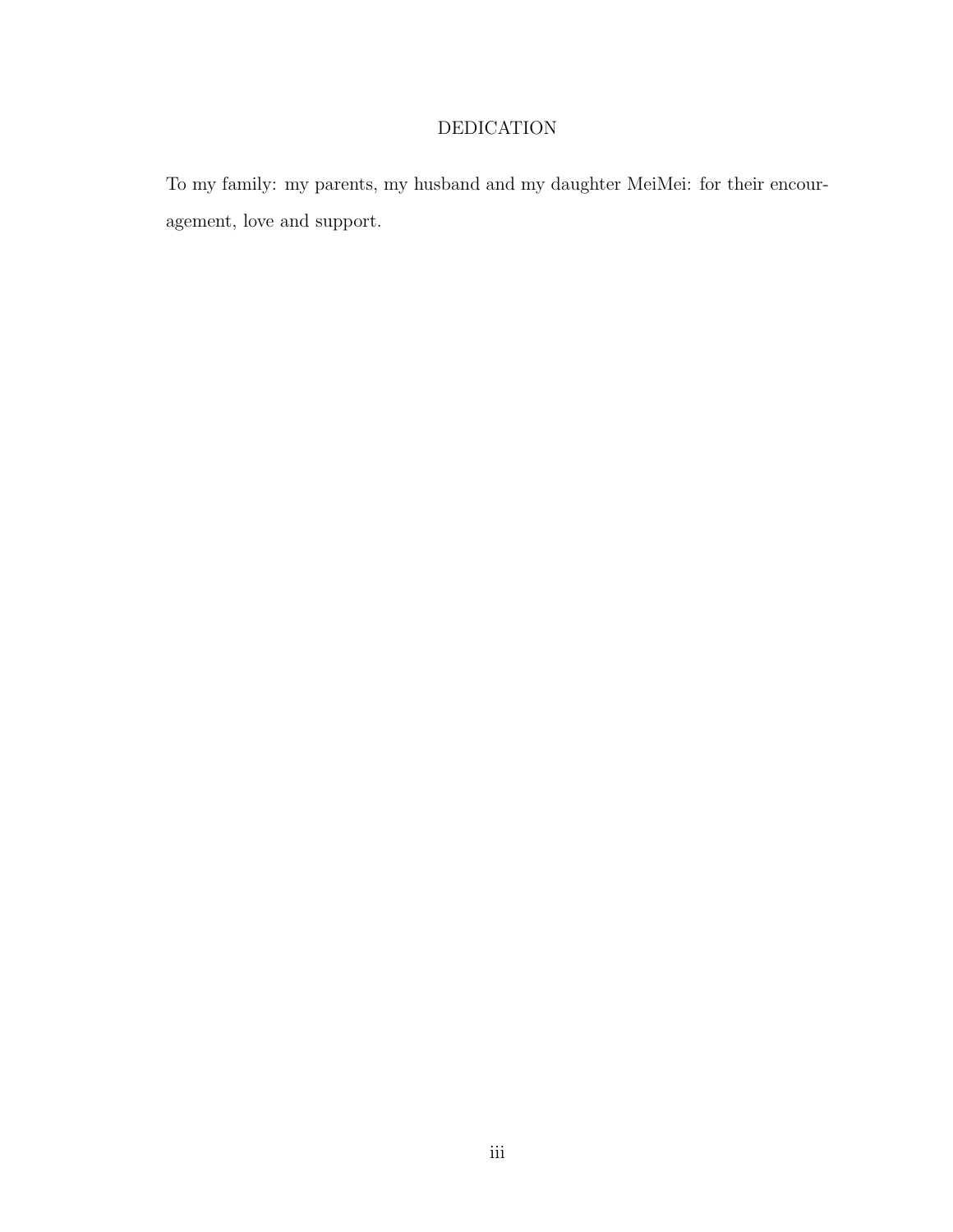# ACKNOWLEDGMENTS

I would like to express my sincere appreciation to professor Xin Lu, my advisor, for his guidance and great help on my thesis. I also want to thank professor Wei Feng and professor Sandra McLaurin for serving on my thesis advisory committee and all faculty members in the Mathematics and Statistics Department who gave me valuable advice and help.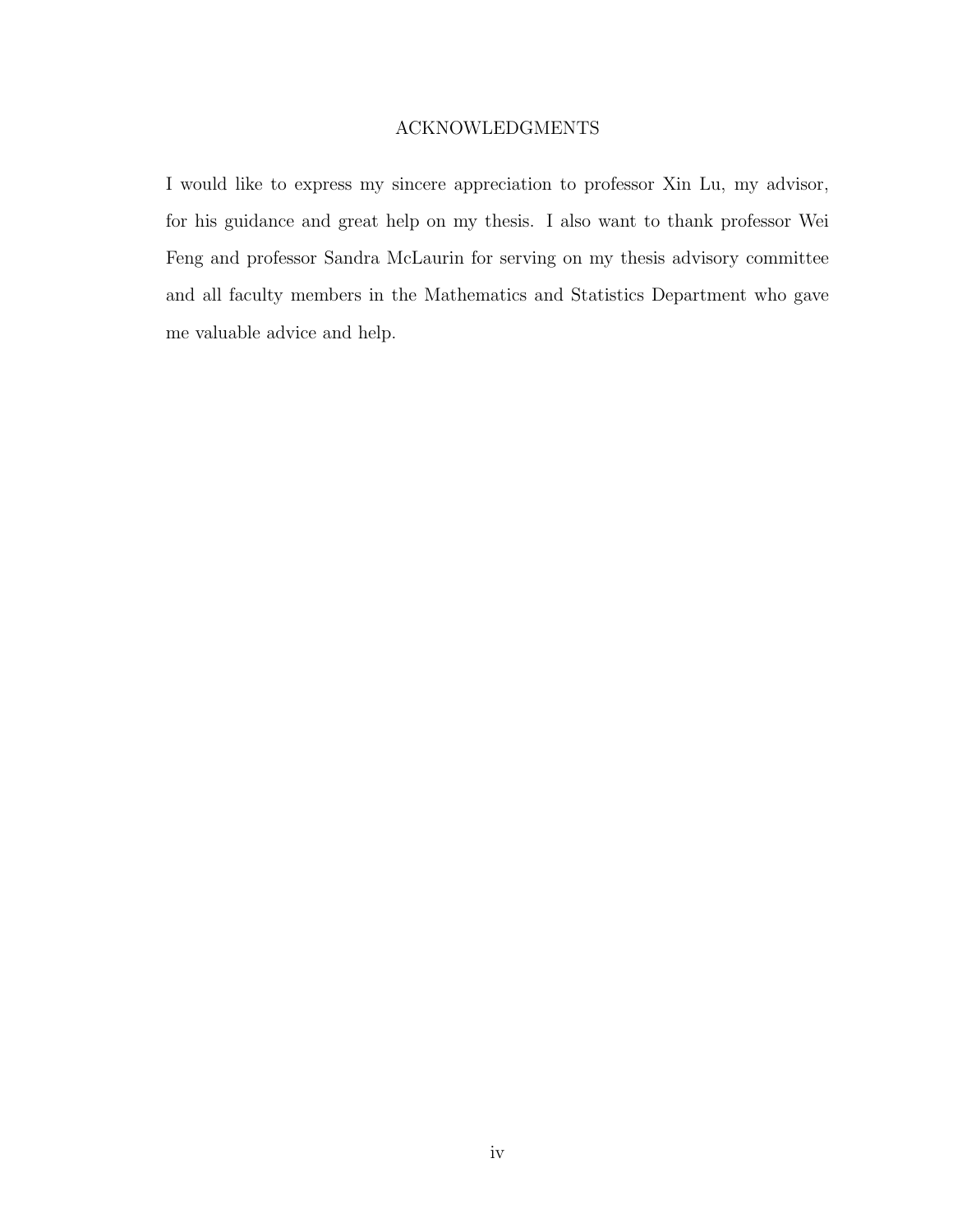# LIST OF TABLES

| $\mathbf{1}$   | Numerical Results Using Block Jacobi Method 28                                        |  |
|----------------|---------------------------------------------------------------------------------------|--|
| 2              | Numerical Results Using Pointwise Jacobi Method 31                                    |  |
| 3              | Numerical Results Using Block Gauss-Seidel Method 32                                  |  |
| $\overline{4}$ | Numerical Results Using Pointwise Gauss-Seidel Method 35                              |  |
| 5              |                                                                                       |  |
| 6              | Comparison Between Pointwise Method and Block Method 37                               |  |
| $\overline{7}$ |                                                                                       |  |
| 8              | Monotone Sequences of Problem D $\ldots \ldots \ldots \ldots \ldots \ldots \ldots 39$ |  |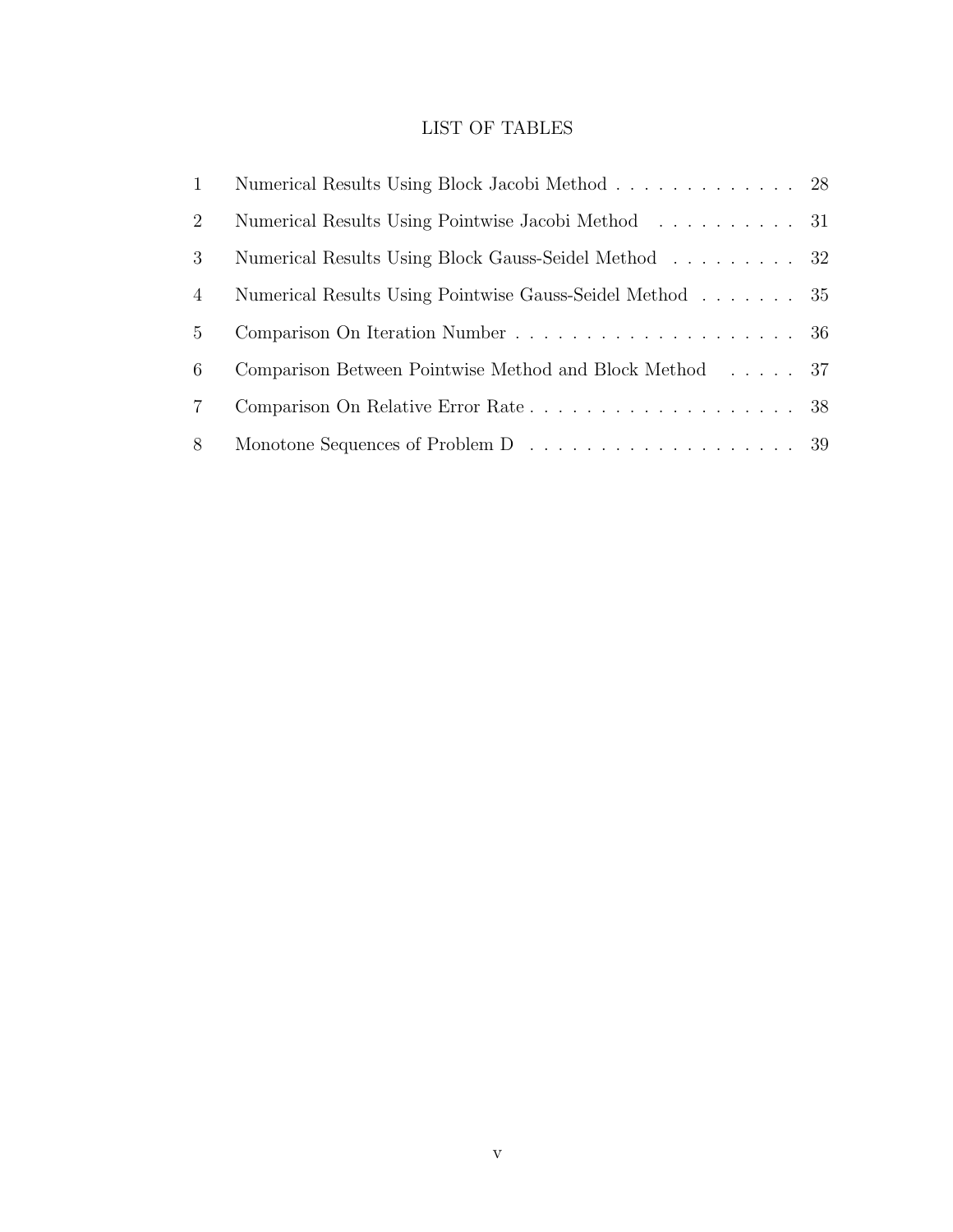## 1 INTRODUCTION

### 1.1 History and Background

Many problems in science and engineering can be represented by mathematical models in the form of partial differential equations (PDE's). The study of PDE's is a fundamental subject area of mathematics which links important strands of pure mathematics to applied and computational mathematics. Indeed PDE's are ubiquitous in many of the applications of mathematics where they provide a natural mathematical description of phenomena in the physical, natural and social sciences.

PDE's and their solutions exhibit rich and complex structures. Unfortunately, closed analytical expressions for their solutions can be found only in very special circumstances, which are mostly of limited theoretical and practical interest. Thus, scientists and mathematicians have been naturally led to seeking techniques for the approximation of solutions. Indeed, the advent of digital computers has stimulated the emerge of Computational Mathematics, much of which is concerned with the construction and the mathematical analysis of numerical algorithms for the approximate solution of PDE's.

Elliptic partial differential equations(EPDE's) arise usually from equilibrium or steady-state problems and their solutions [7], in relation to the calculus of variations, frequently maximize or minimize an integral representing the energy of the system. The well-known physical problems with EPDE's summarization are the St. Venant theory of torsion, the slow motion of incompressible viscous fluid, and the inversesquare law theories of electricity, magnetism and gravitating matter at points where the charge density, pole strength or mass density are non-zero. The most familiar elliptic problems originated in the attempts of nineteenth-century mathematicians like Fourier to develop a science of mathematical physics [8]. Scientists and engineers who solve elliptic problems today usually want to describe some specific physical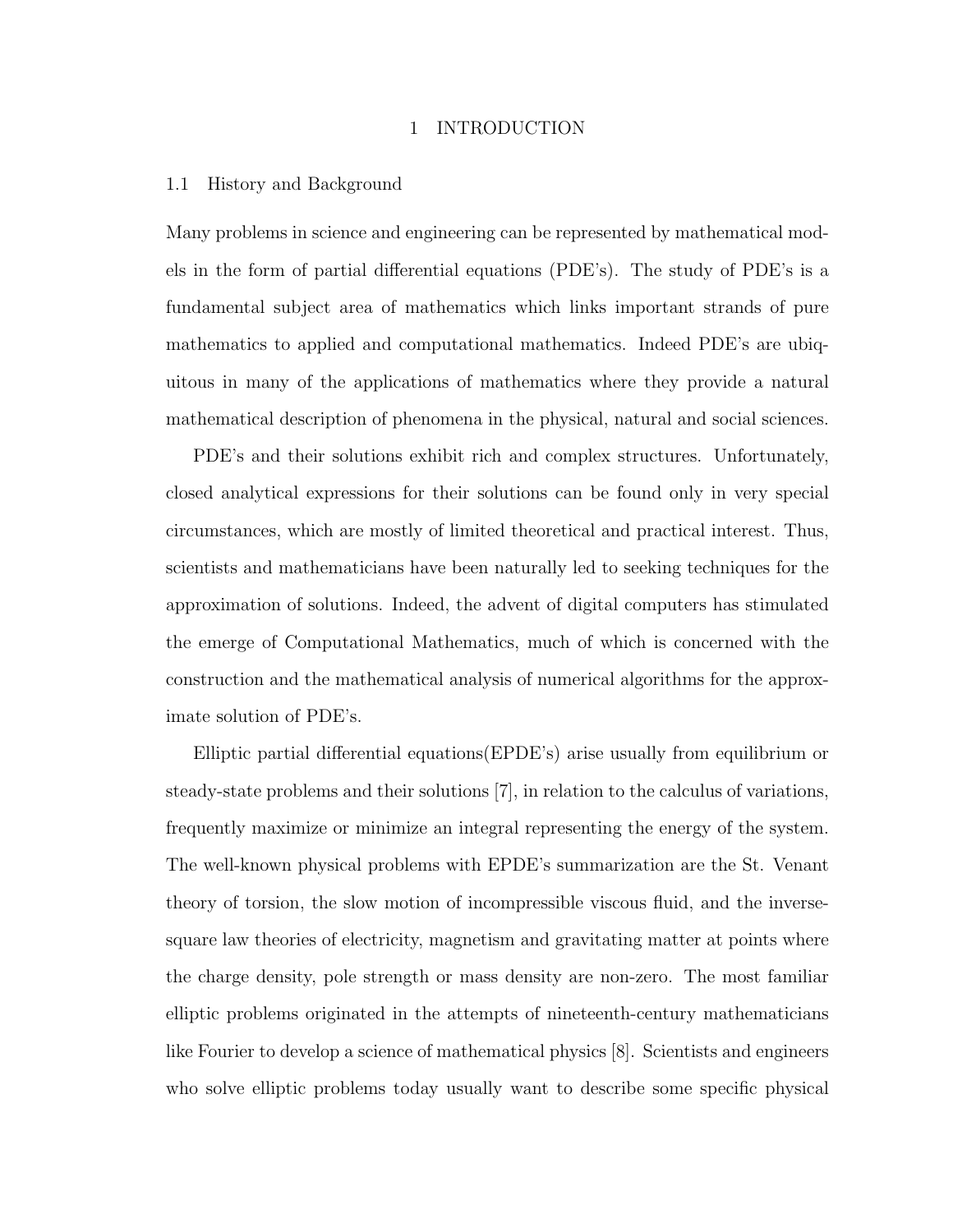phenomenon or engineering artifact. The following are some examples of linear and nonlinear elliptic equations [1]:

Poisson's equation:

$$
-\nabla^2 u = f(x)
$$

Enzyme kinetics models:

$$
-\nabla^2 u = -\sigma u/(1 - \alpha u)
$$

The population genetics problem

$$
-\nabla^2 u = \sigma u(u-\theta)(1-u)
$$

Models in reactor dynamics and heat conduction

$$
-\nabla^2 u = u(a - bu) + q(x)
$$

where  $\sigma$ ,  $\alpha$ ,  $\theta$ ,  $a$  and  $b$  are positive constants.

The science of solving elliptic problems has been revolutionized in the last 35 years [8], and the monotone method has been widely used in the treatment of certain nonlinear elliptic differential equations in recent years [3]. The basic idea of this method is that by using a suitable initial iteration one can construct a monotone sequence from a corresponding linear system, and this sequence converges monotonically to a proximation solution of the nonlinear system either from above or from below, depending on the initial iteration. Based on the monotone iterative method, computational algorithms can be developed for numerical solutions of the problem.

## 1.2 Purpose and Objective

In the study of numerical solutions of nonlinear boundary-value problems by the finite-difference method, the corresponding discrete problem is usually formulated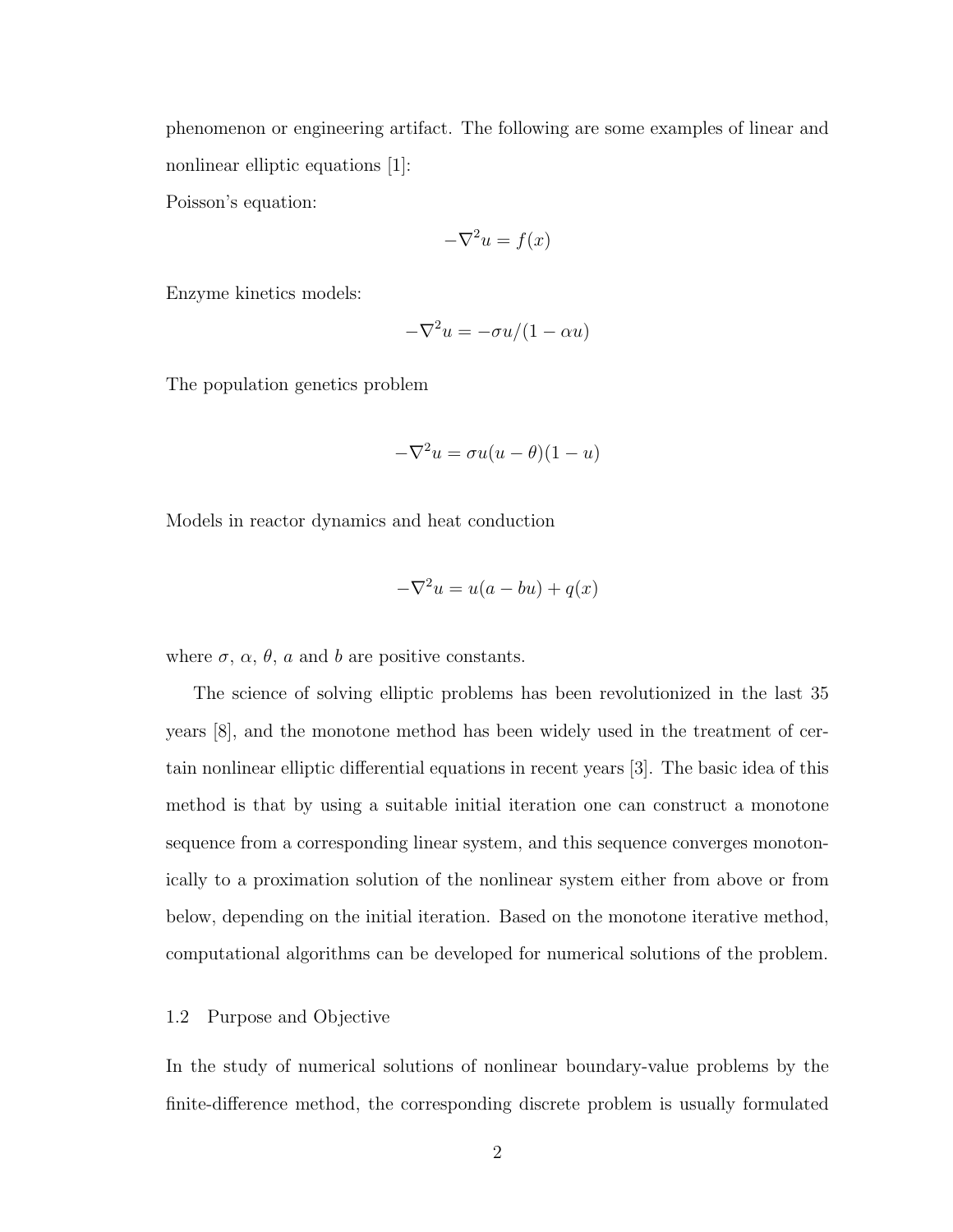as a system of nonlinear algebraic equations [4, 7]. A major concern about this system is to obtain reliable and efficient computational algorithms for finding the solution.

In this thesis, we study nonlinear elliptic problem in the form

$$
-\Delta u = f(x, u) \quad \text{in } \Omega
$$

$$
Bu = \alpha_0 \partial u / \partial \nu + \beta_0 u = h(x) \quad \text{on } \partial \Omega
$$
 (1)

where  $\Delta = \nabla^2$ ,  $\nabla^2$  is the Laplace operator and  $\Omega$  is a bounded domain in  $R^p(p =$ 1, 2, · · ·),  $\partial\Omega$  is the boundary of  $\Omega$  and  $\partial/\partial \nu$  is the outward normal derivative on  $\partial\Omega$ . The boundary functions  $\alpha_0$ ,  $\beta_0$  are nonnegative on  $\partial\Omega$ . We assume that  $\Omega$  is of class  $C^{2+\alpha}$ , f is Hölder continuous in  $(x, u)$ , and h is assumed in  $C^{\alpha}(\overline{\Omega})$  and  $C^{1+\alpha}(\partial \Omega)[1]$ .

There are many iterative methods which are devoted to the computation of solutions of (1). Some basic methods are the Picard, Jacobi and Gauss-Seidel monotone iterative schemes. However, most of the monotone iterative schemes use point Picard method which is efficient for computation in one space dimension but is not so in two or higher space dimension  $|4|$ . In  $|5|$  Pao has extended the point monotone iterative schemes to "block" monotone iterative schemes in two or higher dimension. A basic advantage of the block iterative scheme is that the Thomas algorithm can be used for each subsystem in the same fashion as for one-dimensional problem, and the scheme is stable and is suitable to parallel computing.

Our main object is to investigate new block monotone iterative methods introduced by Pao[5] for nonlinear elliptic problem and present a block iterative method for linear elliptic problem. We also conduct numerical simulations using these methods and analyze and discuss the numerical results.

The structure of this thesis is as follows: In Chapter 2, we state and prove some well known results for the general 2nd-order elliptic equation. In Chapter 3,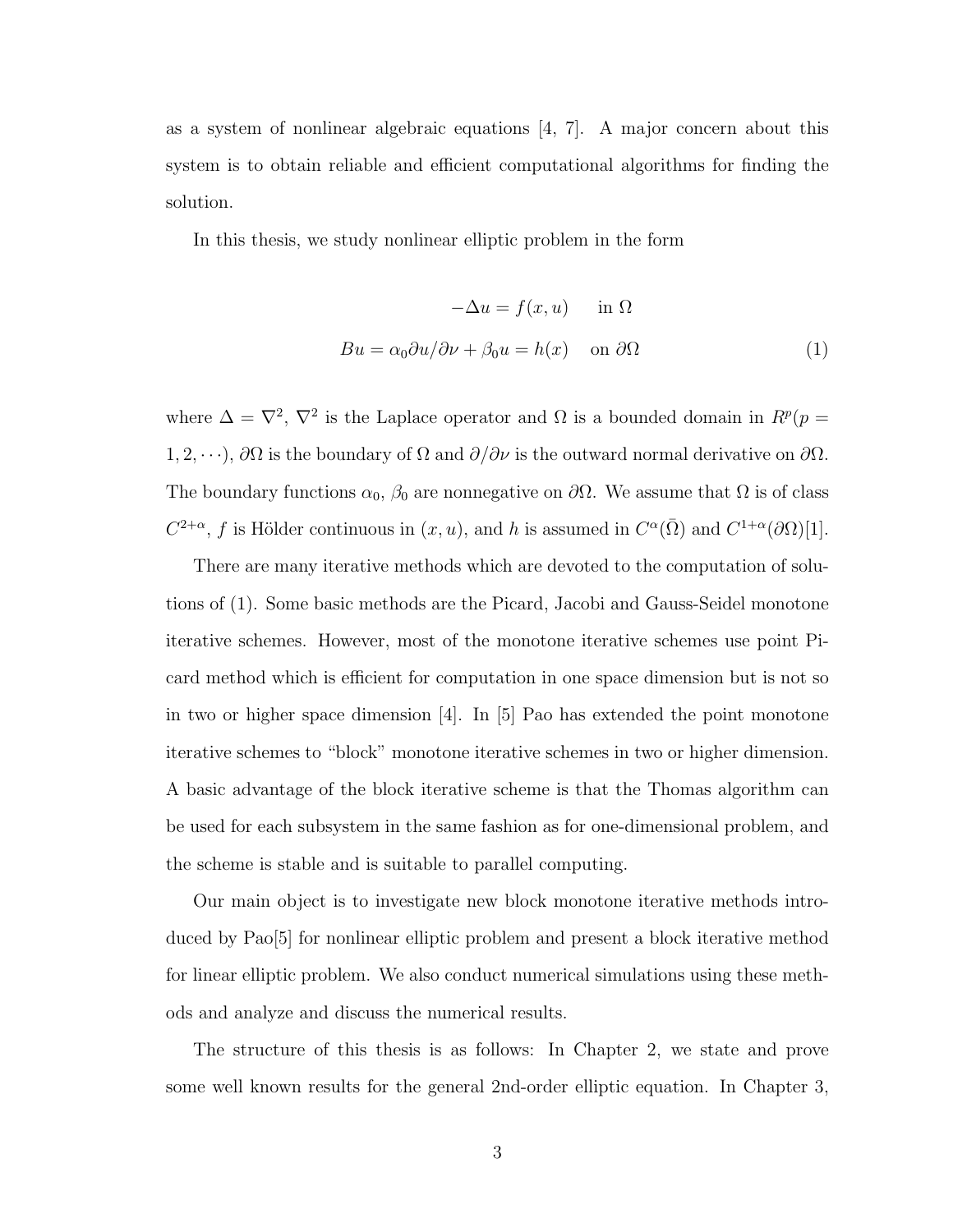we investigate Jacobi and Gauss-Seidel type of block monotone iterative schemes using upper and lower solutions as the initial iterations for the elliptic problem in two-dimensional domain. Some proofs in [5] are repeated to help us understand the iterative processes. In Chapter 4, numerical simulations are conducted. Six numerical examples with known analytical solutions are given and numerical results are listed in 8 tables in terms of computed solutions, number of iterations, error rate and so on. In Chapter 5, we give the analysis and conclusions based on the numerical results.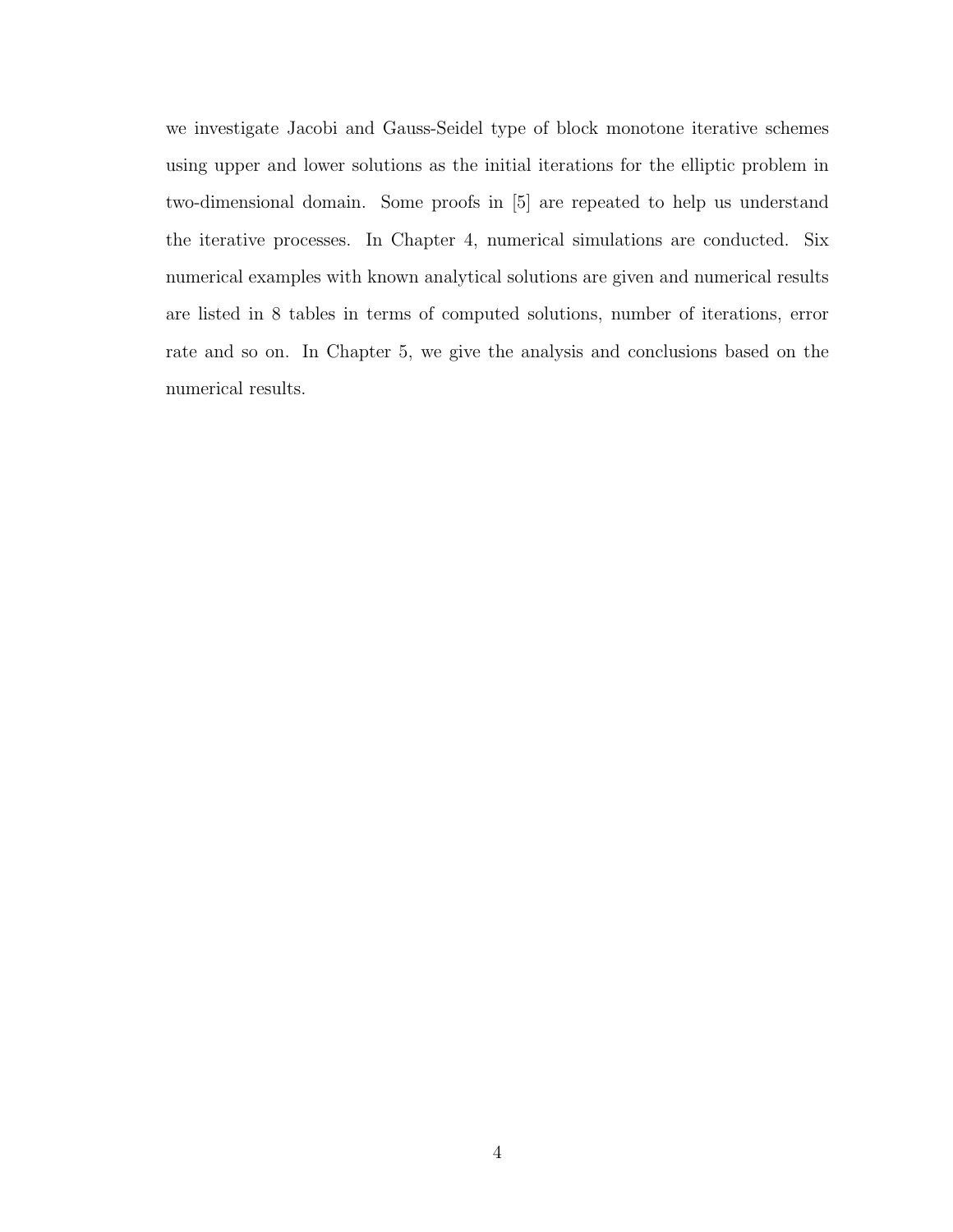# 2 MONOTONE ITERATIVE METHOD

An iterative method for solving a differential equation is such that an initial approximation is used to calculate the second approximation, which in turn is used to calculate the third and so on [7]. The limit of the sequence constructed converges to a solution of the differential equation. The monotone iterative method, also known as the method of upper and lower solutions, has been widely used in the treatment of nonlinear parabolic and elliptic problem in the recent years. The basic idea of this method is that by using the upper or lower solution as the initial iteration in a suitable iterative process, the resulting sequence of iteration is monotone and will converge to a solution of the problem. The monotone iterative method and the monotone iterative numerical scheme are based on the following well known results [2, 3, 4].

#### 2.1 Preliminaries

The monotone iterative scheme for elliptic boundary-value problem is based on a positivity lemma which is derived from the following maximum principle:

**Theorem 1** Let  $\omega \in C^2(\Omega)$  satisfy the inequality

$$
-\Delta\omega + c\omega \ge 0 \qquad in \ \Omega \tag{2}
$$

where  $c \equiv c(x) \geq 0$  and is bounded in  $\Omega$ . If w attains a nonpositive minimum  $m_0$  at a point in  $\Omega$  then  $\omega \equiv m_0$ . Furthermore, if  $x_0 \in \partial \Omega$  is a minimum point of  $\omega$  then  $\frac{\partial \omega}{\partial \nu} < 0$  at  $x_0$  unless  $\omega = m_0$  in  $\Omega$ . [1]

Based on the result of above theorem we derive a positive lemma which plays a fundamental role in the nonlinear elliptic boundary-value problem.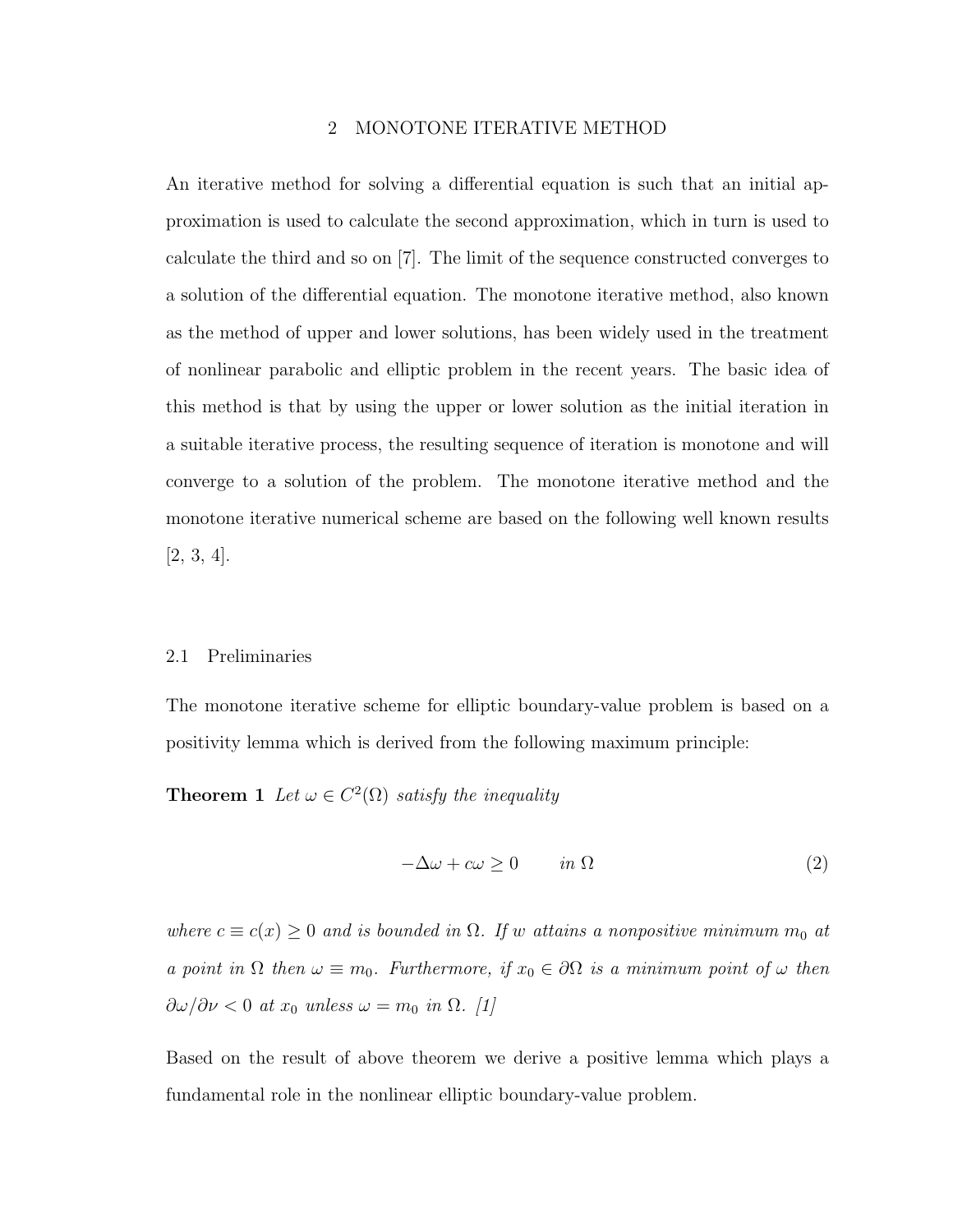**Lemma 1** Let c,  $\beta_0$  be bounded nonnegative functions which are not both identically zero. If  $\omega \in C^2(\Omega)$  satisfies the relation

$$
-\Delta\omega + c\omega \ge 0 \qquad in \ \Omega
$$
  

$$
B\omega = \alpha_0 \partial\omega/\partial\nu + \beta_0 \omega \ge 0 \qquad on \ \partial\Omega
$$
 (3)

then  $\omega \geq 0$  in  $\overline{\Omega}$ . Moreover,  $\omega > 0$  in  $\Omega$  unless  $\omega \equiv 0$ 

Proof: By contradiction, suppose the conclusion of the lemma is false, then there exists a point  $x_0 \in \overline{\Omega}$  such that  $\omega(x_0)$  is negative  $(\omega(x_0) < 0)$ . Precondition here is that  $\alpha_0$  and  $\beta_0$  are nonnegative.

First by the boundary inequality,

$$
B\omega = \alpha_0 \partial \omega / \partial \nu + \beta_0 \omega \ge 0
$$

when  $\alpha_0 = 0 \Rightarrow \beta_0 \omega \ge 0 \Rightarrow \omega(x_0) \ge 0 \Rightarrow x_0 \notin \overline{\Omega}$ when  $\alpha_0 \neq 0$  and  $\beta_0(x_0) > 0$ 

$$
\frac{\partial \omega(x_0)}{\partial \nu} \geq -\frac{\beta_0(x_0)}{\alpha_0(x_0)} \quad \text{and} \quad x_0 > 0 \Rightarrow \omega(x_0) > 0 \Rightarrow x_0 \notin \overline{\Omega}
$$

when  $\beta_0(x_0) = 0$ ,  $\frac{\partial \omega(x_0)}{\partial \nu} \ge 0$  at  $x_0 \Rightarrow x_0 \notin \overline{\Omega}$ .

This shows there is no point to satisfy  $(\omega(x) < 0)$  in the entire domain. The first part thus is proved.

By the maximal principle, the maximal value of  $\omega$  always appears inside  $\Omega$ , so if  $ω = 0$  is on the  $\partial\Omega$ , there is  $ω > 0$  in  $\Omega$ ; or if  $ω = 0$  is in  $\Omega$ , then  $ω = 0$  holds in the whole domain. The second part is proved.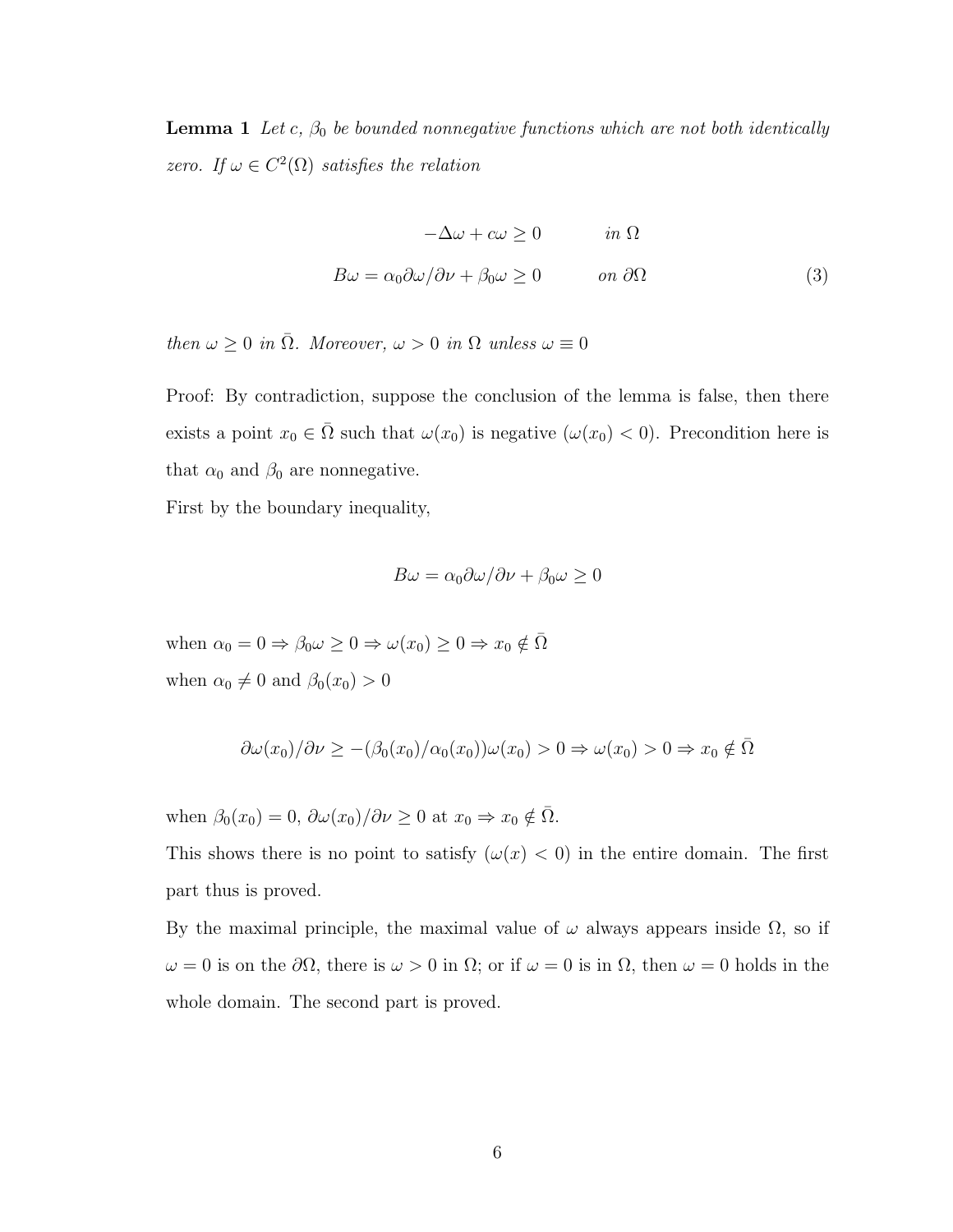# 2.2 Monotone Iterative Method and Existence Of Solution

In a monotone iterative scheme for the problem (1), an upper or lower solution will be used as a suitable initial iteration. The upper and lower solution are defined as following:

**Definition 1** A function  $\tilde{u} \in C^{\alpha}(\overline{\Omega}) \cap C^2(\Omega)$  is called an upper solution of (1) if

$$
-\Delta \tilde{u} \ge f(x, \tilde{u}) \qquad in \Omega
$$
  

$$
B\tilde{u} \ge h(x) \qquad on \partial \Omega
$$
 (4)

Similarly,  $\hat{u} \in C^{\alpha}(\overline{\Omega}) \cap C^2(\Omega)$  is called a lower solution if it satisfies the reversed inequalities in (4). The pair  $(\hat{u}, \tilde{u})$  is referred to as ordered if  $\tilde{u} \geq \hat{u}$  in  $\overline{\Omega}$ . For any pair of ordered upper and lower solutions  $\tilde{u}, \hat{u}$  we denote by  $\langle \hat{u}, \tilde{u} \rangle$  the sector of all functions  $u \in C(\overline{\Omega})$  such that  $\hat{u} \le u \le \tilde{u}$  in  $\overline{\Omega}$ .

In order to construct the monotone sequence, we suppose  $f$  satisfies the one-sided Lipschitz condition

$$
f(x, u_1) - f(x, u_2) \ge -\underline{c}(x)(u_1 - u_2) \text{ for } \hat{u} \le u_2 \le u_1 \le \tilde{u}
$$
 (5)

where  $\mathfrak c$  is a bounded nonnegative function in  $\Omega$ . Then by adding the same function  $cu$  on both sides of the equation of  $(1)$  and setting

$$
F(x, u) = \underline{c}(x)u + f(x, u)
$$
\n<sup>(6)</sup>

The problem (1) turns into

$$
-\Delta u + \underline{c}u = F(x, u) \quad \text{in } \Omega
$$

$$
Bu = h(x) \quad \text{on } \partial\Omega \tag{7}
$$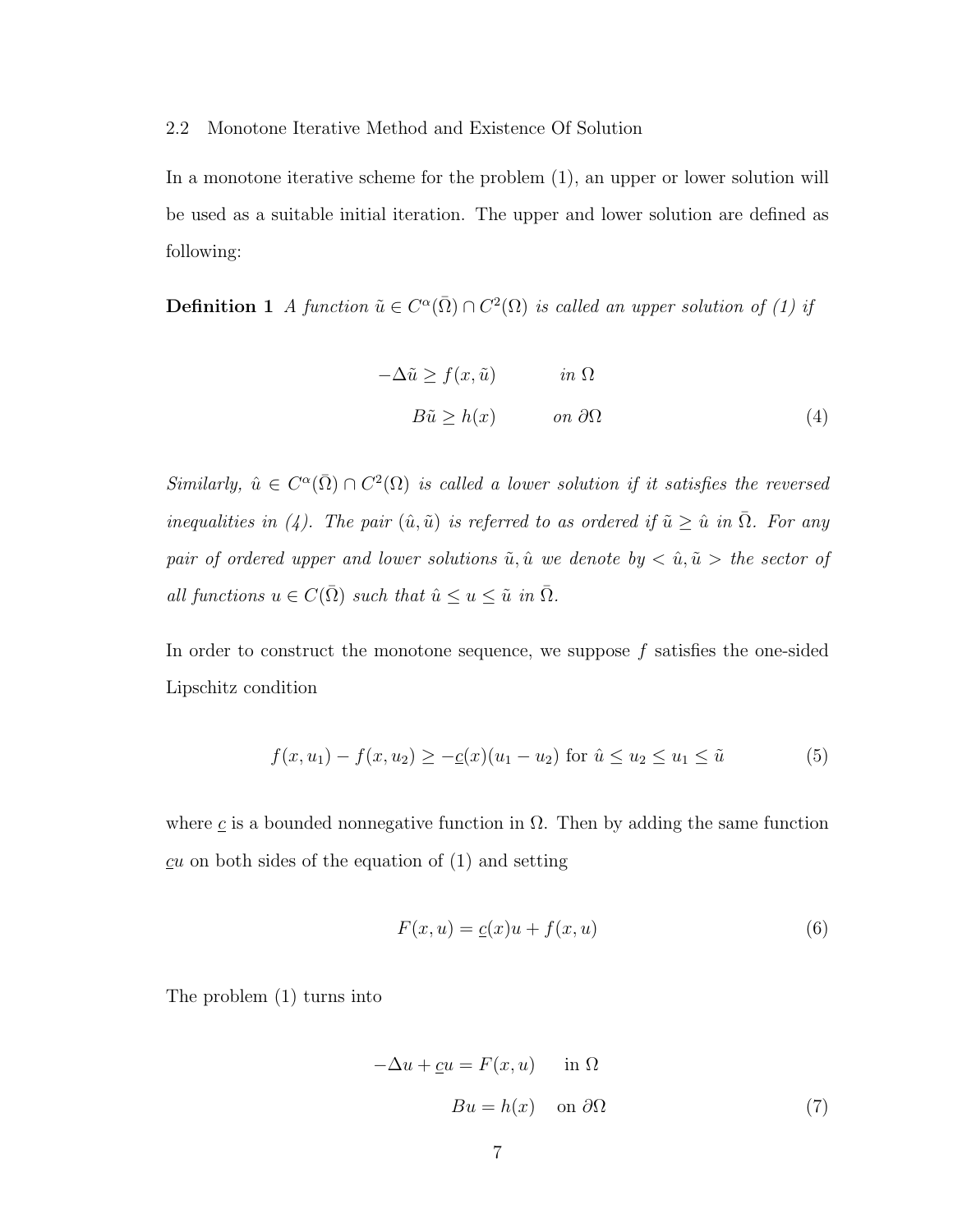By condition (5),  $F(x, u)$  is monotone nondecreasing in u for  $u \in \langle \hat{u}, \tilde{u} \rangle$ . We assume  $c \in C^{\alpha}(\overline{\Omega})$ , so that  $F(x, u)$  is Hölder continuous in  $\overline{\Omega} \times \langle \hat{u}, \tilde{u} \rangle$ . Hence for any given  $u^{(0)} \in C^{\alpha}(\overline{\Omega})$  one can construct a sequence  $\{u^{(k)}\}$  from the following iteration process, for  $k = 1, 2, \dots$ ,

$$
-\Delta u^{(k)} + \underline{c}u^{(k)} = F(x, u^{(k-1)}) \quad \text{in } \Omega
$$

$$
Bu^{(k)} = h(x) \quad \text{on } \partial\Omega \tag{8}
$$

The sequence  $\{\bar{u}^{(k)}\}$  is called the upper sequence if the initial iteration  $u^{(0)} = \tilde{u}$  and sequence  $\{\underline{u}^{(k)}\}$  is called the lower sequence if the initial iteration  $u^{(0)} = \hat{u}$ . The upper and lower sequences  $\{\bar{u}^{(k)}\}, \{\underline{u}^{(k)}\}$  satisfy the following properties(cf. [1]):

**Lemma 2** Let f satisfy condition (5), and let  $c \geq 0$  and not be identically zero when  $\beta_0 \equiv 0$ . Then the upper and lower sequences  $\{\bar{u}^{(k)}\}$ ,  $\{\underline{u}^{(k)}\}$  are well defined.

**Lemma 3** Let the hypothesis in Lemma  $(2)$  hold. Then the upper and lower sequences possess the monotone property

$$
\hat{u} \le \underline{u}^{(k)} \le \underline{u}^{(k+1)} \le \bar{u}^{(k+1)} \le \bar{u}^{(k)} \le \tilde{u} \text{ in } \bar{\Omega}
$$
\n
$$
(9)
$$

for every k. Moreover, for each k,  $\bar{u}^{(k)}$  and  $\underline{u}^{(k)}$  are ordered upper and lower solutions.

**Theorem 2** Let  $\tilde{u}$ ,  $\hat{u}$  be ordered upper and lower solutions of (1), and let f satisfy (5). Then  $\{\bar{u}^{(k)}\}$  converges monotonically from above to a solution  $\bar{u}$ , and  $\{\underline{u}^{(k)}\}$ converges monotonically from below to a solution  $\underline{u}$ , and  $\overline{u}$ ,  $\underline{u} \in C^{2+\alpha}(\overline{\Omega})$ . Moreover,  $\hat{u} \leq \underline{u} \leq \overline{u} \leq \tilde{u} \text{ in } \overline{\Omega}, \text{ and if } u^* \text{ is any other solution in } < \hat{u}, \tilde{u} > \text{ then } \underline{u} \leq u^* \leq \overline{u}.$ 

## 2.3 Finite Difference and Iterative Scheme

The finite-difference method for approximating a boundary value problem leads to a system of algebraic simultaneous equations. Let  $i = (i_1, \dots, i_p)$  be a multiple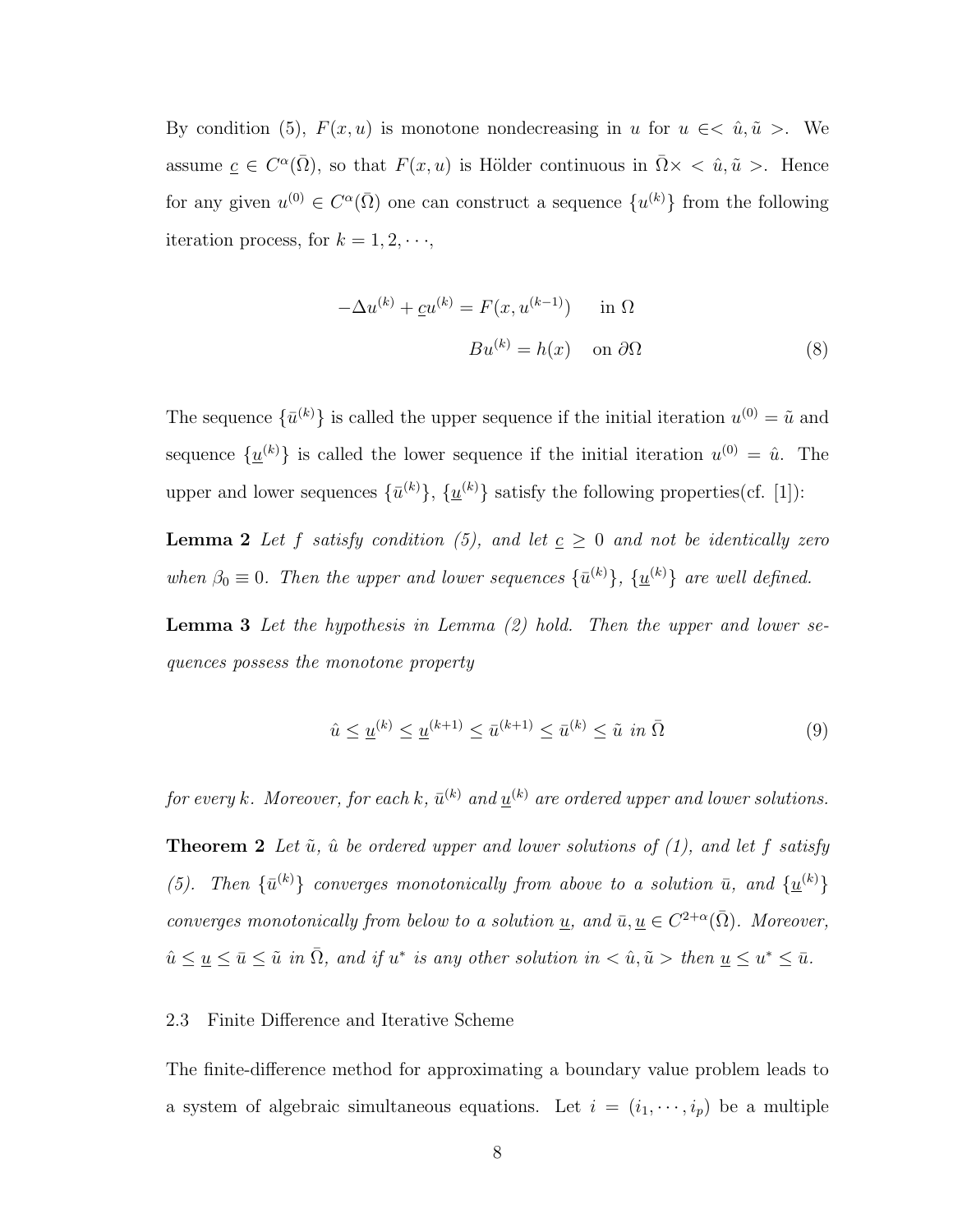index with  $i_{\nu} = 0, 1, \dots, M_{\nu}$  and let  $x_i = (x_{i_1}, \dots, x_{i_p})$  be generic mesh point and  $h = (h_1, \dots, h_p)$  the spatial increment of  $x_i$ . The set of mesh points in  $\Omega$  and ∂Ω are denote by  $\Omega_h$  and  $\Gamma_h$ , respectively, and the set of all mesh points in  $\Omega \equiv$  $\Omega \cup \partial\Omega$  are represented by  $\overline{\Omega}_h$ . For any spatial increment  $\Delta x_i = h_\nu e_\nu$  in the  $x_\nu$ coordinate direction, where  $e_{\nu}$  is the unit vector with its  $v - th$  component one and zero elsewhere, we use the central difference approximation

$$
L_h[\omega] \equiv -\Sigma_{\nu=1}^p \Delta^{(\nu)} \omega(x_i) \equiv -\Sigma_{\nu=1}^p h_\nu^{-2} [\omega(x_i + h_\nu e_\nu) - 2\omega(x_i) + \omega(x_i - h_\nu e_\nu)] \tag{10}
$$

for the negative Laplace operator  $(-\nabla^2)$ . Using the standard notation

$$
u_i = u(x_i), \t f_i = f(x_i, u(x_i)) \t (11)
$$

the boundary operator in (1) is given in the form

$$
B_h[\omega_i] = \alpha_i(\omega(x_i) - \omega(\hat{x}))/|x_i - \hat{x}| + \beta_i \omega(x_i)
$$
\n(12)

where  $\hat{x}$  is a suitable mesh point in  $\Omega_h$ . Now a finite difference approximation for continuous problem (1) is given by

$$
-\Sigma_{\nu=1}^{p} \Delta^{(\nu)} u(x_i) = f(x_i, u(x_i)) \quad \text{in } \Omega_h
$$
  

$$
\alpha_i (u(x_i) - u(\hat{x}))/|x_i - \hat{x}| + \beta_i u(x_i) = h(x_i) \quad \text{on } \Gamma_h
$$
 (13)

The monotone iterative scheme is used to solve the nonlinear algebraic system (13) with initial iterations, namely upper and lower solutions defined as following:

**Definition 2** A function  $\tilde{u}_i$  defined on  $\Omega_h$  is called an upper solution of (13) if it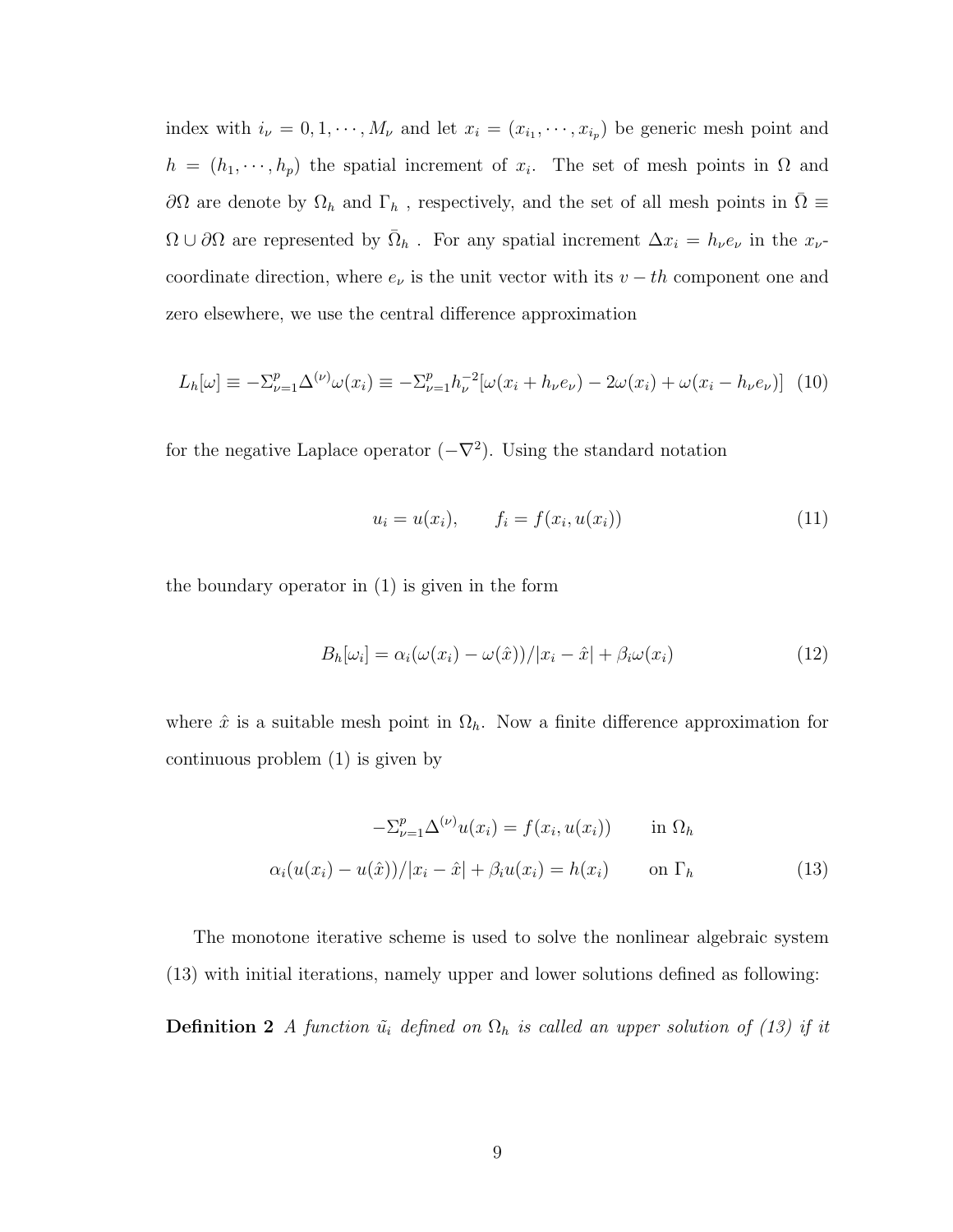satisfies the inequalities

$$
-\Sigma_{\nu=1}^{p} \Delta^{(\nu)} u(x_i) \ge f(x_i, u(x_i)) \qquad in \ \Omega_h
$$
  

$$
\alpha_i (u(x_i) - u(\hat{x}))/|x_i - \hat{x}| + \beta_i u(x_i) \ge h(x_i) \qquad on \ \Gamma_h
$$
 (14)

Similarly,  $\hat{u}_i$  is called a lower solution of (13) if it satisfies all the reversed inequalities in (14). The pair  $(\hat{u_i}, \tilde{u_i})$  is referred to as ordered if  $\tilde{u_i} \geq \hat{u_i}$  on  $\Omega_h$ 

Suppose there exists an ordered pair of upper-lower solutions  $(\hat{u_i}, \tilde{u_i})$  and a function  $\gamma_i \geq 0$  such that

$$
f_i(u_1) - f_i(u_2) \ge -\gamma_i(u_1 - u_2) \quad \text{for } u_1, u_2 \in <\hat{u}, \tilde{u}>, \ u_2 \le u_1 \tag{15}
$$

where  $\langle \hat{u}, \tilde{u} \rangle$  denotes the set of functions u with  $\hat{u_i} \leq u \leq \tilde{u_i}$  on  $\Omega_h$ . Then by using the initial iteration  $u_i^{(0)} = \tilde{u}_i$  and  $u_i^{(0)} = \hat{u}_i$  we construct two sequences  $\{\bar{u}_i^{(m)}\}$ and  $\{\underline{u}_i^{(m)}\}$  respectively from the following iterations:

$$
-\Sigma_{\nu=1}^{p} \Delta^{(\nu)} u(x_i)^{(m)} + \gamma_i u(x_i)^{(m)} = \gamma_i u(x_i)^{(m-1)} + f(x_i, u(x_i)^{(m-1)}) \quad \text{in } \Omega_h
$$

$$
\alpha_i (u(x_i)^{(m)} - u(\hat{x})) / |x_i - \hat{x}| + \beta_i u(x_i)^{(m)} = h(x_i) \quad \text{on } \Gamma_h \quad (16)
$$

Since for each  $m$  the right-hand-side of  $(16)$  is known, these sequences can be computed by solving linear algebraic systems. The following theorem gives the monotone convergence property of these sequences

**Theorem 3** Let  $\tilde{u_i}$ ,  $\hat{u_i}$  be an ordered pair of upper-lower solutions of (13) such that  $\tilde{u}_i \geq \hat{u}_i$  and let f satisfy (15). Then the maximal and minimal sequences converge monotonically from above and below, respectively, to a maximal solution  $\bar{u}_i$  and a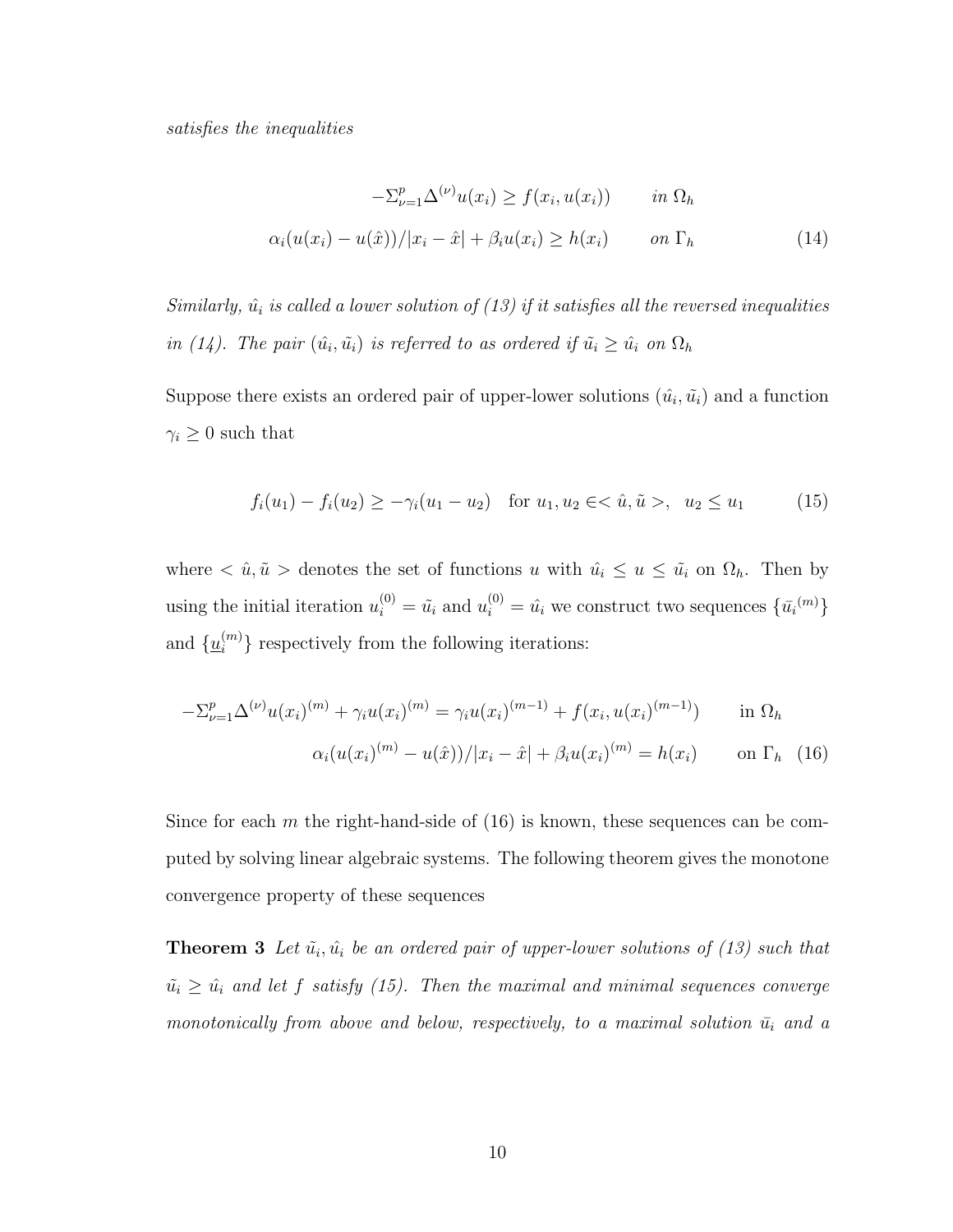$minimal$  solution  $u_i$ . Moreover,

$$
\hat{u}_i \le \underline{u}_i^{(m)} \le \underline{u}_i^{(m+1)} \le \underline{u}_i \le \bar{u}_i \le \bar{u}_i^{(m+1)} \le \bar{u}_i^{(m)} \le \tilde{u}_i \tag{17}
$$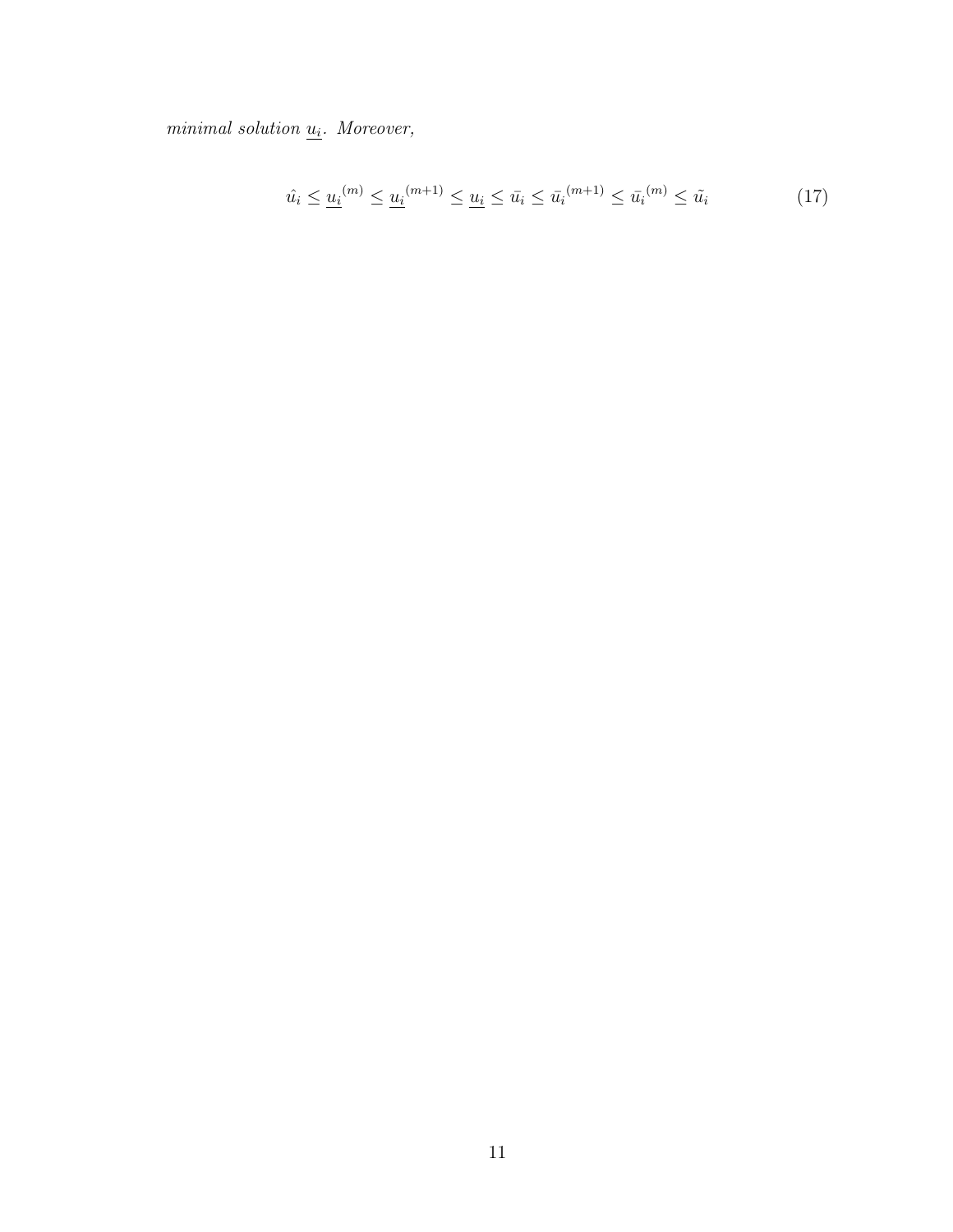## 3 COMBINED BLOCK ITERATIVE METHOD

The monotone iterative scheme (16) is by point Picard method which is efficient for computation in one space dimension but not so for two or higher dimension. In order to improve the efficiency of the monotone iterative scheme in two or higher dimension the monotone iterative scheme (16) has been extended to a Jacob type or a Gauss-Seidel type of "block" monotone iterative scheme(cf.[5]). For the simplicity we limit the space dimension to be two in our investigation. However the methods and results are easily to be extended and applied to higher dimensions. Consider the problem (1) in  $R^2$ :

$$
-\Delta u = f(x, y, u) \quad \text{in } \Omega
$$

$$
B[u] = h(x, y) \quad \text{on } \partial\Omega \tag{18}
$$

where  $\Omega$  is a bounded connected domain in  $R^2$  with boundary  $\partial\Omega$ ,  $\Delta = \partial/\partial x^2 + \partial/\partial y^2$ is the Laplace operator, and  $B$  is a boundary operator given in the form

$$
B[u] = \alpha \partial u / \partial \nu + \beta(x, y)u
$$

With  $\partial/\partial \nu$  denoting the outward normal derivative on  $\partial\Omega$ , by choosing the different  $\alpha$  and  $\beta$  we may have the different type boundary condition. It is assumed that  $f(x, y, u)$ ,  $h(x, y)$  are continuous functions in their respective domains.

#### 3.1 Finite Difference For Two-Dimensional Domain

To derive a finite difference system for the boundary value problem (18), let  $h = \Delta x$ ,  $k = \Delta y$  be the increments in the x and y direction, respectively, and let  $(x_i, y_j) =$  $(ih, jk)$  be an arbitrary mesh point in  $\overline{\Omega}$ , where  $i = 0, 1, \dots, M_j$ ,  $j = 0, 1, \dots, N$ ,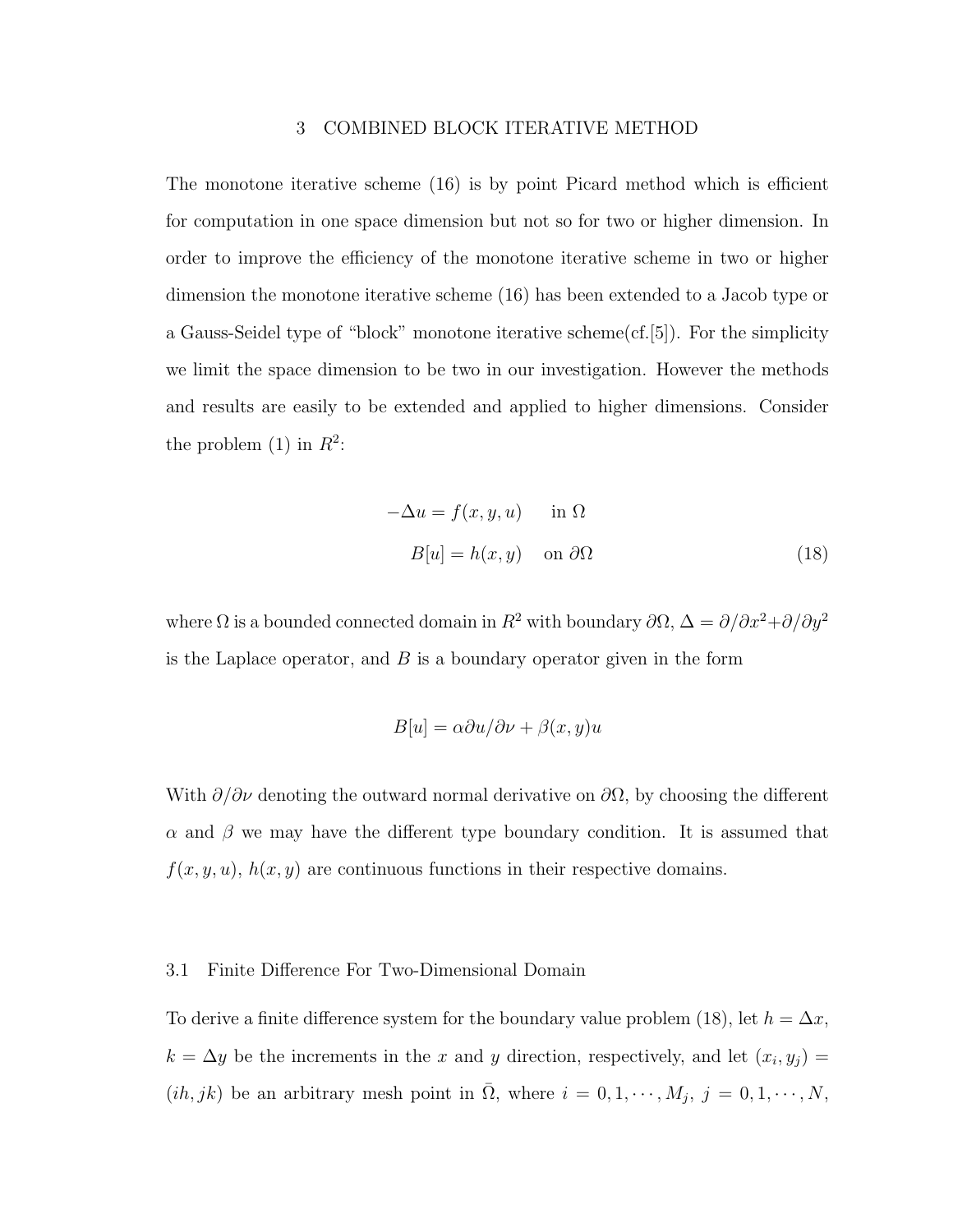and  $M_j$  is the number of intervals in the x-direction for each j. In the case of a rectangular domain,  $M_j = M$  is independent of j. Denote by  $\Lambda$ ,  $\overline{\Lambda}$ ,  $\partial \Lambda$  the sets of mesh points in  $\Omega$ ,  $\overline{\Omega}$ ,  $\partial\Omega$ , respectively, and set  $u_{i,j} = u(x_i, y_j)$ ,  $h_{i,j} = h(x_i, y_j)$  and

$$
F_{i,j}(u_{i,j}) = f(x_i, y_j, u(x_i, y_j))
$$

Then standard central difference approximations for the operators  $\Delta$  and B

$$
\partial^2 u / \partial x^2 = [(u_{i+1,j}) - 2u_{i,j} + u_{i-1,j}] / h^2
$$
  

$$
\partial^2 u / \partial y^2 = [(u_{i,j+1}) - 2u_{i,j} + u_{i,j-1}] / k^2
$$

leads to a finite difference system of (18) in the form

$$
a_{ij}u_{i,j} - (\alpha_{ij}u_{i-1,j} + \alpha'_{i,j}u_{i+1,j}) - (c_{ij}u_{i,j-1} + c'_{ij}u_{i,j+1}) = hkF_{i,j}(u_{i,j}) + \bar{h}_{i,j}
$$
  
 $(i,j) \in \bar{\Lambda}$  (19)

where  $a_{ij}, \alpha_{ij}, \alpha'_{ij}, c_{ij}, c'_{ij}$  are positive constants with  $a_{ij} = \alpha_{ij} + \alpha'_{ij} + c_{ij} + c'_{ij}$  and  $\bar{h}_{i,j}$  is associated with the boundary condition in (18). It is defined that

$$
c_{i0} = c'_{iN} = 0
$$
 for  $i = 0, 1, \dots, M_j$  and  $\alpha_{0j} = \alpha'_{M_j, j} = 0$  for  $j = 0, 1, \dots, N$ 

If  $\Omega$  is a rectangular domain then

$$
c_{ij} = c'_{ij} = h/k, \alpha_{ij} = \alpha'_{ij} = k/h
$$
 and  $a_{ij} = 2(k/h + h/k)$  for all  $(i, j)$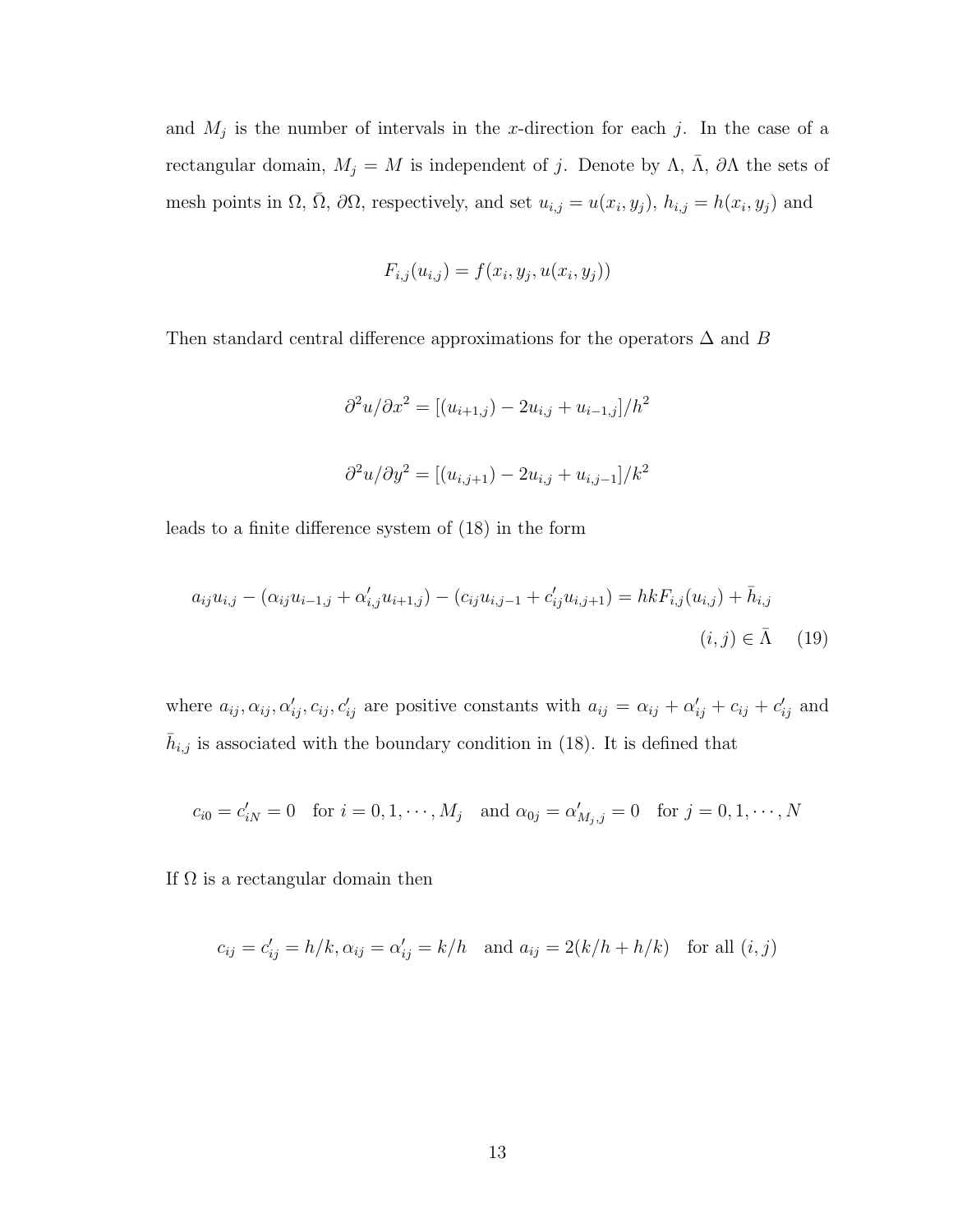To express the equation (19) in a compact form we define the following vectors and diagonal matrices for each  $j$ :

$$
U_j = (u_{0,j}, \dots, u_{M_j,j})^T
$$
  
\n
$$
H_j = (\bar{h}_{0,j}, 0, \dots, 0, \bar{h}_{M_j,j})^T
$$
  
\n
$$
F_j(U_j) = hk(F_{0,j}(u_{0,j}), \dots, F_{M_j,j}(u_{M_j,j}))^T
$$
  
\n
$$
C_j = diag(c_{0,j}, \dots, c_{M_j,j})
$$
  
\n
$$
C'_j = diag(c'_{0,j}, \dots, c'_{M_j,j})
$$
\n(20)

where  $(.)^T$  denotes a column vector. It is clear that  $C_0 = C'_N = 0$ . Let  $A_j$  be the tridiagonal matrix whose diagonal elements are  $a_{ij}$  while upper and lower offdiagonal elements are  $(-\alpha_{ij})$  and  $(-\alpha'_{ij})$ , respectively. Then the system (19) can be expressed in the vector form

$$
A_j U_j - (C_j U_{j-1} + C'_j U_{j+1}) = F_j(U_j) + H_j, (j = 0, 1, \dots, N)
$$
 (21)

where

$$
A_{j} = \begin{bmatrix} a_{0j} & -\alpha'_{0j} & & & & 0 \\ -\alpha_{1j} & a_{1j} & -\alpha'_{1j} & & & & \\ & \ddots & \ddots & \ddots & \ddots & & \\ & & \ddots & \ddots & \ddots & & \\ & & & \ddots & \ddots & \ddots & \\ & & & & -\alpha_{M-1,j} & a_{M-1,j} & -\alpha'_{M-1,j} \\ & & & & & -\alpha_{M,j} & a_{Mj} \end{bmatrix}
$$

 $(j = 0, 1, \cdots, N)$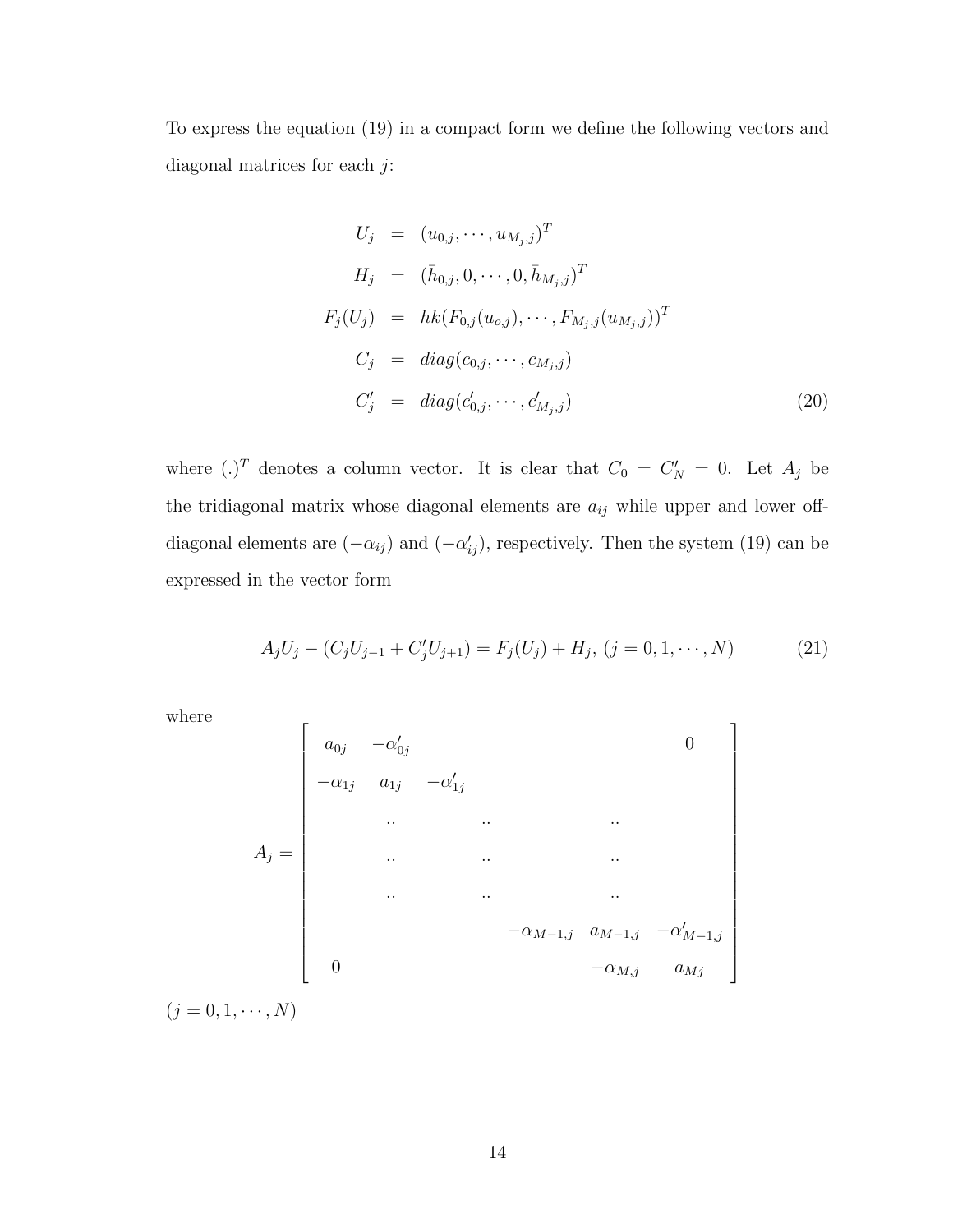Furthermore, in order to get more compact form, we denote:

$$
U = (U_0, \cdots, U_N)^T
$$

$$
H = (H_0, \cdots, H_N)^T
$$

$$
F(U) = (F_0(U_0), \cdots, F_N(U_N))^T
$$
(22)

Let  $\Re$  be a N by N block tridiagonal matrix with diagonal submatrices  $A_0, \dots, A_N$ and upper and lower off-diagonal submatrices  $-C_1, \dots, -C_N$  and  $-C'_0, \dots, -C'_{N-1}$ , respectively. So we get

$$
\Re U = F(U) + H \tag{23}
$$

 $\overline{a}$  $\mathbf{I}$  $\mathbf{I}$  $\perp$  $\mathbf{I}$  $\overline{1}$  $\overline{1}$  $\overline{1}$  $\overline{1}$  $\overline{1}$  $\overline{1}$  $\overline{1}$  $\overline{1}$  $\overline{1}$  $\overline{1}$  $\overline{1}$  $\overline{1}$  $\overline{1}$  $\overline{1}$  $\overline{1}$  $\perp$  $\mathbf{I}$  $\overline{1}$  $\overline{1}$ 

where

$$
\mathfrak{R} = \begin{bmatrix}\nA_0 & -C'_0 & & & & & 0 \\
-C_1 & A_1 & -C'_1 & & & & & \\
& \ddots & \ddots & \ddots & \ddots & & \\
& & \ddots & \ddots & \ddots & & \\
& & & \ddots & \ddots & \ddots & \\
& & & & & -C_{N-1} & A_{N-1} & -C'_{N-1} \\
& & & & & & -C_N & A_N\n\end{bmatrix}
$$

To obtain a block monotone iterative scheme for the (21), we use the upper and lower solutions as the initial iteration. The upper and lower solutions are defined as following:

**Definition 3** Let  $\tilde{U} = (\tilde{U}_0, \dots, \tilde{U}_N)$ . Then  $\tilde{U}$  is called an upper solution of (21) if

$$
A_j \tilde{U}_j - (C_j \tilde{U}_{j-1} + C'_j \tilde{U}_{j+1}) \ge F_j(\tilde{U}_j) + H_j,
$$
  

$$
(j = 0, 1, \dots, N)
$$
 (24)

Similarly, the  $\hat{U}$  with  $(\hat{U}_0, \dots, \hat{U}_N)$  is called a lower solution if it satisfies (24) in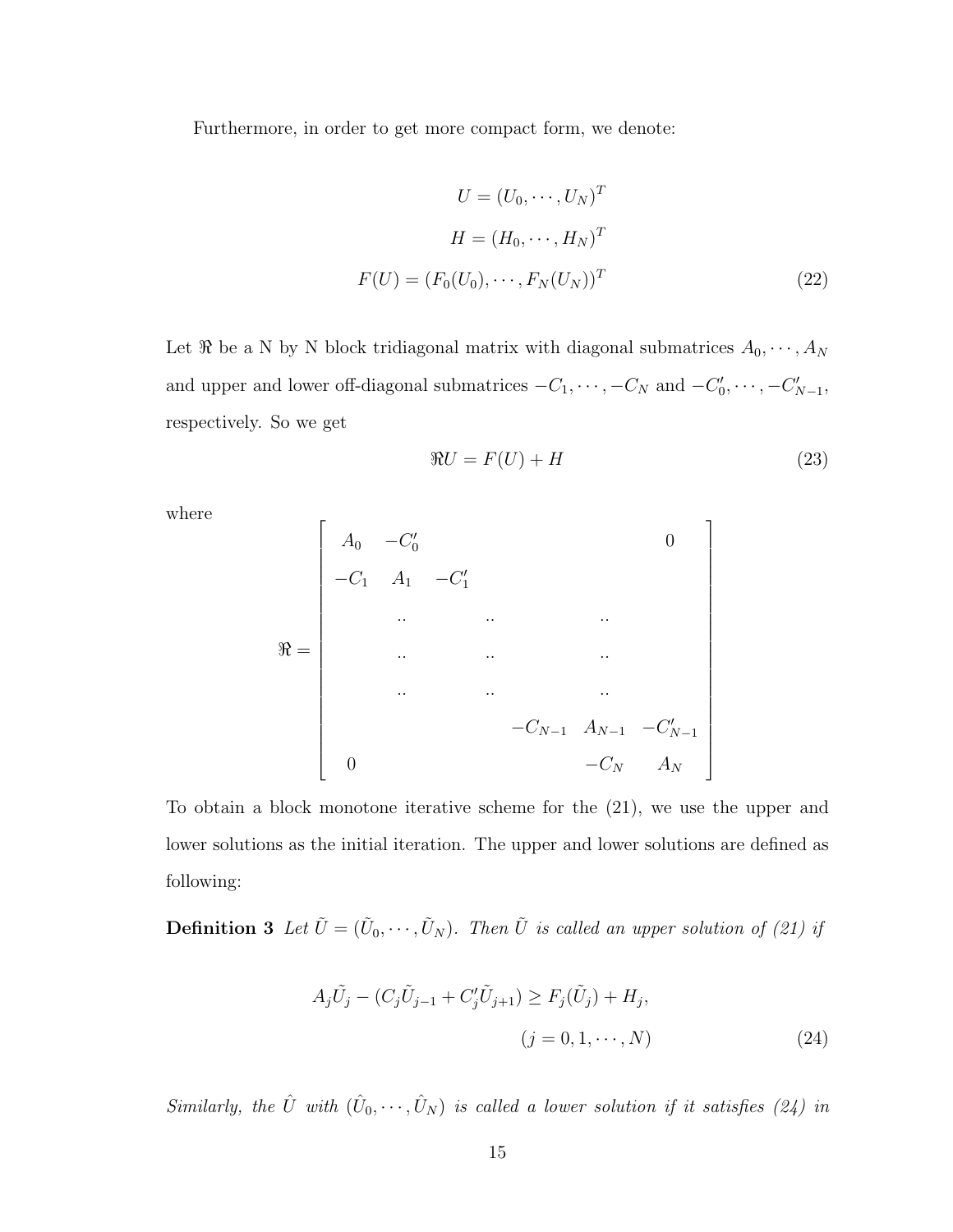reserved order.

### 3.2 Block-Monotone Iterative Schemes

Let  $\gamma_{i,j}$  be any nonnegative function and for each j we define a nonnegative diagonal matrix  $\Gamma_j$  by

$$
\Gamma_j = h k \operatorname{diag}(\gamma_{0,j}, \cdots, \gamma_{M_j,j}), \qquad (j = 0, 1, \cdots, N)
$$

Then the problem (21) is equivalent to

$$
(A_j + \Gamma_j)U_j = C_j U_{j-1} + C'_j U_{j+1} + \Gamma_j U_j + F_j (U_j) + H_j
$$
  
(j = 0, 1, ..., N)

Under the one-sided Lipschitz condition of  $F_j$ , we have

$$
\Gamma_j U_j + F_j(U_j) \ge \Gamma_j U'_j + F_j(U'_j) \qquad \text{whenever } \tilde{U}_j \ge U_j \ge U'_j \ge \hat{U}_j \qquad (25)
$$

# A) Jacobi type block iteration scheme

Given any initial  $U^{(0)}$  we can construct a sequence  $\{U^{(m)}\}$  from the Jacobi type of block iteration process

$$
(A_j + \Gamma_j)U_j^{(m)} = C_j U_{j-1}^{(m-1)} + C_j' U_{j+1}^{(m-1)} + \Gamma_j U_j^{(m-1)} + F_j (U_j^{(m-1)}) + H_j, (j = 0, 1, \dots, N)
$$
\n(26)

where  $U^{(m)} = (U_0^{(m)}$  $U_0^{(m)}, \dots, U_N^{(m)}$ ). Denote the sequence by  $\{\bar{U}^{(m)}\}$  if  $U^{(0)} = \tilde{U}$ , and by  $\{\underline{U}^{(m)}\}\$ if  $U^{(0)} = \hat{U}$ , and refer to them as maximal and minimal sequence, respectively.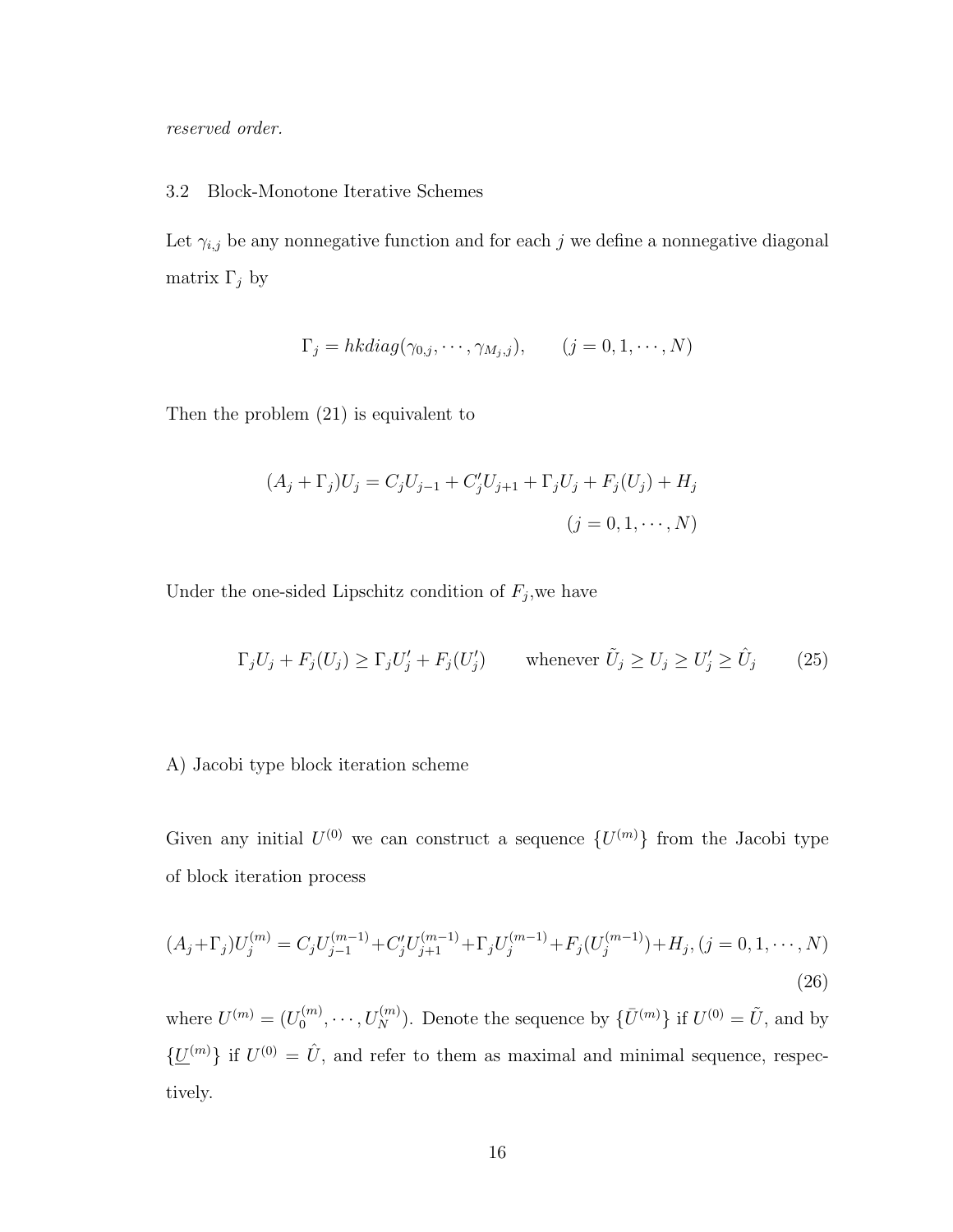**Lemma 4** The maximal and minimal sequences  $\bar{U}^{(m)}$ ,  $\underline{U}^{(m)}$  given by (26) with  $\bar{U}^{(0)} = \tilde{U}$  and  $\underline{U}^{(0)} = \hat{U}$  possess the monotone property

$$
\hat{U} \le \underline{U}^{(m)} \le \underline{U}^{(m+1)} \le \bar{U}^{(m+1)} \le \bar{U}^m \le \tilde{U} \qquad (m = 1, 2, \cdots) \tag{27}
$$

Moreover for each m,  $\bar{U}^{(m)}$  and  $\underline{U}^{(m)}$  are ordered upper and lower solutions.

Proof: 1)Let  $W_j^{(0)} = \bar{U}_j^{(0)} - \bar{U}_j^{(1)} = \tilde{U}_j - \bar{U}_j^{(1)}$  $j^{(1)}$ . By  $(24),(26)$ 

$$
(A_j + \Gamma_j)W_j^{(0)} = (A_j + \Gamma_j)(\tilde{U}_j - \bar{U}_j^{(1)})
$$
  
= 
$$
(A_j + \Gamma_j)\tilde{U}_j - [C_j\bar{U}_{j-1}^{(0)} + C_j'\bar{U}_{j+1}^{(0)} + \Gamma_j\bar{U}_j^{(0)} + F_j(\bar{U}_j^{(0)}) + H_j]
$$
  
= 
$$
A_j\tilde{U}_j - [C_j\tilde{U}_{j-1} + C'\tilde{U}_{j+1} + F_j(\tilde{U}_j) + H_j] \ge 0
$$

The positivity of  $(A_j + \Gamma_j)^{-1}$  implies that  $W_j \geq 0$  for  $j = 0, 1, \dots, N$ , this leads to  $\bar{U}^{(0)} \geq \bar{U}^{(1)}$ . A similar argument using the property of a lower solution gives  $\underline{U}^{(1)} \ge \underline{U}^{(0)}$ . Let  $W_j^{(1)} = \overline{U}_j^{(1)} - \underline{U}_j^{(1)}$  and  $\overline{U}^{(0)} \ge \underline{U}^{(0)}$ , by (25)and (26)

$$
(A_j + \Gamma_j)W_j^{(1)} = (A_j + \Gamma_j)(\bar{U}_j^{(1)} - \underline{U}_j^{(1)})
$$
  
=  $C_j(\bar{U}_{j-1}^{(0)} - \underline{U}_{j-1}^{(0)}) + C_j'(\bar{U}_{j+1}^{(0)} - \underline{U}_{j+1}^{(0)}) + F_j(\bar{U}_j^{(0)}) - F_j(\underline{U}_j^{(0)}) \ge 0$ 

This yields  $W_j^{(1)} \geq 0$  for all j. The above conclusion shows that relation (27) holds for  $m = 1$  which is  $\underline{U}^{(0)} \le \underline{U}^{(1)} \le \overline{U}^{(1)} \le \overline{U}^{(0)}$ .

2) Let's suppose that relation (27) holds for  $m = k$ , so we have  $\underline{U}^{(k)} \leq \underline{U}^{(k+1)} \leq$  $\bar{U}^{(k+1)} \leq \bar{U}^{(k)}$  and let  $W_j^{(k)} = \bar{U}_j^{(k)} - \bar{U}_j^{(k+1)}$ j

$$
(A_j + \Gamma_j)W_j^{(k)} = (A_j + \Gamma_j)(\bar{U}_j^{(k)} - \bar{U}_j^{(k+1)})
$$
  
= 
$$
(A_j + \Gamma_j)\bar{U}_j^{(k)} - [C_j\bar{U}_{j-1}^{(k)} + C_j'\bar{U}_{j+1}^{(k)} + \Gamma_j\bar{U}_j^{(k)} + F_j(\bar{U}_j^{(k)}) + H_j]
$$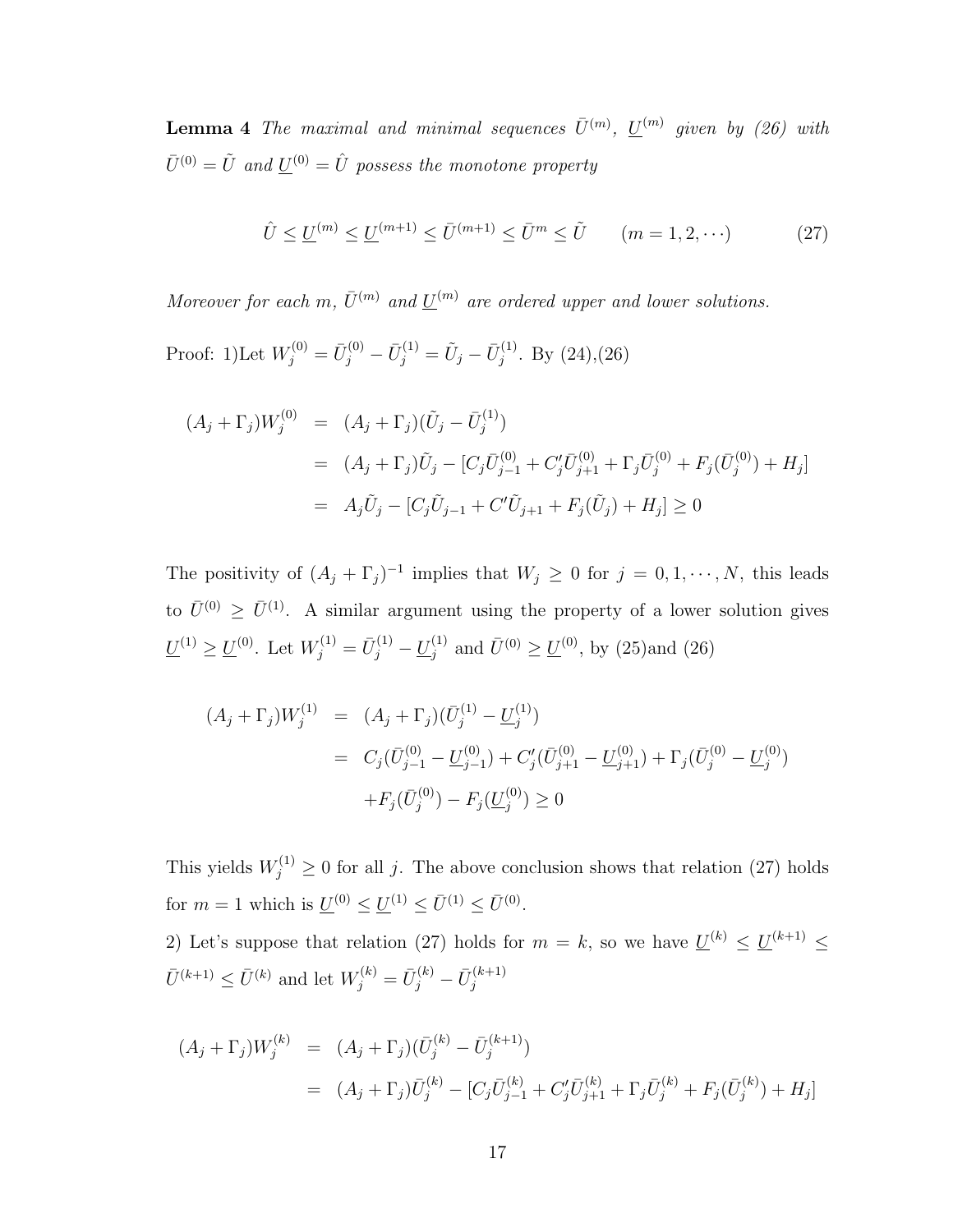$$
= C_j \bar{U}_{j-1}^{(k-1)} + C'_j \bar{U}_{j+1}^{(k-1)} + \Gamma_j \bar{U}_j^{(k-1)} + F_j(\bar{U}_j^{(k-1)}) + H_j
$$
  
\n
$$
- [C_j \bar{U}_{j-1}^{(k)} + C'_j \bar{U}_{j+1}^{(k)} + \Gamma_j \bar{U}_j^{(k)} + F_j(\bar{U}_j^{(k)}) + H_j]
$$
  
\n
$$
= (C_j \bar{U}_{j-1}^{(k-1)} - C_j \bar{U}_{j-1}^{(k)}) + (C'_j \bar{U}_{j+1}^{(k-1)} - C'_j \bar{U}_{j+1}^{(k)})
$$
  
\n
$$
(\Gamma_j \bar{U}_j^{(k-1)} - \Gamma_j \bar{U}_j^{(k)}) + (F_j(\bar{U}_j^{(k-1)}) - F_j(\bar{U}_j^{(k)})) \ge 0
$$

The positivity of  $(A_j + \Gamma_j)^{-1}$  imply that  $W_j^{(k)} \geq 0$  for all  $j = 1, 2, \dots, N$ , so we have  $\bar{U}^{(k)} \ge \bar{U}^{(k+1)}$ . A similar argument using the property of a lower solution gives  $\underline{U}_{j}^{(k+1)} \geq \underline{U}_{j}^{(k)}$  $j^{(k)}$  for  $j = 1, 2, \cdots, N$ . Furthermore, by (26) and (25)  $\bar{U}^{(k)} \ge \underline{U}^{(k)}$ , and let  $W_j^{k+1} = \bar{U}_j^{(k+1)} - \underline{U}_j^{(k+1)}$ j

$$
(A_j + \Gamma_j)W_j^{k+1} = (A_j + \Gamma_j)(\bar{U}_j^{(k+1)} - \underline{U}_j^{(k+1)})
$$
  
=  $C_j(\bar{U}_{j-1}^{(k)} - \underline{U}_{j-1}^{(k)}) + C_j'(\bar{U}_{j+1}^{(k)} - \underline{U}_{j+1}^{(k)}) + \Gamma_j(\bar{U}_j^{(k)} - \underline{U}_j^{(k)})$   
+  $F_j(\bar{U}_j^{(k)}) - F_j(\underline{U}_j^{(k)}) \ge 0$ 

This yields  $\bar{U}_j^{(k+1)} \geq \underline{U}_j^{(k+1)}$  $j_j^{(k+1)}, j = 0, 1, \dots, N$ . The above conclusion shows that relation (27) holds for  $m = k + 1$ . The monotone property (27) follows from the principle of induction.

3) By (25) and (26), (27), we have

$$
A_j \bar{U}_j^{(m)} \ge C_j \bar{U}_{j-1}^{(m)} + C'_j \bar{U}_{j+1}^{(m)} + F_j(\bar{U}_j^{(m)}) + H_j, \qquad (j = 0, 1, \cdots, N)
$$

it shows  $\bar{U}^{(m)}$  is an upper solution.

And

$$
A_j \underline{U}_j^{(m)} \le C_j \underline{U}_{j-1}^{(m)} + C'_j \underline{U}_{j+1}^{(m)} + F_j(\underline{U}_j^{(m)}) + H_j, \qquad (j = 0, 1, \cdots, N)
$$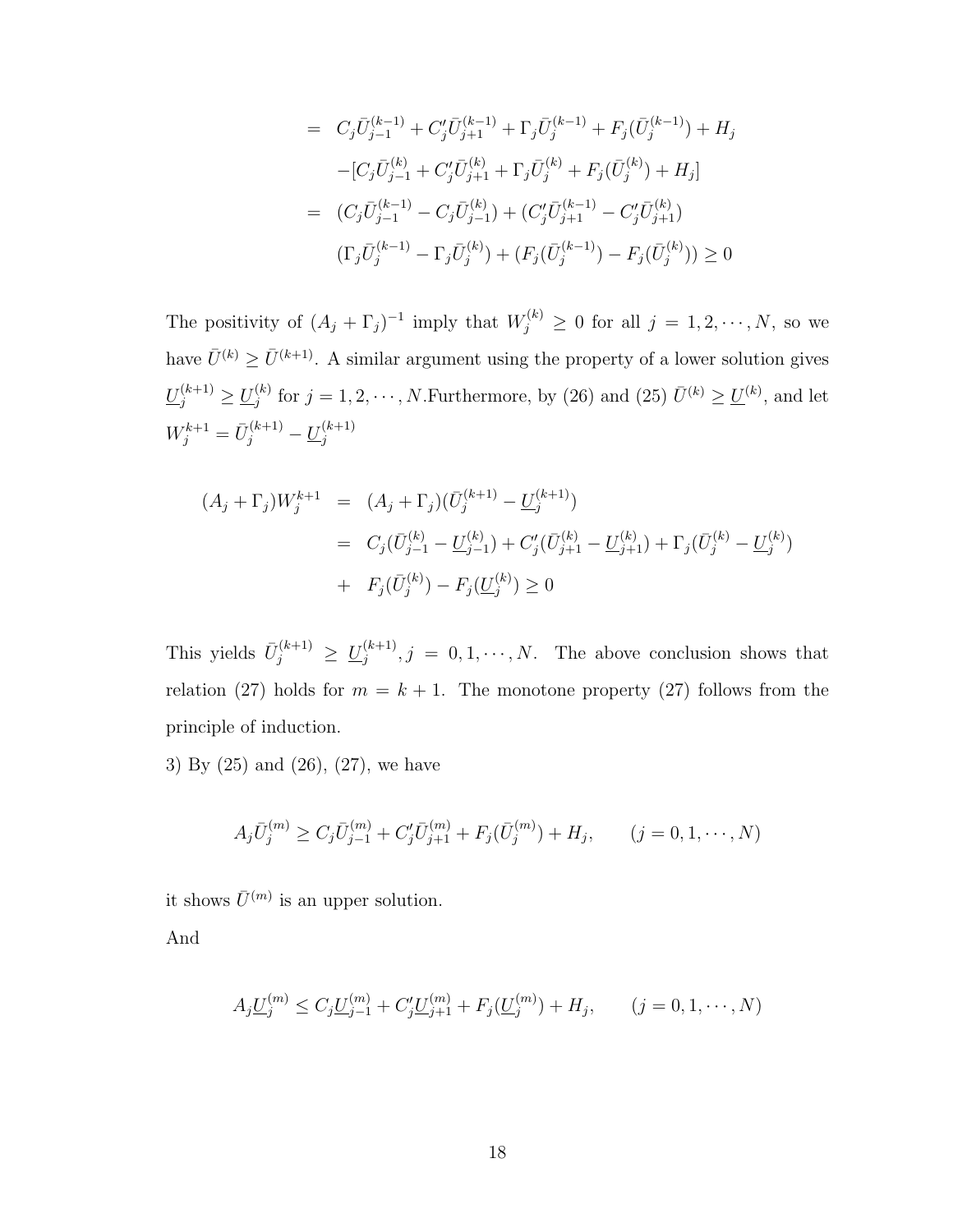which shows  $\underline{U}^{(m)}$  is a lower solution.

The monotone property (27) yields the following result.

**Theorem 4** Let  $\tilde{U}, \hat{U}$  be a pair of ordered upper and lower solutions of (21). Then the sequence  $\{\bar{U}^{(m)}\}$  given by (26) with  $\bar{U}^{(0)} = \tilde{U}$  converges monotonically from above to a maximal solution  $\bar{U}$  of (21), while the sequence  $\{\underline{U}^{(m)}\}\,$  with  $\underline{U}^{(0)} = \hat{U}$  converges monotonically from below to a minimal solution  $U$ . Moreover

$$
\hat{U} \le \underline{U}^{(m)} \le \underline{U}^{(m+1)} \le \underline{U} \le \bar{U} \le \bar{U}^{(m+1)} \le \bar{U}^m \le \tilde{U} \qquad (m = 1, 2, \cdots) \tag{28}
$$

and if  $U^*$  is any solution in  $\langle \hat{U}, \tilde{U} \rangle$  then  $\underline{U} \leq U^* \leq \overline{U}$ .

Proof: By the monotone property (27) the limits

$$
\lim_{m \to \infty} \bar{U}^{(m)} = \bar{U}, \lim_{m \to \infty} \underline{U}^{(m)} = \underline{U}
$$

exist and satisfy relation (27). Letting  $m \to \infty$  in (26) shows that  $\bar{U}$  and  $\underline{U}$  are solutions of  $(21)$ .

To show the maximal property of  $\overline{U}$ , we observe that if  $U^*$  is a solution of (21) in  $<\hat{U}, \tilde{U}>$ , then the pair  $\tilde{U}, U^*$  are ordered upper and lower solutions. Replacing  $\hat{U}$ by  $U^*$  in the above conclusion shows that  $U^* \leq \bar{U}$ . A similar argument using  $U^*, \hat{U}$ as the ordered upper and lower solutions gives  $U^* \geq U$ . This proves the theorem.

### B)Gauss-Seidel type block iteration scheme

In order to accelerate the rate of convergence of the monotone iterative scheme in (26), we consider an improved iterative scheme, called block Gauss-Seidel iteration,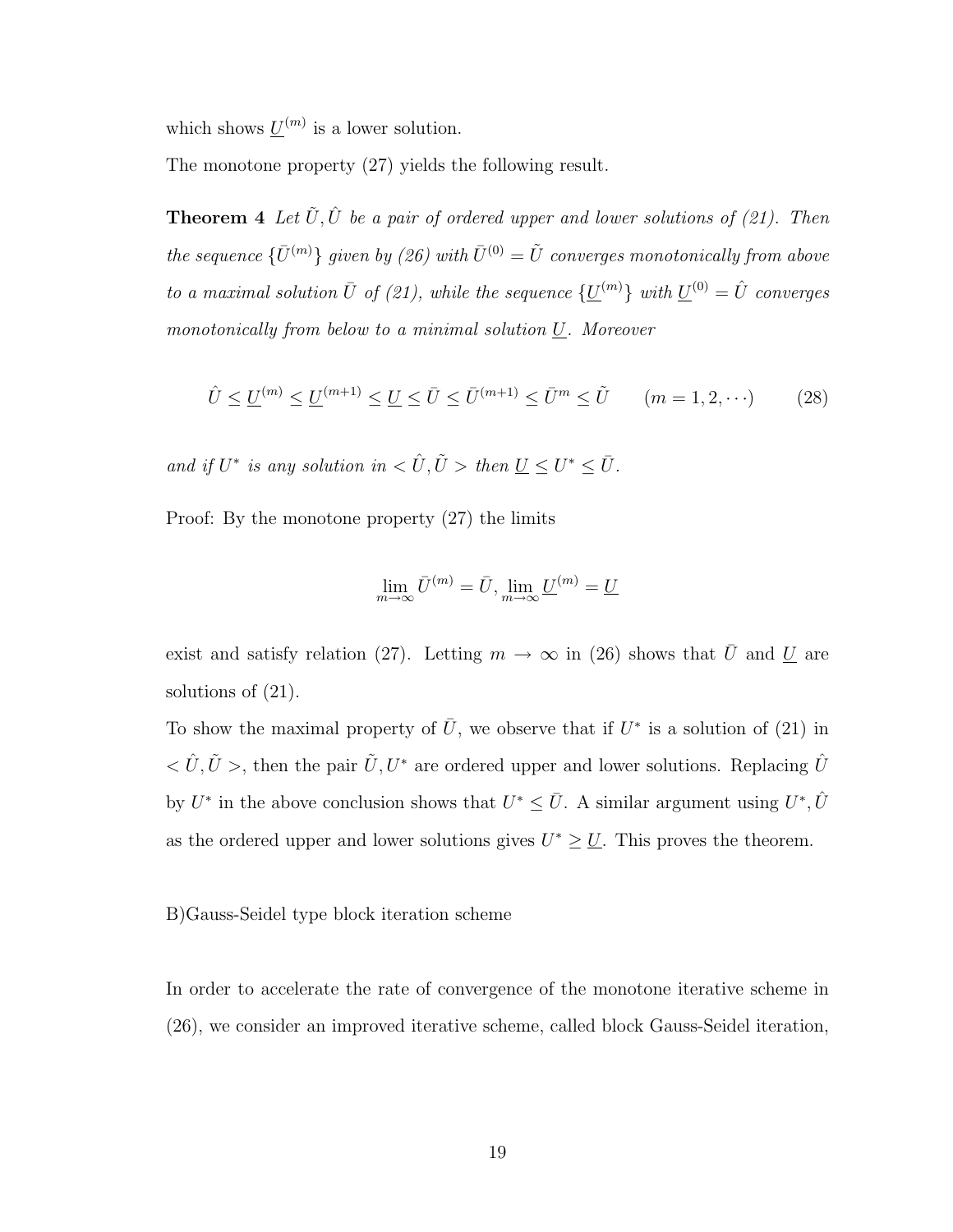in the form

$$
(A_j + \Gamma_j)U_j^{(m)} = C_j U_{j-1}^{(m)} + C'_j U_{j+1}^{(m-1)} + \Gamma_j U_j^{(m-1)} + F_j (U_j^{(m-1)}) + H_j
$$
  
(j = 1, 2, ..., N) (29)

Denote the sequences again by  $\{\bar{U}^{(m)}\}\$ if  $U^{(0)} = \tilde{U}$  and by  $\{\underline{U}^{(m)}\}\$ if  $U^{(0)} = \hat{U}$ .

**Lemma 5** The maximal and minimal sequences  $\{\bar{U}^{(m)}\}$ ,  $\{\underline{U}^{(m)}\}$  given by (29) with  $\bar U^{(0)} = \tilde U \,\, and \, \underline{U}^{(0)} = \hat U \,\,$  possess the monotone property

$$
\hat{U} \le \underline{U}^{(m)} \le \underline{U}^{(m+1)} \le \bar{U}^{(m+1)} \le \bar{U}^m \le \tilde{U} \qquad (m = 1, 2, \cdots)
$$
 (30)

and for each m,  $\bar{U}^{(m)}$  and  $\underline{U}^{(m)}$  are ordered upper and lower solutions.

Proof:(1)Let  $W_j^{(0)} \equiv \bar{U}_j^{(0)} - \bar{U}_j^{(1)} = \tilde{U}_j - \bar{U}_j^{(1)}$  $j_j^{(1)}$ ,  $j = 0, 1, \dots, N$  plug into (29), then

$$
(A_j + \Gamma_j)W_j^{(0)} = (A_j + \Gamma_j)\tilde{U}_j - [C_j\bar{U}_{j-1}^{(1)} + C_j'\bar{U}_{j+1}^{(0)} + \Gamma_j\bar{U}_j^{(0)} + F_j(\bar{U}_j^{(0)}) + H_j]
$$
  
=  $A_j\tilde{U}_j - [C_j\bar{U}_{j-1}^{(1)} + C_j'\tilde{U}_{j+1}^{(0)} + F_j(\tilde{U}_j^{(0)}) + H_j]$ 

From (24),

$$
(A_j + \Gamma_j)W_j^{(0)} \ge C_j \tilde{U}_{j-1} - C_j \bar{U}_{j-1}^{(1)} = C_j W_{j-1}^{(0)}, \qquad j = 0, 1, \cdots, N
$$

We know  $C_0 = 0$  and the nonnegative property of  $(A_j + \Gamma_j)^{-1}$ , so we have  $W_0^{(0)} \ge 0$ . Suppose that  $W_{j-1}^{(0)} \geq 0$  for some  $j > 1$ , then  $(A_j + \Gamma_j)W_j^{(0)} \geq 0$  since  $C_j \geq 0$ , it shows that  $W_j^{(0)} \geq 0$  from the nonnegative property of  $(A_j + \Gamma_j)^{-1}$ . By the induction principle,  $\bar{U}_j^{(1)} \leq \bar{U}_j^{(0)}$  $j_j^{(0)}$  for every j. A similar argument using the property of a lower solution gives  $\underline{U}_j^{(1)} \ge \underline{U}_j^{(0)}$  $j^{(0)}$  for every j.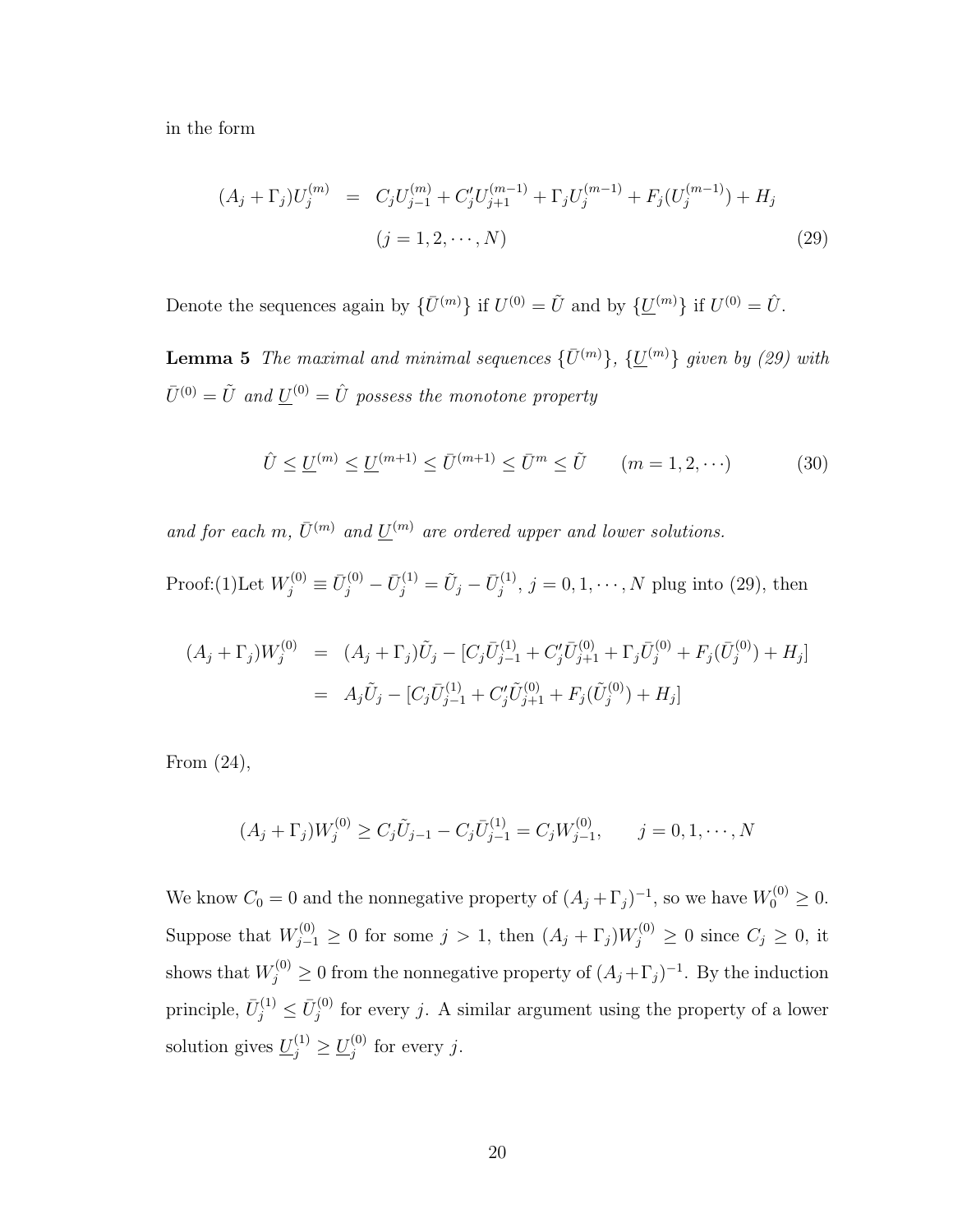Let  $W_j^{(1)} \equiv \bar{U}_j^{(1)} - \underline{U}_j^{(1)}$  $j^{(1)}$ ,  $j = 1, 2, \cdots, N$ , satisfy

$$
(A_j + \Gamma_j)W_j^{(1)} = C_j W_{j-1}^{(1)} + C_j' W_{j+1}^{(0)} + \Gamma_j(\bar{U}_j^{(0)} - \underline{U}_j^{(0)}) + F_j(\bar{U}_j^{(0)}) - F_j(\underline{U}_j^{(0)})
$$

based on the relation  $\bar{U}_j^{(0)} \geq \underline{U}_j^{(0)}$  $j^{(0)}$ ,  $C'_{j} \geq 0$ , we have

$$
(A_j + \Gamma_j)W_j^{(1)} \ge C_j W_{j-1}^{(1)}
$$

Followed by the same induction as for  $W_i^{(0)}$  $y_j^{(0)}$ , we have  $W_j^{(1)} \geq 0$  for every j. By now the conclusion shows that  $\underline{U}_j^{(0)} \leq \underline{U}_j^{(1)} \leq \overline{U}_j^{(1)} \leq \overline{U}_j^{(0)}$  $\frac{1}{j}^{(0)}$ . (2)Let's assume that  $\underline{U}_j^{(m-1)} \leq \underline{U}_j^{(m)} \leq \bar{U}_j^{(m)} \leq \bar{U}_j^{(m-1)}$  $j_j^{(m-1)}$  for some  $m > 1$  and  $W_j^{(m)} \equiv$  $\bar U^{(m)}_j - \bar U^{(m+1)}_j$  $j^{(m+1)}$ ,  $j = 1, 2, \cdots, N$ . Then

$$
(A_j + \Gamma_j)W_j^{(m)} = C_j W_{j-1}^{(m)} + C_j' W_{j+1}^{(m-1)} + \Gamma_j (\bar{U}_j^{(m-1)} - \bar{U}_j^{(m-1)}) + F_j (\bar{U}_j^{(m-1)}) - F_j (\bar{U}_j^{(m)})
$$

From (25),  $\Gamma_j$  is nonnegative and  $C_j \geq 0$ 

$$
(A_j + \Gamma_j)W_j^{(m)} \ge C_j W_{j-1}^{(m)}, \qquad j = 0, 1, \cdots, N
$$

By an induction argument, we have  $W_j^{(m)} \ge 0$  for all j which means  $\bar{U}^{(m+1)} \le \bar{U}^{(m)}$ . A similar argument gives  $\underline{U}^{(m+1)} \geq \underline{U}^{(m)}$  and  $\overline{U}^{(m+1)} \geq \underline{U}^{(m+1)}$ . This proves the monotone property (30).

To show that  $\bar{U}^{(m)}$  is an upper solution we apply the iteration process (29)

$$
A_j \bar{U}_j^{(m)} = C_j \bar{U}_{j-1}^{(m)} + C'_j \bar{U}_{j+1}^{(m-1)} + \Gamma_j (\bar{U}_j^{(m-1)} - \bar{U}_j^{(m)}) + F_j (\bar{U}_j^{(m-1)}) + H_j
$$
  
\n
$$
\geq C_j \bar{U}_{j-1}^{(m)} + C'_j \bar{U}_{j+1}^{(m)} + F_j (\bar{U}_j^{(m)}) + H_j
$$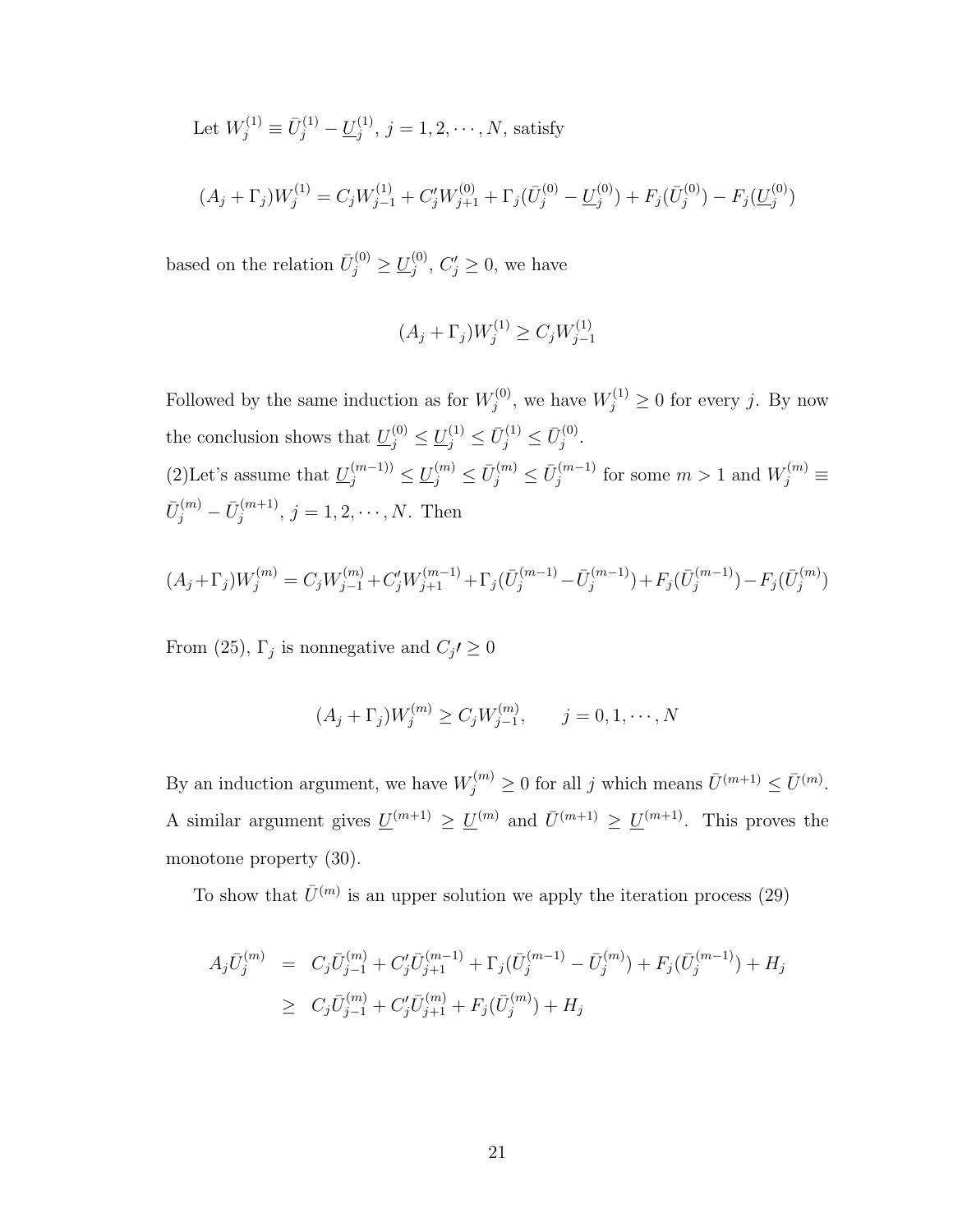This shows that  $\bar{U}^{(m)}$  is an upper solution. The proof for the lower solution  $\underline{U}^{(m)}$  is similar.

**Theorem 5** Let  $\tilde{U}, \hat{U}$  be a pair of ordered upper and lower solutions of (21). Then the sequence  $\{\bar{U}^{(m)}\}$  given by (29) with  $\bar{U}^{(0)} = \tilde{U}$  converges monotonically from above to a maximal solution  $\bar{U}$  of (21), while the sequence  $\{\underline{U}^{(m)}\}\,$  with  $\underline{U}^{(0)} = \hat{U}$  converges monotonically from below to a minimal solution U. Moreover

$$
\hat{U} \le \underline{U}^{(m)} \le \underline{U}^{(m+1)} \le \underline{U} \le \bar{U} \le \bar{U}^{(m+1)} \le \bar{U}^m \le \tilde{U}(m = 1, 2, \cdots)
$$
\n(31)

and if  $U^*$  is any solution in  $\langle \hat{U}, \tilde{U} \rangle$  then  $\underline{U} \leq U^* \leq \overline{U}$ .

Proof: By the monotone property (30), the limits  $\overline{U}$  and  $U$  for the present sequences exist and satisfy the relation (31). Letting  $m \to \infty$  shows that  $\bar{U}$  and  $\underline{U}$  are solutions of (21). The proof for the second part is similar to the proof of Theorem 4.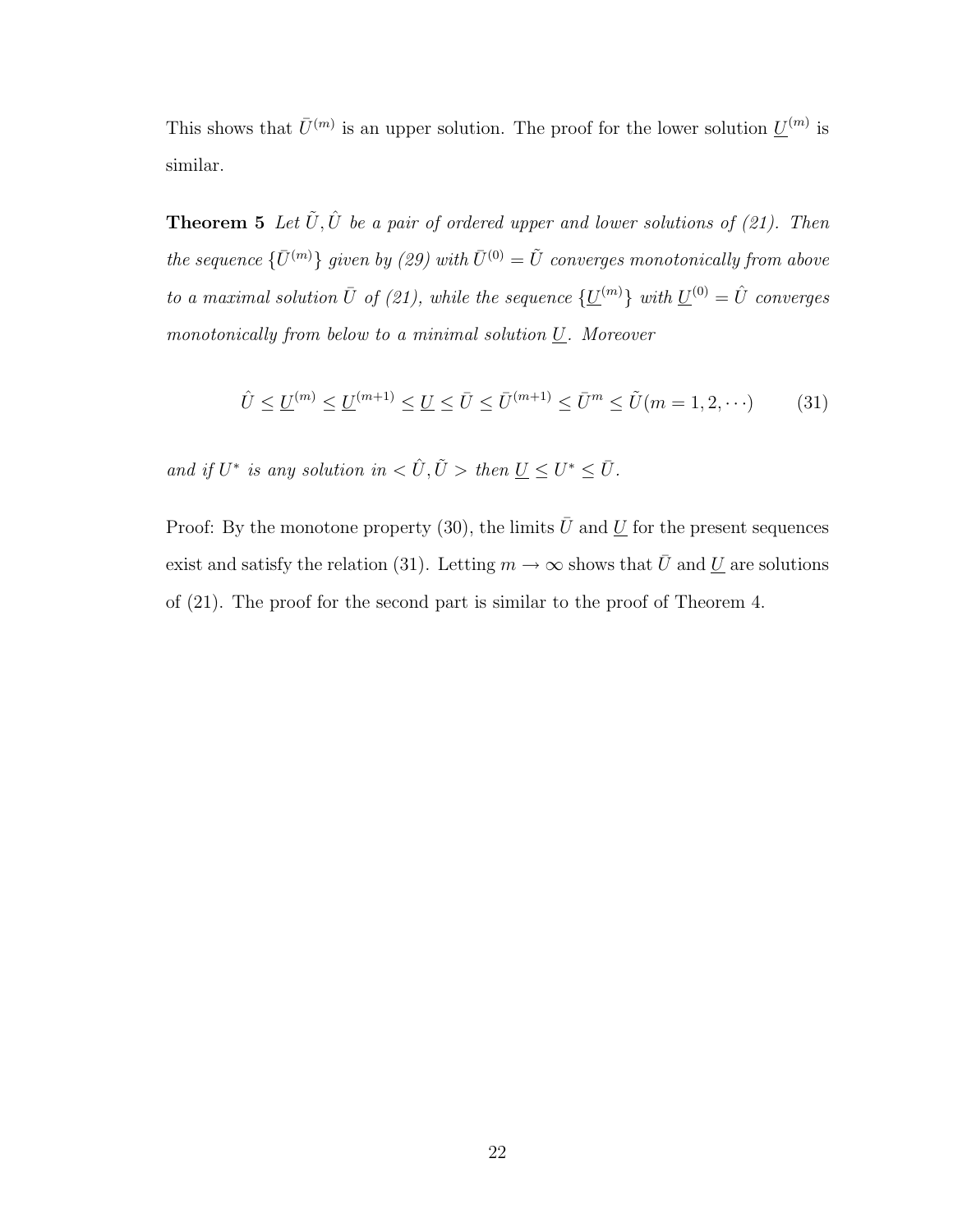#### 4 NUMERICAL RESULTS

In this section, we present some numerical examples applying the block monotone iterative schemes given in previous section to demonstrate the efficiency of those methods. We consider six problems in the domain

$$
\Omega = \{(x, y) \in \Re^2; 0 < x < 1, 0 < y < 1\}
$$

Problem A : Consider the boundary value problem,

$$
-\Delta u = u(1 - u) + q(x, y) \quad \text{in } \Omega
$$

$$
u = 0 \quad \text{on } \partial\Omega \tag{32}
$$

where  $f(x, y, u) = u(1 - u) + q(x, y)$  is a nonlinear function of u. Let  $u(x, y) =$  $\sin(\pi x) \sin(\pi y)$  be the explicit analytical solution of (32), then we have

$$
q(x,y) = 2\pi^2 \sin(\pi x) \sin(\pi y) - \sin(\pi x) \sin(\pi y) + (\sin(\pi x) \sin(\pi y))^2
$$

To compute numerical solutions of (32), we consider the corresponding finite difference system where  $H = 0$  and

$$
F_{i,j}(u_{i,j}) = u_{i,j}(1 - u_{i,j}) + q_{i,j} \text{ with } q_{i,j} = q(x_i, y_j)
$$

In order to find the upper solution of this problem, we solve the following linear problem:

$$
-\Delta u = u + q(x, y) \quad \text{in} \quad \Omega
$$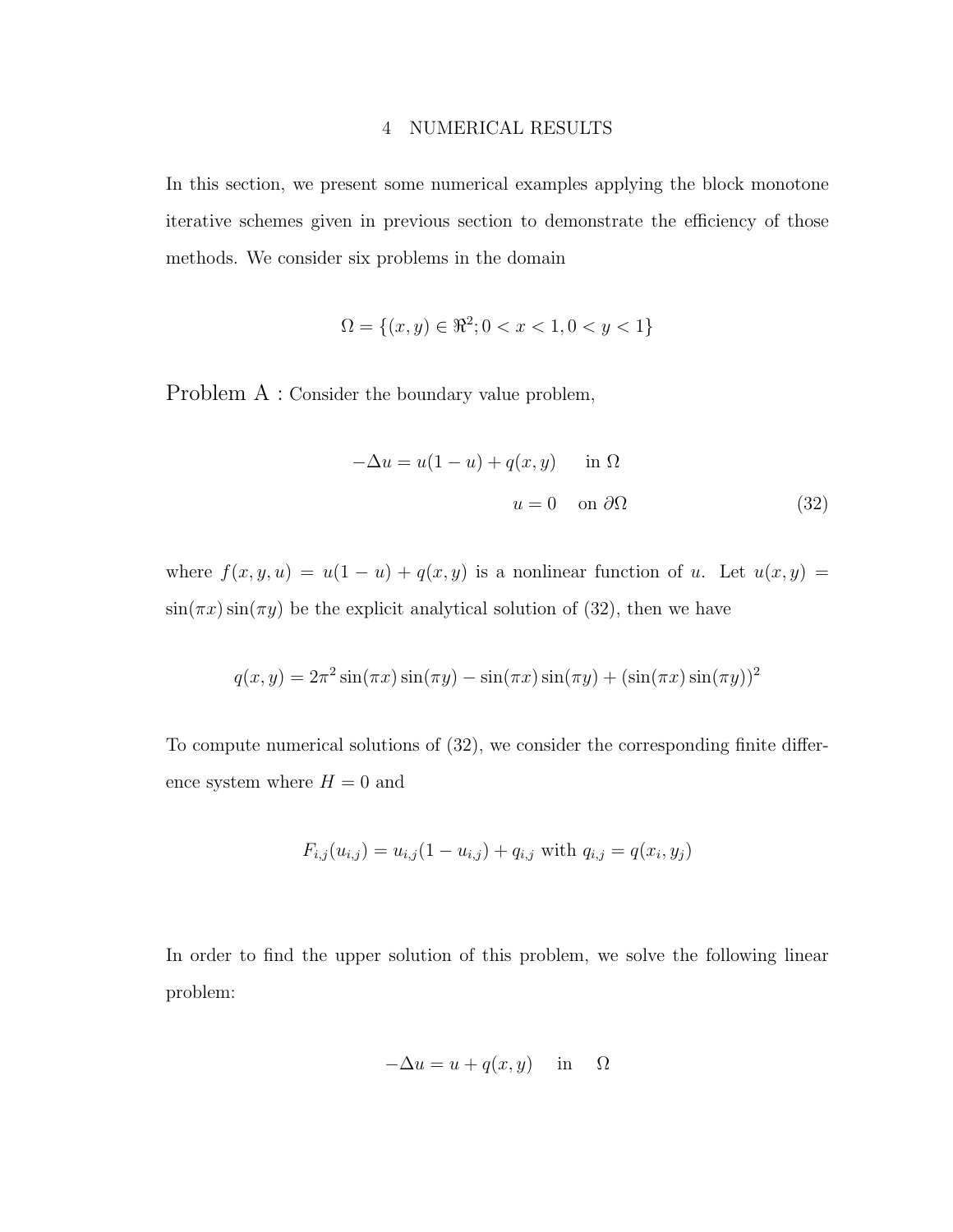$$
u = 0
$$
 on  $\partial\Omega$ 

The numerical solution of this problem is the upper solution of problem A since  $u + q(x, y) \ge u(1 - u) + q(x, y)$ . It is also easy to see  $\underline{U}^{(0)} = 0$  is the lower solution of problem A. We compute the corresponding sequences  $\{\bar{U}^{(m)}\}, \{\underline{U}^{(m)}\}$  from (26) and  $(29)$  for various M and N. There are two terminate criterions of the iterations depending on the number of solutions of the problem, as for the multiple solution the terminate criterion is

$$
\|\bar U^{(m+1)}-\bar U^{(m)}\|+\|\underline U^{(m+1)}-\underline U^{(m)}\|\leq \epsilon
$$

as for the unique solution, the terminate criterion is

$$
\|\bar{U}^{(m+1)} - \underline{U}^{(m+1)}\| \le \epsilon
$$

where  $\|\cdot\|$  is the  $l_2$  norm. Notice that every example we choose has the unique solution.

Numerical results of Problem A using Block Jacobi Method and Block Gauss-Seidel Method at  $y_j = 0.5$  and various values of  $x_i$  for the case  $M = N$  and  $N =$ 10, 20 and 40 are given in Table(1a) and Table(3a), respectively. Included in the tables are the number of iterations for each N, maximal and minimal solutions and the true analytic solution. Tables show that the property  $\bar{u}_{i,j} \geq \underline{u}_{i,j}$  holds for every  $(i, j)$ , and both  $\bar{u}_{i,j}$  and  $\underline{u}_{i,j}$  compare fairly close to the true solution  $u(x_i, y_j)$  at every mesh point  $(x_i, y_j)$ . We also can see that the number of iterations is approximately proportional to  $N^2$ .

Problem B : Consider the boundary value problem,

$$
-\Delta u = u(1 - u) + q(x, y) \quad \text{in } \Omega
$$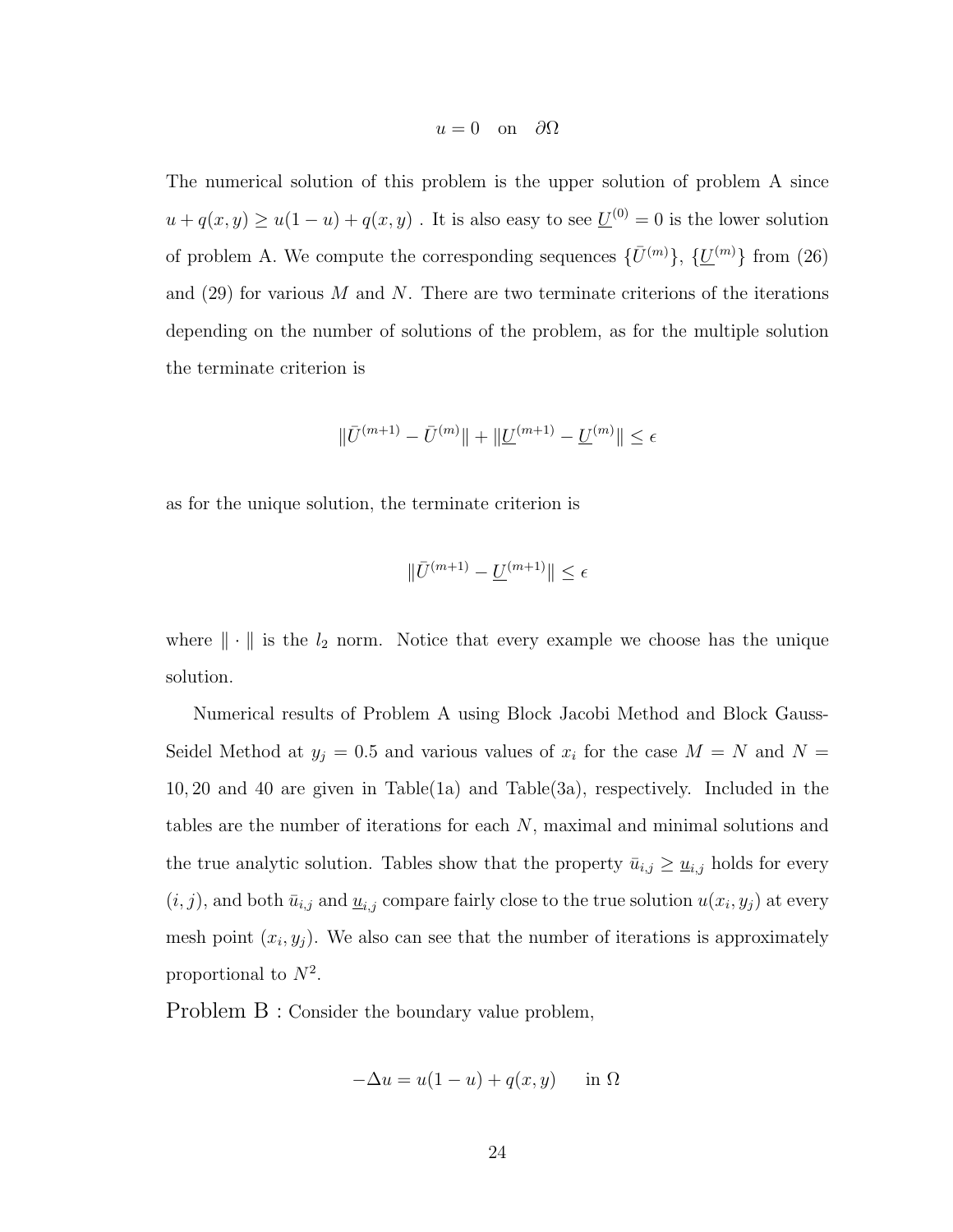$$
u = xy \quad \text{on } \partial\Omega \tag{33}
$$

This problem is as same as Problem A except the boundary condition. Based on the new boundary condition, we choose explicit analytical solution  $u(x, y) =$  $\sin(\pi x)\sin(\pi y) + xy$ , and we have

$$
q(x,y) = (2\pi^2 - 1 - 2xy)\sin(\pi x)\sin(\pi y) + (\sin(\pi x)\sin(\pi y))^2 - xy + (xy)^2
$$

The upper solution comes from the solution of the linear problem:

$$
-\Delta u = u + q(x, y) \quad \text{in} \quad \Omega
$$
  

$$
u = xy \quad \text{on} \quad \partial\Omega
$$

and the lower solution is 0. The numerical results are presented in Table(1b) and Table(3b).

Problem C : Consider the boundary value problem,

$$
-\Delta u = e^{(-u)}u + q(x, y) \quad \text{in } \Omega
$$

$$
u = 0 \quad \text{on } \Gamma
$$
 (34)

We choose the explicit analytical solution  $u(x, y) = \sin(\pi x) \sin(\pi y)$ . Then we have

$$
q(x, y) = 2\pi^2 \sin(\pi x) \sin(\pi y) - e^{-\sin(\pi x) \sin(\pi y)} \sin(\pi x) \sin(\pi y)
$$

As for this problem, we are going to explore more nonlinear problem. The upper and lower solutions are obtained by the similar ways in Problem A. The numerical results have been shown in Table $(1c)$  and Table $(3c)$ .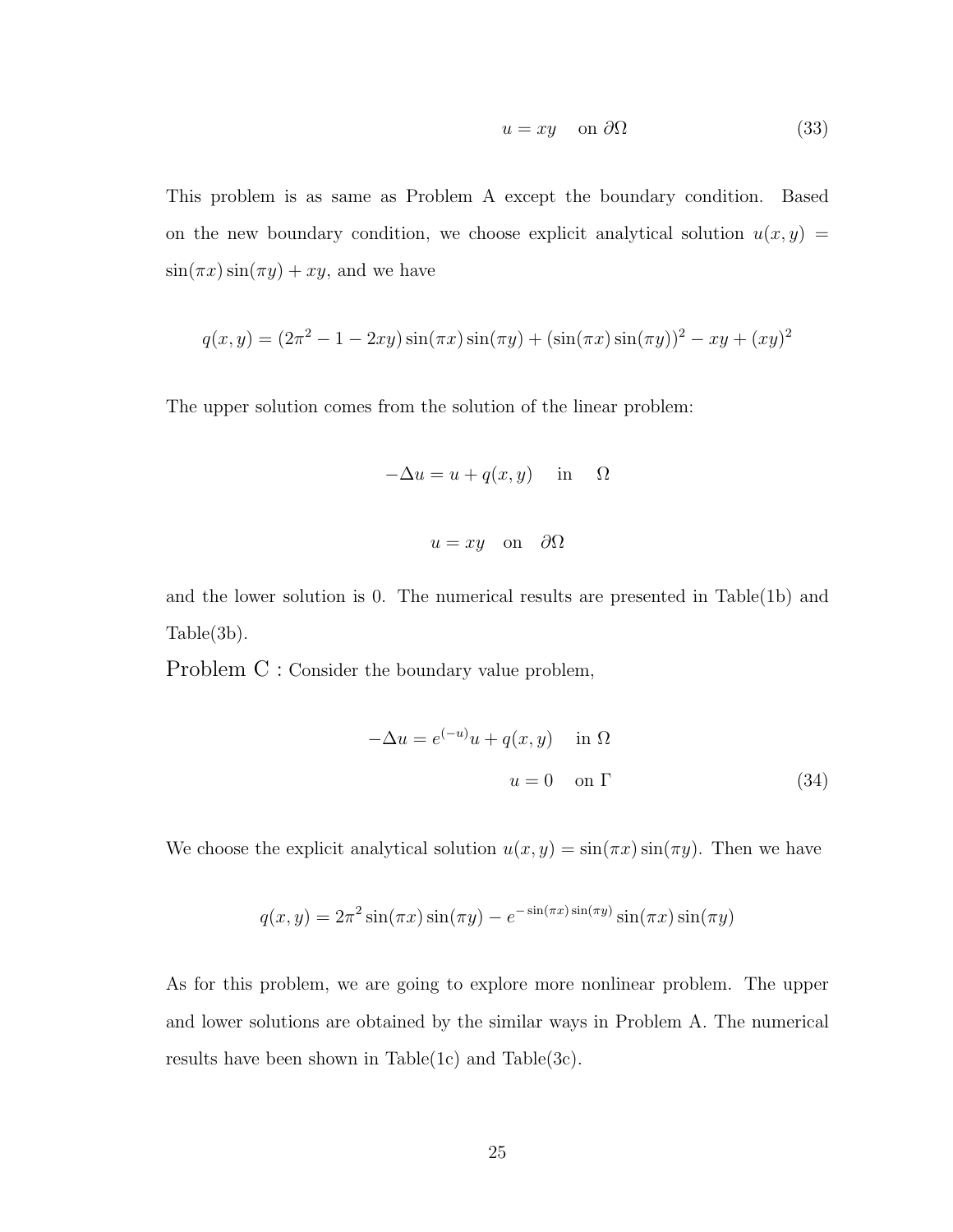Problem D : Consider the boundary value problem,

$$
-\Delta u = e^{(-u)}u + q(x, y) \quad \text{in } \Omega
$$

$$
u = xy \quad \text{on } \partial\Omega \tag{35}
$$

we choose the explicit analytical solution  $u(x, y) = \sin(\pi x) \sin(\pi y) + xy$ , then we have

$$
q(x,y) = 2\pi^2 \sin(\pi x) \sin(\pi y) + e^{-\sin(\pi x) \sin(\pi y) - xy} (\sin(\pi x) \sin(\pi y) + xy)
$$

The upper and lower solutions are obtained as the same manner as the problem B. The numerical results are listed in Table(1d) and Table(3d). To demonstrate the monotone property of the iterations, we choose this example to present the numerical results of the maximal and minimal sequences in Table(8), and the numerical results indicate the monotone property of these sequences at every mesh point  $(x_i, y_j)$ .

To show the efficiency of the block method we also calculate the numerical solutions the following linear problems using block iterative methods:

Problem E : Consider the boundary value problem,

$$
-\Delta u = u + q(x, y) \quad \text{in } \Omega
$$

$$
u = 0 \quad \text{on } \partial\Omega \tag{36}
$$

The numerical results by block methods are in Table(1e) and Table(3e). From Table(5), the comparison shows this problem has the same level of iteration number as the nonlinear problem. The numerical results by point-wise methods are in Table(2a) and the comparison between point-wise methods and block methods is in Table(6a), it shows that the iteration number of point-wise methods is about two times of the iteration number of block methods. By using different initial value of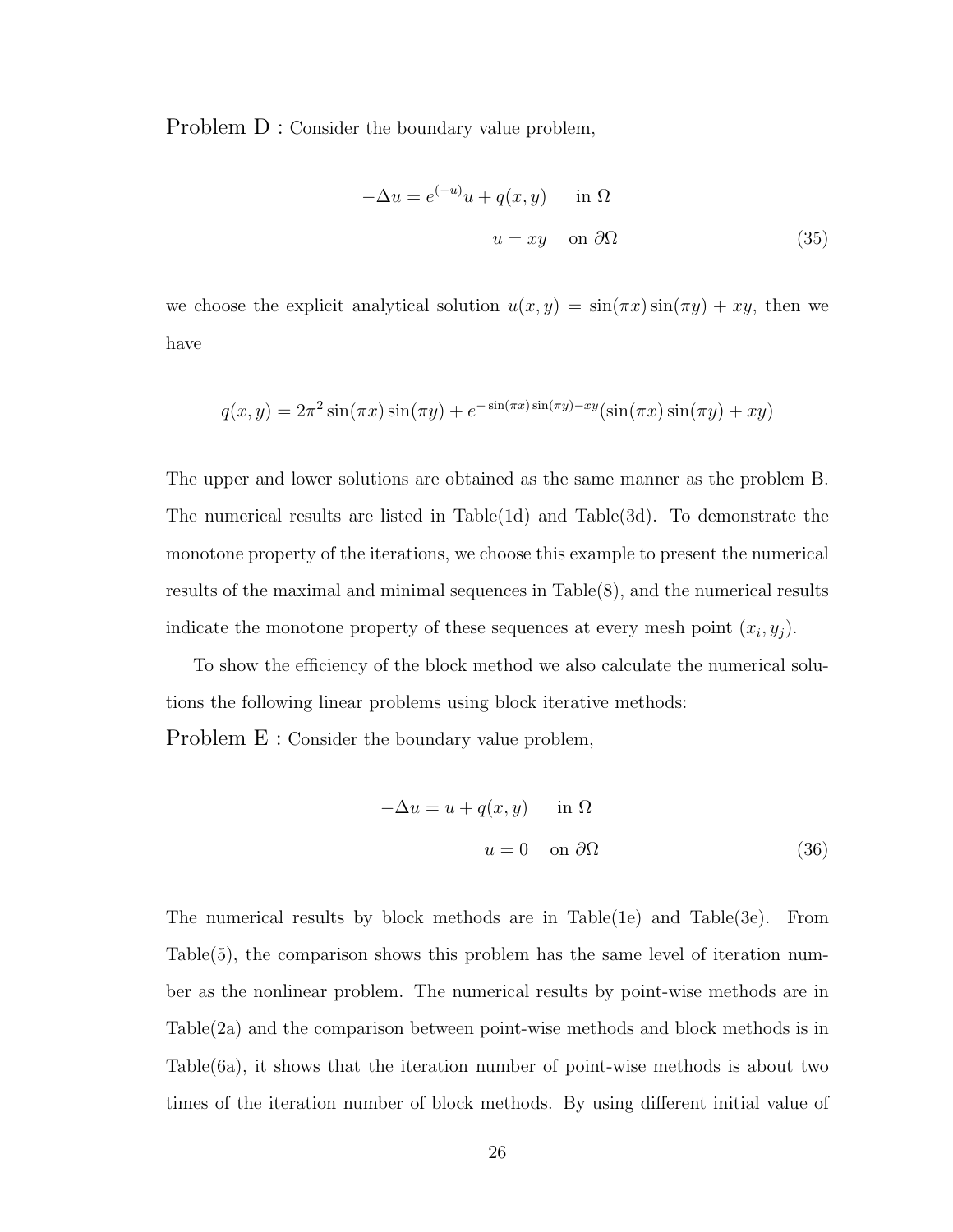iteration  $u_0 = 1$  and  $u_0 = 0.5$ , there is a little difference in the iteration number since the distance between the average true value and initial value varies. Problem F : Consider the boundary value problem,

$$
-\Delta u = u + q(x, y) \quad \text{in } \Omega
$$

$$
u = xy \quad \text{on } \partial\Omega \tag{37}
$$

The numerical results are in Table(1f) and Table(3f). We also can see the comparison in Table $(5)$ , Table $(2b)$  and Table $(6b)$ . The numerical results for this problem are similar as the Problem E.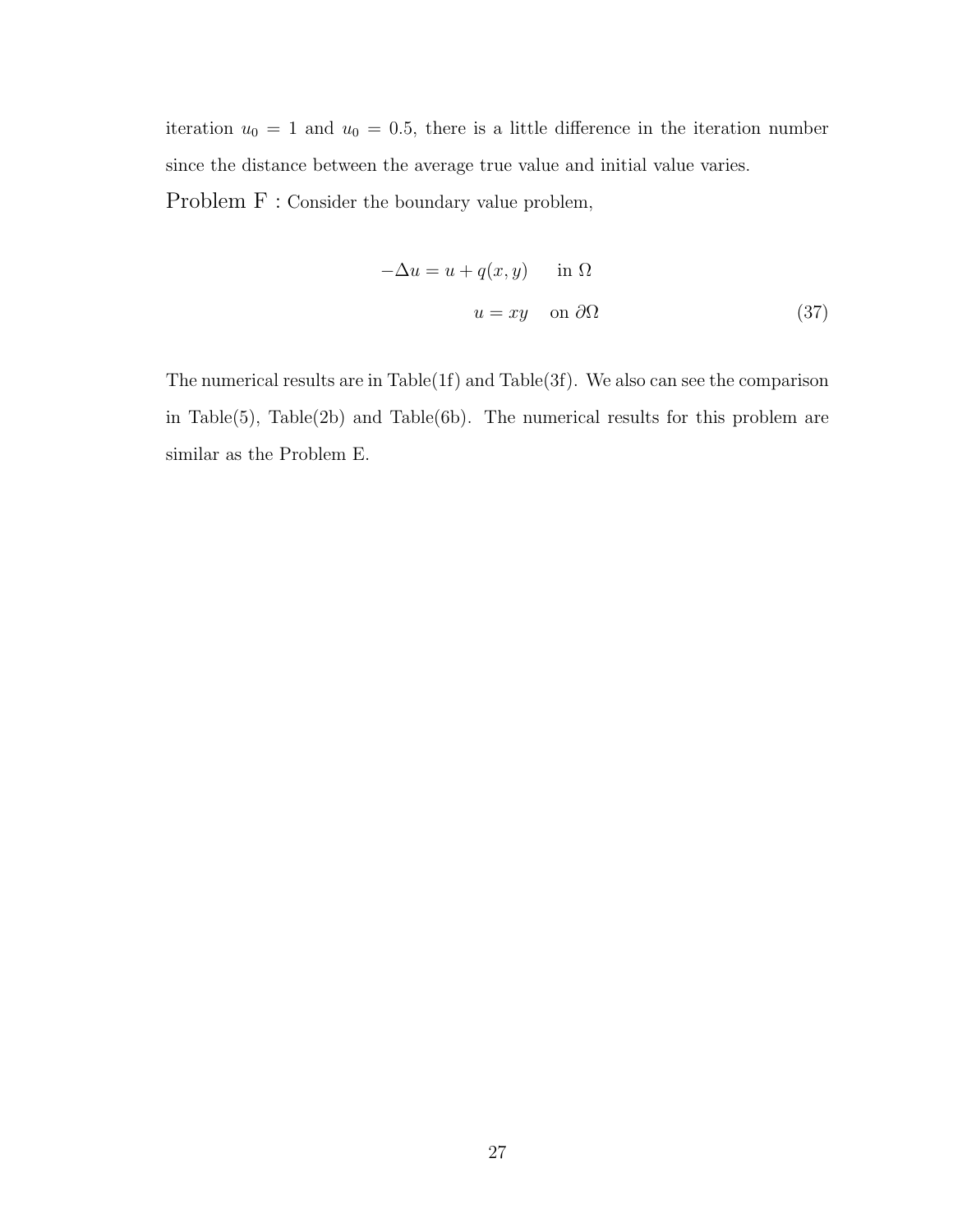|    |          |            |            |            |            |              | No. of     |
|----|----------|------------|------------|------------|------------|--------------|------------|
| N  | (x,y)    | (0.1, 0.5) | (0.2, 0.5) | (0.3, 0.5) | (0.4, 0.5) | (0.5, 0.5)   | Iterations |
|    |          |            |            |            |            |              |            |
| 10 | max sol  | 0.311532   | 0.592548   | 0.815543   | 0.958704   | 1.008032     |            |
|    |          |            |            |            |            |              |            |
|    | min sol  | 0.311473   | 0.592437   | 0.815391   | 0.958526   | 1.007845     | 86         |
|    |          |            |            |            |            |              |            |
| 20 | max sol  | 0.309643   | 0.588972   | 0.810643   | 0.952963   | 1.002002     |            |
|    |          |            |            |            |            |              |            |
|    | min sol  | 0.309524   | 0.588746   | 0.810334   | 0.952601   | 1.001622     | 314        |
|    |          |            |            |            |            |              |            |
| 40 | max sol  | 0.309174   | 0.588082   | 0.809424   | 0.951533   | 1.000501     |            |
|    |          |            |            |            |            |              |            |
|    | min sol  | 0.308929   | 0.587618   | 0.808789   | 0.950790   | 1.000501     | 1140       |
|    |          |            |            |            |            |              |            |
|    | true sol | 0.309017   | 0.587785   | 0.809017   | 0.951057   | $\mathbf{1}$ |            |

Table 1: Numerical Results Using Block Jacobi Method (a) Problem A: Nonlinear  $F(\bar{x}, u)$  with Boundary Condition=0

(b) Problem B: Nonlinear  $F(\bar{x}, u)$  with Boundary Condition= $xy$ 

|             |          |            |            |            |            |            | No. of     |
|-------------|----------|------------|------------|------------|------------|------------|------------|
| $\mathbf N$ | (x,y)    | (0.1, 0.5) | (0.2, 0.5) | (0.3, 0.5) | (0.4, 0.5) | (0.5, 0.5) | Iterations |
|             |          |            |            |            |            |            |            |
| 10          | max sol  | 0.361489   | 0.692460   | 0.965412   | 1.158534   | 1.258737   |            |
|             |          |            |            |            |            |            |            |
|             | min sol  | 0.361433   | 0.692356   | 0.965269   | 1.158368   | 1.257663   | 88         |
|             |          |            |            |            |            |            |            |
| 20          | max sol  | 0.359633   | 0.688950   | 0.960611   | 1.152920   | 1.251954   |            |
|             |          |            |            |            |            |            |            |
|             | min sol  | 0.359518   | 0.688735   | 0.960317   | 1.152577   | 1.251595   | 322        |
|             |          |            |            |            |            |            |            |
| 40          | max sol  | 0.359171   | 0.688076   | 0.959415   | 1.151522   | 1.250488   |            |
|             |          |            |            |            |            |            |            |
|             | min sol  | 0.358935   | 0.687631   | 0.958808   | 1.150814   | 1.249747   | 1175       |
|             |          |            |            |            |            |            |            |
|             | true sol | 0.359017   | 0.687785   | 0.959017   | 1.151057   | 1.25       |            |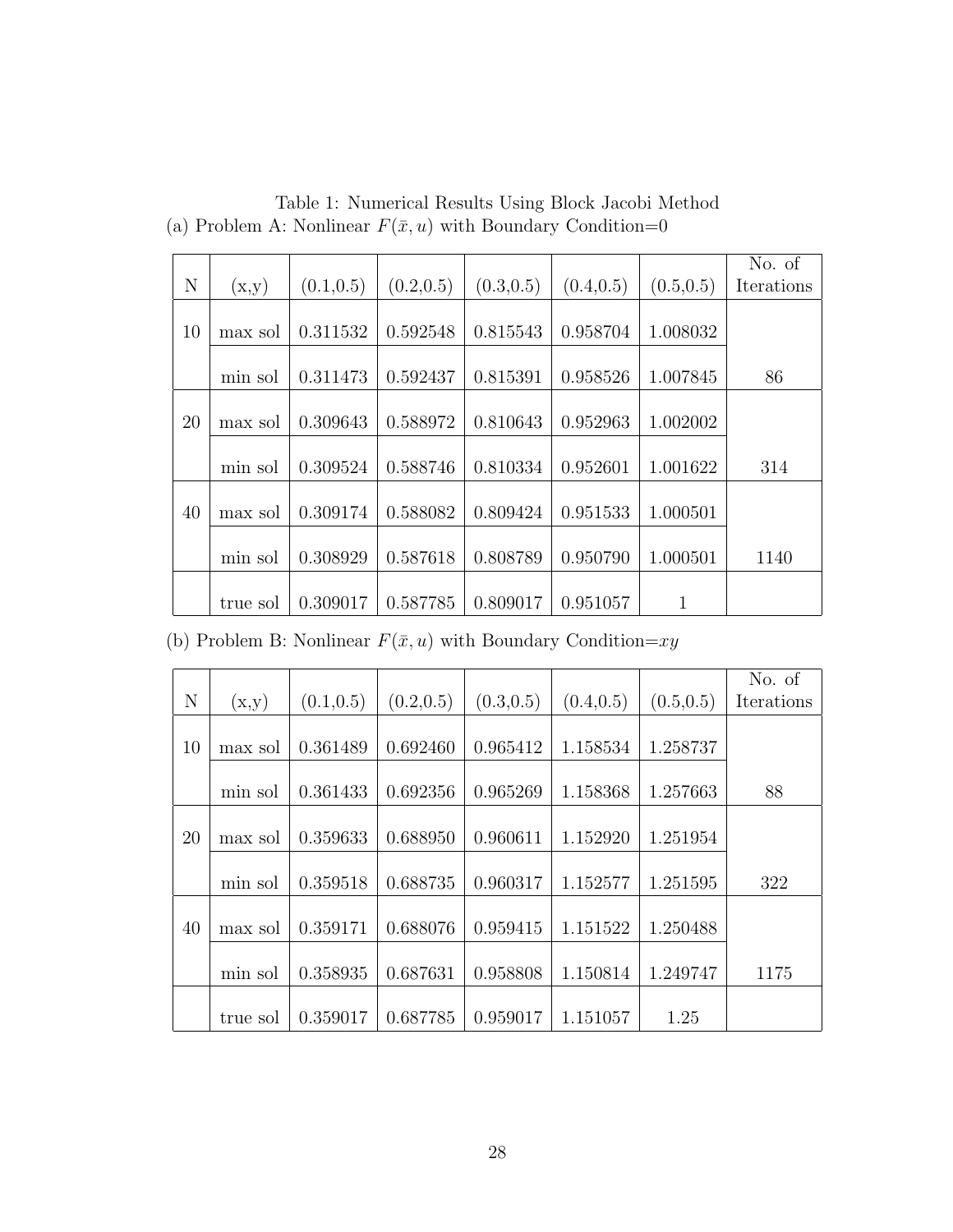|    |          |            |            |            |            |              | No. of     |
|----|----------|------------|------------|------------|------------|--------------|------------|
| N  | (x,y)    | (0.1, 0.5) | (0.2, 0.5) | (0.3, 0.5) | (0.4, 0.5) | (0.5, 0.5)   | Iterations |
|    |          |            |            |            |            |              |            |
| 10 | max sol  | 0.311599   | 0.592688   | 0.815754   | 0.958969   | 1.008317     |            |
|    |          |            |            |            |            |              |            |
|    | min sol  | 0.311543   | 0.592581   | 0.815608   | 0.958798   | 1.008137     | 89         |
|    |          |            |            |            |            |              |            |
| 20 | max sol  | 0.309660   | 0.589006   | 0.810695   | 0.953028   | 1.002072     |            |
|    |          |            |            |            |            |              |            |
|    | min sol  | 0.309536   | 0.588771   | 0.810371   | 0.952647   | 1.001672     | 321        |
|    |          |            |            |            |            |              |            |
| 40 | max sol  | 0.309178   | 0.588091   | 0.809437   | 0.951549   | 1.000518     |            |
|    |          |            |            |            |            |              |            |
|    | min sol  | 0.308926   | 0.587612   | 0.808779   | 0.950777   | 0.999707     | 1166       |
|    |          |            |            |            |            |              |            |
|    | true sol | 0.309017   | 0.587785   | 0.809017   | 0.951057   | $\mathbf{1}$ |            |

(c) Problem C: Nonlinear  $F(\bar{x}, u)$  with Boundary Condition=0

(d) Problem D: Nonlinear  $F(\bar x, u)$  with Boundary Condition= $xy$ 

|             |          |            |            |            |            |            | No. of     |
|-------------|----------|------------|------------|------------|------------|------------|------------|
| $\mathbf N$ | (x,y)    | (0.1, 0.5) | (0.2, 0.5) | (0.3, 0.5) | (0.4, 0.5) | (0.5, 0.5) | Iterations |
|             |          |            |            |            |            |            |            |
| 10          | max sol  | 0.361587   | 0.692663   | 0.965720   | 1.158927   | 1.258270   |            |
|             |          |            |            |            |            |            |            |
|             | min sol  | 0.361531   | 0.692558   | 0.965575   | 1.158757   | 1.258092   | 92         |
|             |          |            |            |            |            |            |            |
| 20          | max sol  | 0.359657   | 0.689000   | 0.960687   | 1.153017   | 1.252060   |            |
|             |          |            |            |            |            |            |            |
|             | min sol  | 0.359533   | 0.688765   | 0.960364   | 1.152638   | 1.251662   | 333        |
|             |          |            |            |            |            |            |            |
| 40          | max sol  | 0.359177   | 0.688089   | 0.959434   | 1.151546   | 1.250515   |            |
|             |          |            |            |            |            |            |            |
|             | min sol  | 0.358928   | 0.687616   | 0.958785   | 1.150785   | 1.249715   | 1216       |
|             |          |            |            |            |            |            |            |
|             | true sol | 0.359017   | 0.687785   | 0.959017   | 1.151057   | 1.25       |            |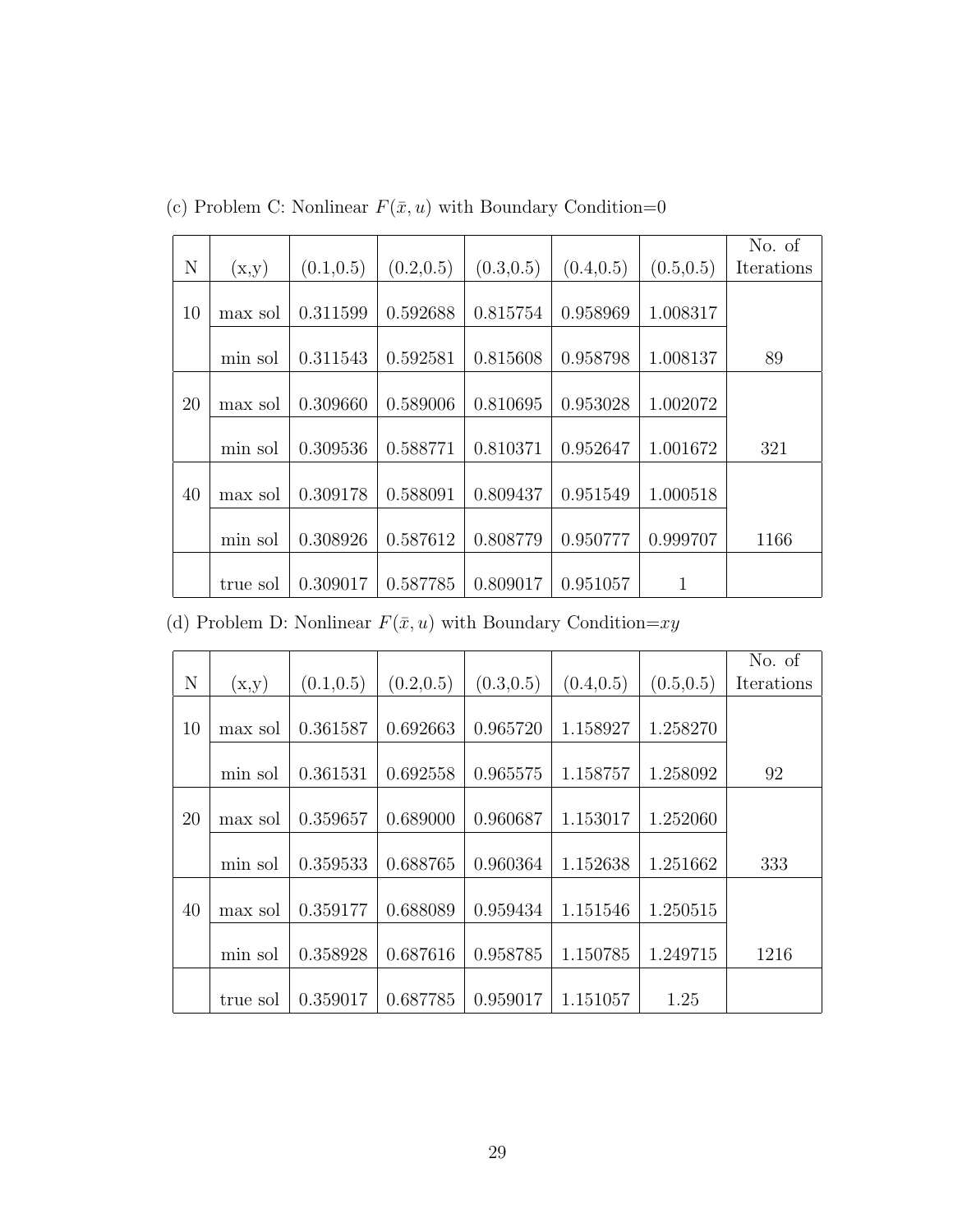|    |             |            |            |            |            |            | No. of     |
|----|-------------|------------|------------|------------|------------|------------|------------|
| N  | (x,y)       | (0.1, 0.5) | (0.2, 0.5) | (0.3, 0.5) | (0.4, 0.5) | (0.5, 0.5) | Iterations |
|    |             |            |            |            |            |            |            |
| 10 | $u_0 = 1$   | 0.311762   | 0.593009   | 0.816203   | 0.959504   | 1.008882   | 88         |
|    |             |            |            |            |            |            |            |
|    | $u_0 = 0.5$ | 0.311664   | 0.592820   | 0.815946   | 0.959203   | 1.008565   | 79         |
|    |             |            |            |            |            |            |            |
| 20 | $u_0 = 1$   | 0.309798   | 0.589270   | 0.811061   | 0.953460   | 1.002527   | 319        |
|    |             |            |            |            |            |            |            |
|    | $u_0 = 0.5$ | 0.309599   | 0.588893   | 0.810541   | 0.952848   | 1.001884   | 280        |
|    |             |            |            |            |            |            |            |
| 40 | $u_0 = 1$   | 0.309402   | 0.588518   | 0.810025   | 0.952242   | 1.001246   | 1158       |
|    |             |            |            |            |            |            |            |
|    | $u_0 = 0.5$ | 0.309016   | 0.587784   | 0.809016   | 0.951055   | 0.999998   | 1274       |
|    |             |            |            |            |            |            |            |
|    | true sol    | 0.309017   | 0.587785   | 0.809017   | 0.951057   | 1          |            |

(e) Problem E: Linear  $F(\bar{x}, u)$  with Boundary Condition=0

(f) Problem F: Linear  $F(\bar x, u)$  with Boundary Condition=  $xy$ 

|    |             |            |            |            |            |            | No. of     |
|----|-------------|------------|------------|------------|------------|------------|------------|
| N  | (x,y)       | (0.1, 0.5) | (0.2, 0.5) | (0.3, 0.5) | (0.4, 0.5) | (0.5, 0.5) | Iterations |
|    |             |            |            |            |            |            |            |
| 10 | $u_0 = 1$   | 0.361746   | 0.692976   | 0.966161   | 1.159455   | 1.258831   | 80         |
|    |             |            |            |            |            |            |            |
|    | $u_0 = 0.5$ | 0.361649   | 0.692792   | 0.965908   | 1.159157   | 1.258518   | 87         |
|    |             |            |            |            |            |            |            |
| 20 | $u_0 = 1$   | 0.359760   | 0.689199   | 0.960963   | 1.153345   | 1.252406   | 291        |
|    |             |            |            |            |            |            |            |
|    | $u_0 = 0.5$ | 0.359561   | 0.688819   | 0.960440   | 1.152729   | 1.251759   | 312        |
|    |             |            |            |            |            |            |            |
| 40 | $u_0 = 1$   | 0.359326   | 0.688372   | 0.959825   | 1.152006   | 1.250999   | 1050       |
|    |             |            |            |            |            |            |            |
|    | $u_0 = 0.5$ | 0.358925   | 0.687611   | 0.958777   | 1.150774   | 1.249703   | 1122       |
|    |             |            |            |            |            |            |            |
|    | true sol    | 0.359017   | 0.687785   | 0.959017   | 1.151057   | 1.25       |            |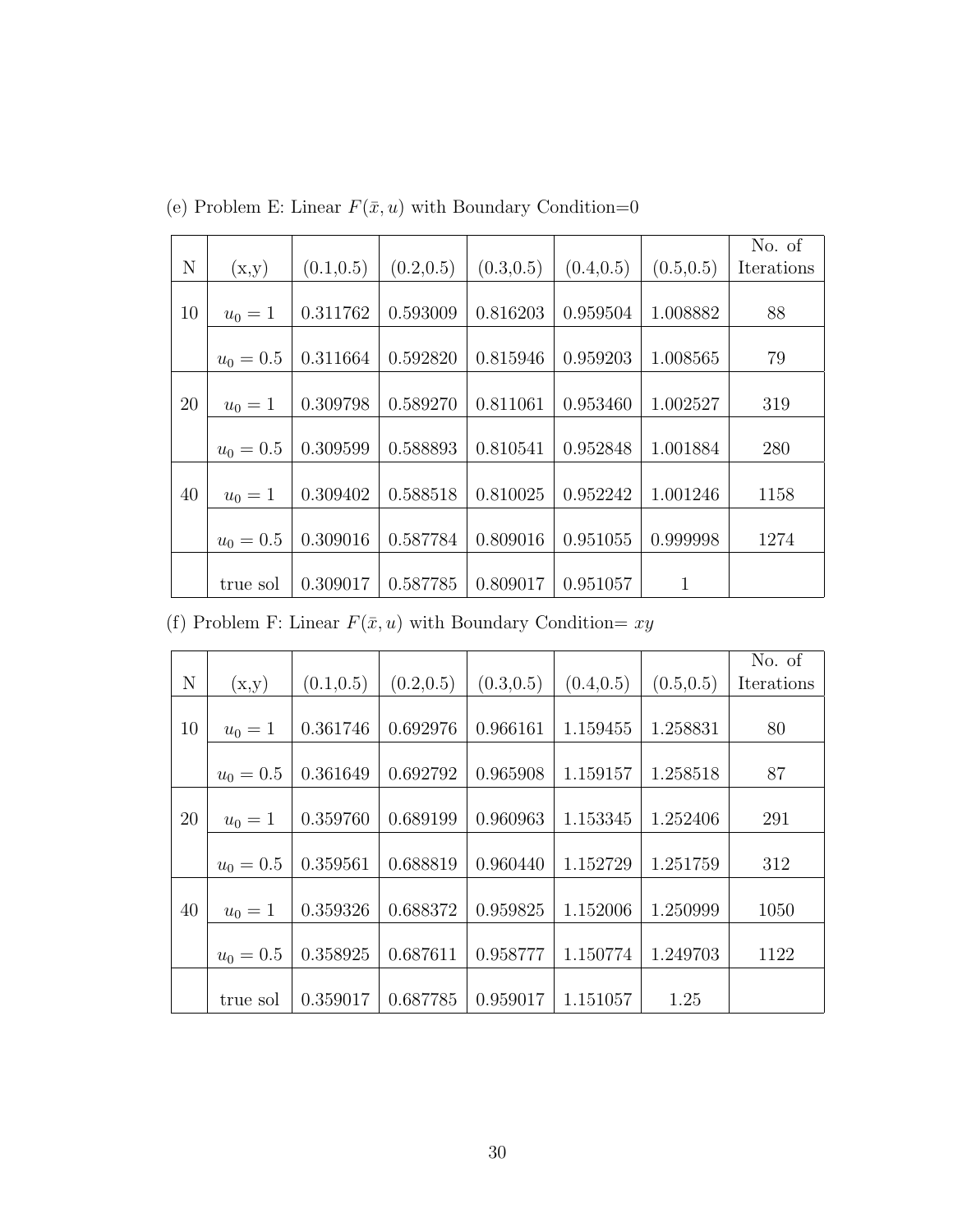|    |             |            |            |            |            |            | No. of     |
|----|-------------|------------|------------|------------|------------|------------|------------|
| N  | (x,y)       | (0.1, 0.5) | (0.2, 0.5) | (0.3, 0.5) | (0.4, 0.5) | (0.5, 0.5) | Iterations |
|    |             |            |            |            |            |            | No. of     |
| 10 | $u_0 = 1$   | 0.311831   | 0.593139   | 0.816385   | 0.959720   | 1.009107   | 153        |
|    |             |            |            |            |            |            |            |
|    | $u_0 = 0.5$ | 0.311588   | 0.592675   | 0.815748   | 0.958968   | 1.008320   | 132        |
|    |             |            |            |            |            |            |            |
| 20 | $u_0 = 1$   | 0.309948   | 0.589556   | 0.811454   | 0.953922   | 1.003013   | 560        |
|    |             |            |            |            |            |            |            |
|    | $u_0 = 0.5$ | 0.309427   | 0.588566   | 0.810091   | 0.952320   | 1.001328   | 463        |
|    |             |            |            |            |            |            |            |
| 40 | $u_0 = 1$   | 0.309710   | 0.589103   | 0.810830   | 0.953188   | 1.002241   | 2012       |
|    |             |            |            |            |            |            |            |
|    | $u_0 = 0.5$ | 0.308658   | 0.587103   | 0.808078   | 0.949953   | 0.998839   | 1610       |
|    |             |            |            |            |            |            |            |
|    | true sol    | 0.309017   | 0.587785   | 0.809017   | 0.951057   | 1          |            |

Table 2: Numerical Results Using Pointwise Jacobi Method (a) Problem E: Linear  $F(\bar{x}, u)$  with Boundary Condition=0

(b) Problem F: Linear  $F(\bar x, u)$  with Boundary Condition= $xy$ 

|    |             |            |            |            |            |            | No. of     |
|----|-------------|------------|------------|------------|------------|------------|------------|
| N  | (x,y)       | (0.1, 0.5) | (0.2, 0.5) | (0.3, 0.5) | (0.4, 0.5) | (0.5, 0.5) | Iterations |
|    |             |            |            |            |            |            |            |
| 10 | $u_0 = 1$   | 0.361831   | 0.693141   | 0.966385   | 1.159722   | 1.259108   | 129        |
|    |             |            |            |            |            |            |            |
|    | $u_0 = 0.5$ | 0.361587   | 0.692673   | 0.965744   | 1.158965   | 1.258316   | 154        |
|    |             |            |            |            |            |            |            |
| 20 | $u_0 = 1$   | 0.359946   | 0.689553   | 0.961450   | 1.153917   | 1.253007   | 469        |
|    |             |            |            |            |            |            |            |
|    | $u_0 = 0.5$ | 0.359426   | 0.688564   | 0.960089   | 1.152316   | 1.251324   | 558        |
|    |             |            |            |            |            |            |            |
| 40 | $u_0 = 1$   | 0.359710   | 0.689103   | 0.960830   | 1.153188   | 1.2522409  | 1650       |
|    |             |            |            |            |            |            |            |
|    | $u_0 = 0.5$ | 0.358659   | 0.687105   | 0.958080   | 1.149955   | 1.248842   | 1999       |
|    |             |            |            |            |            |            |            |
|    | true sol    | 0.359017   | 0.687785   | 0.959017   | 1.151057   | 1.25       |            |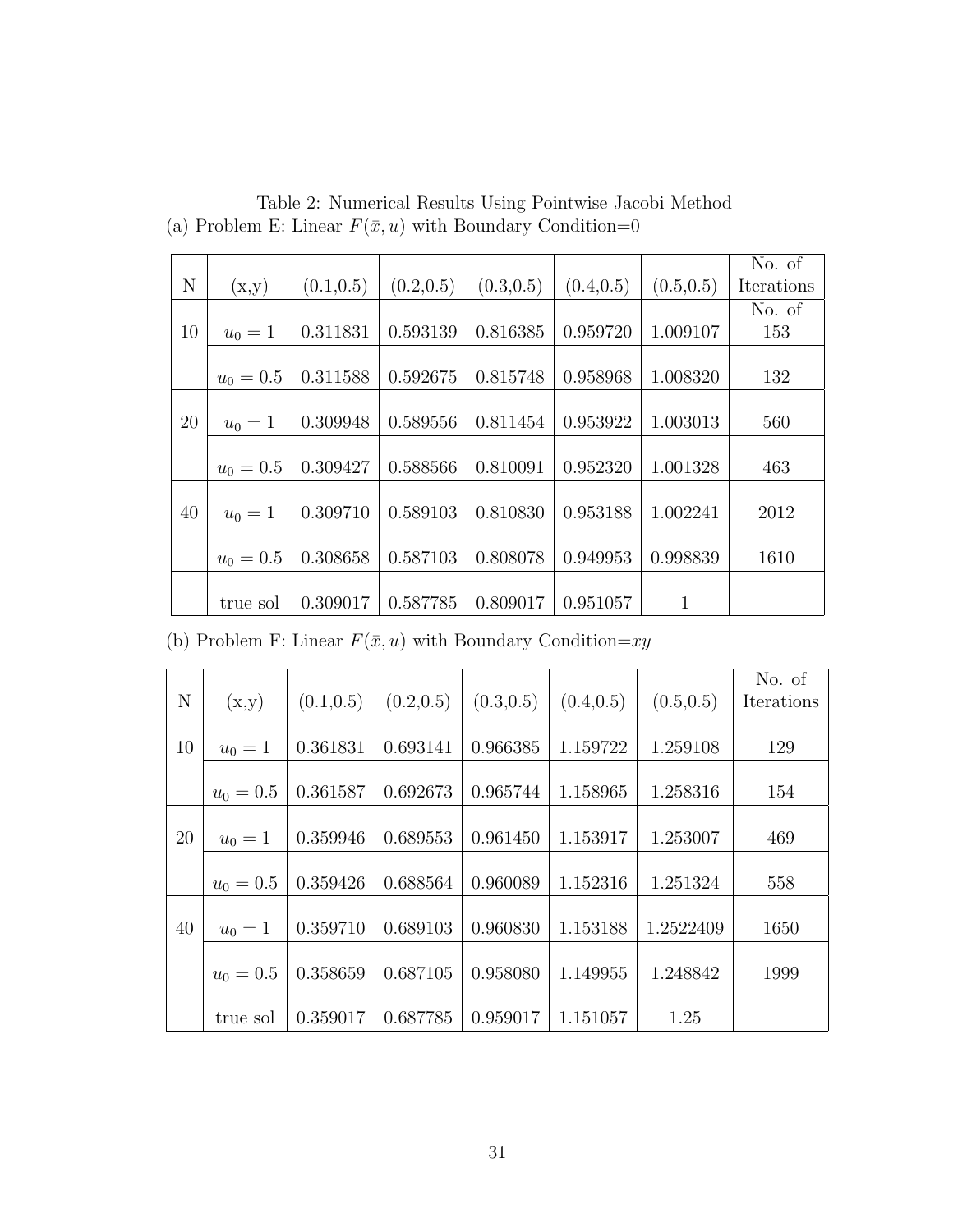|    |          |            |            |            |            |              | No. of     |
|----|----------|------------|------------|------------|------------|--------------|------------|
| N  | (x,y)    | (0.1, 0.5) | (0.2, 0.5) | (0.3, 0.5) | (0.4, 0.5) | (0.5, 0.5)   | Iterations |
|    |          |            |            |            |            |              |            |
| 10 | max sol  | 0.311532   | 0.592548   | 0.815543   | 0.958704   | 1.008031     |            |
|    |          |            |            |            |            |              |            |
|    | min sol  | 0.311509   | 0.592505   | 0.815484   | 0.958635   | 1.007960     | 48         |
|    |          |            |            |            |            |              |            |
| 20 | max sol  | 0.309643   | 0.588972   | 0.810643   | 0.952962   | 1.002002     |            |
|    |          |            |            |            |            |              |            |
|    | min sol  | 0.309548   | 0.588859   | 0.810489   | 0.952781   | 1.001812     | 171        |
|    |          |            |            |            |            |              |            |
| 40 | max sol  | 0.309174   | 0.588082   | 0.809423   | 0.951533   | 1.000500     |            |
|    |          |            |            |            |            |              |            |
|    | min sol  | 0.309052   | 0.587852   | 0.809109   | 0.951165   | 1.000114     | 626        |
|    |          |            |            |            |            |              |            |
|    | true sol | 0.309017   | 0.587785   | 0.809017   | 0.951057   | $\mathbf{1}$ |            |

Table 3: Numerical Results Using Block Gauss-Seidel Method (a) Problem A: Nonlinear  $F(\bar{x}, u)$  with Boundary Condition=0

(b) Problem B: Nonlinear  $F(\bar{x}, u)$  with Boundary Condition= $xy$ 

|             |          |            |            |            |            |            | No. of     |
|-------------|----------|------------|------------|------------|------------|------------|------------|
| $\mathbf N$ | (x,y)    | (0.1, 0.5) | (0.2, 0.5) | (0.3, 0.5) | (0.4, 0.5) | (0.5, 0.5) | Iterations |
|             |          |            |            |            |            |            |            |
| 10          | max sol  | 0.361489   | 0.692460   | 0.965411   | 1.158534   | 1.257836   |            |
|             |          |            |            |            |            |            |            |
|             | min sol  | 0.361465   | 0.692416   | 0.965352   | 1.158465   | 1.257764   | 48         |
|             |          |            |            |            |            |            |            |
| 20          | max sol  | 0.359633   | 0.688950   | 0.960611   | 1.152920   | 1.251953   |            |
|             |          |            |            |            |            |            |            |
|             | min sol  | 0.359576   | 0.688843   | 0.960464   | 1.152750   | 1.251775   | 174        |
|             |          |            |            |            |            |            |            |
| 40          | max sol  | 0.359171   | 0.688076   | 0.959415   | 1.151522   | 1.250488   |            |
|             |          |            |            |            |            |            |            |
|             | min sol  | 0.359050   | 0.687849   | 0.959105   | 1.151160   | 1.250109   | 638        |
|             |          |            |            |            |            |            |            |
|             | true sol | 0.359017   | 0.687785   | 0.959017   | 1.151057   | 1.25       |            |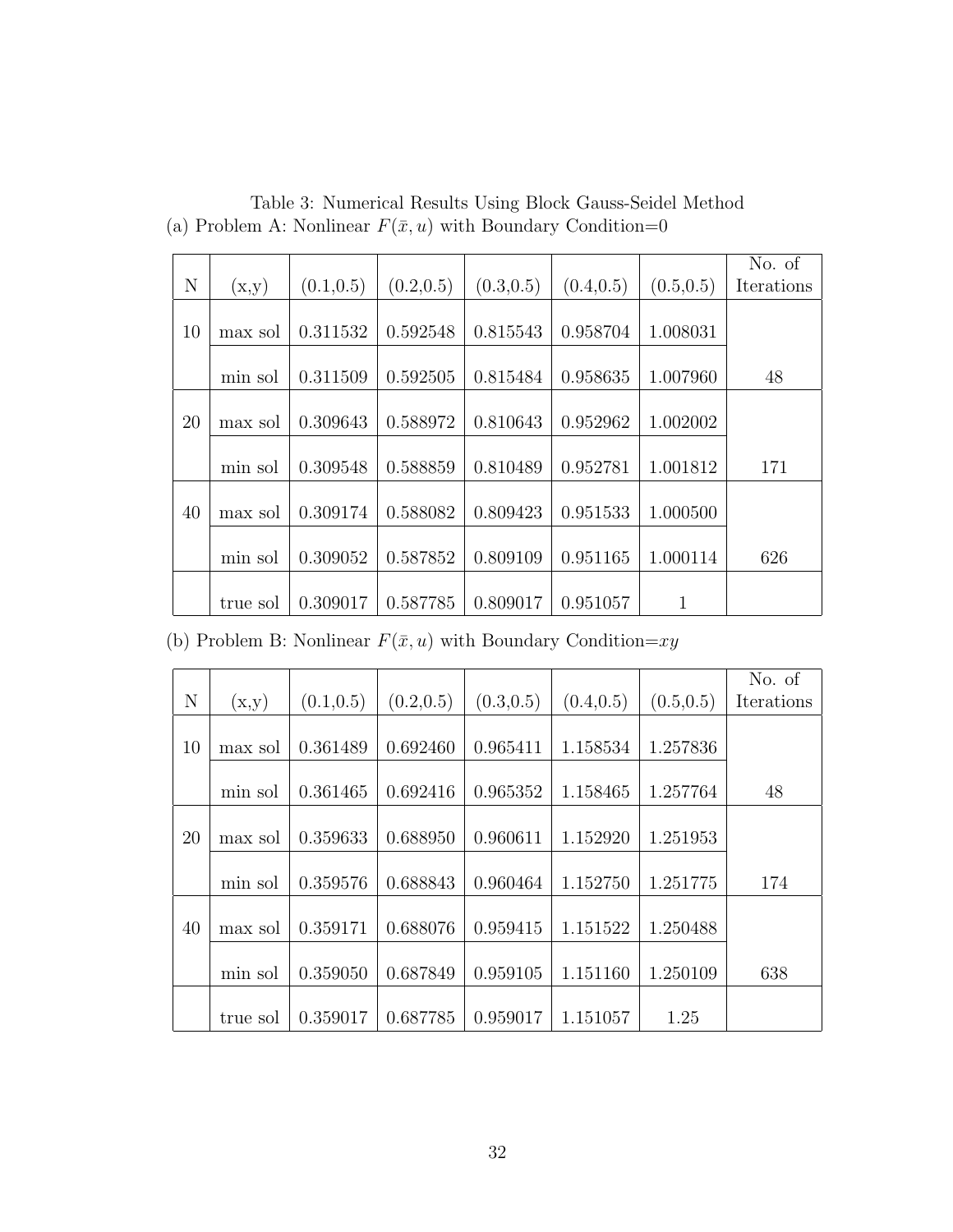|    |          |            |            |            |            |            | No. of     |
|----|----------|------------|------------|------------|------------|------------|------------|
| N  | (x,y)    | (0.1, 0.5) | (0.2, 0.5) | (0.3, 0.5) | (0.4, 0.5) | (0.5, 0.5) | Iterations |
|    |          |            |            |            |            |            |            |
| 10 | max sol  | 0.311599   | 0.592688   | 0.815754   | 0.9589691  | 1.008317   |            |
|    |          |            |            |            |            |            |            |
|    | min sol  | 0.311574   | 0.592640   | 0.815689   | 0.958892   | 1.008236   | 49         |
|    |          |            |            |            |            |            |            |
| 20 | max sol  | 0.309660   | 0.589006   | 0.810695   | 0.953027   | 1.002072   |            |
|    |          |            |            |            |            |            |            |
|    | min sol  | 0.309601   | 0.588894   | 0.81054    | 0.952846   | 1.001881   | 176        |
|    |          |            |            |            |            |            |            |
| 40 | max sol  | 0.309178   | 0.588090   | 0.809436   | 0.951549   | 1.000518   |            |
|    |          |            |            |            |            |            |            |
|    | min sol  | 0.309053   | 0.587854   | 0.809111   | 0.951168   | 1.000117   | 641        |
|    |          |            |            |            |            |            |            |
|    | true sol | 0.309017   | 0.587785   | 0.809017   | 0.951057   | 1          |            |

(c) Problem C: Nonlinear  $F(\bar{x}, u)$  with Boundary Condition=0

(d) Problem D: Nonlinear  $F(\bar x, u)$  with Boundary Condition= $xy$ 

|             |          |            |            |            |            |            | No. of     |
|-------------|----------|------------|------------|------------|------------|------------|------------|
| $\mathbf N$ | (x,y)    | (0.1, 0.5) | (0.2, 0.5) | (0.3, 0.5) | (0.4, 0.5) | (0.5, 0.5) | Iterations |
|             |          |            |            |            |            |            |            |
| 10          | max sol  | 0.361587   | 0.692663   | 0.965720   | 1.158927   | 1.258269   |            |
|             |          |            |            |            |            |            |            |
|             | min sol  | 0.361561   | 0.692615   | 0.965654   | 1.158849   | 1.258188   | 50         |
|             |          |            |            |            |            |            |            |
| 20          | max sol  | 0.359657   | 0.689      | 0.960687   | 1.153017   | 1.252060   |            |
|             |          |            |            |            |            |            |            |
|             | min sol  | 0.359597   | 0.688887   | 0.960532   | 1.152835   | 1.251869   | 181        |
|             |          |            |            |            |            |            |            |
| 40          | max sol  | 0.359177   | 0.688089   | 0.959434   | 1.151546   | 1.250515   |            |
|             |          |            |            |            |            |            |            |
|             | min sol  | 0.359052   | 0.687852   | 0.959109   | 1.151165   | 1.250114   | 663        |
|             |          |            |            |            |            |            |            |
|             | true sol | 0.359017   | 0.687785   | 0.959017   | 1.151057   | 1.25       |            |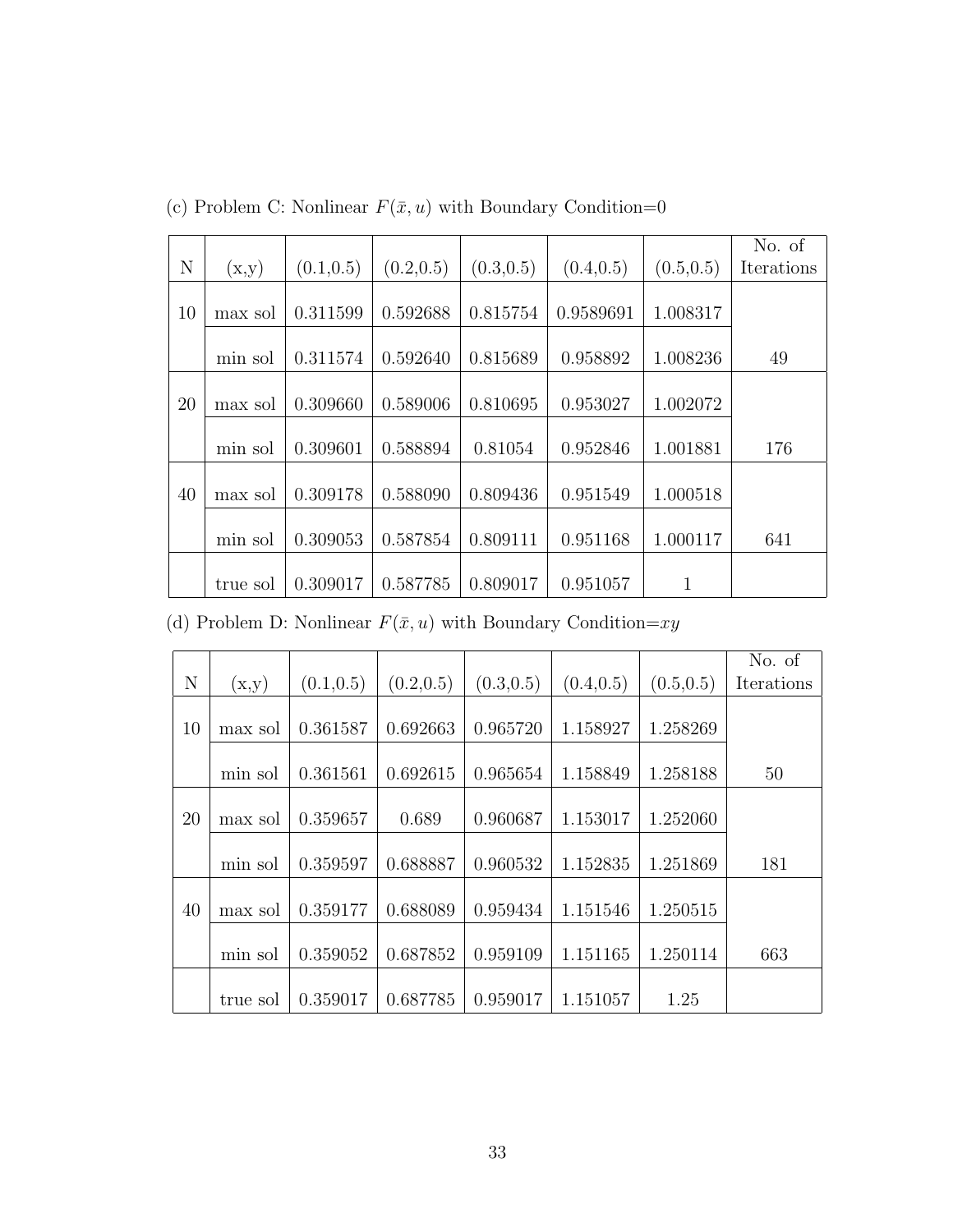|    |             |            |            |            |            |            | No. of     |
|----|-------------|------------|------------|------------|------------|------------|------------|
| N  | (x,y)       | (0.1, 0.5) | (0.2, 0.5) | (0.3, 0.5) | (0.4, 0.5) | (0.5, 0.5) | Iterations |
|    |             |            |            |            |            |            |            |
| 10 | $u_0 = 1$   | 0.311733   | 0.592952   | 0.816129   | 0.959417   | 1.00879    | 49         |
|    |             |            |            |            |            |            |            |
|    | $u_0 = 0.5$ | 0.311682   | 0.592855   | 0.815995   | 0.959259   | 1.008625   | 42         |
|    |             |            |            |            |            |            |            |
| 20 | $u_0 = 1$   | 0.309749   | 0.589177   | 0.810933   | 0.953309   | 1.002368   | 173        |
|    |             |            |            |            |            |            |            |
|    | $u_0 = 0.5$ | 0.309626   | 0.588943   | 0.810611   | 0.952903   | 1.001970   | 147        |
|    |             |            |            |            |            |            |            |
| 40 | $u_0 = 1$   | 0.309315   | 0.588352   | 0.809797   | 0.951974   | 1.000964   | 628        |
|    |             |            |            |            |            |            |            |
|    | $u_0 = 0.5$ | 0.309054   | 0.587856   | 0.809115   | 0.951171   | 1.000121   | 522        |
|    |             |            |            |            |            |            |            |
|    | true sol    | 0.309017   | 0.587785   | 0.809017   | 0.951057   | 1          |            |

(e)Problem E: Linear  $F(\bar x, u)$  with Boundary Condition=0

(f) Problem F: Linear  $F(\bar x, u)$  with Boundary Condition  $= \! xy$ 

|    |             |            |            |            |            |            | No. of     |
|----|-------------|------------|------------|------------|------------|------------|------------|
| N  | (x,y)       | (0.1, 0.5) | (0.2, 0.5) | (0.3, 0.5) | (0.4, 0.5) | (0.5, 0.5) | Iterations |
|    |             |            |            |            |            |            |            |
| 10 | $u_0 = 1$   | 0.361735   | 0.692954   | 0.966132   | 1.15942    | 1.258794   | 45         |
|    |             |            |            |            |            |            |            |
|    | $u_0 = 0.5$ | 0.36168    | 0.692851   | 0.96599    | 1.159253   | 1.258619   | 47         |
|    |             |            |            |            |            |            |            |
| 20 | $u_0 = 1$   | 0.359749   | 0.689178   | 0.960935   | 1.153311   | 1.252370   | 155        |
|    |             |            |            |            |            |            |            |
|    | $u_0 = 0.5$ | 0.359623   | 0.688939   | 0.960604   | 1.152923   | 1.251962   | 169        |
|    |             |            |            |            |            |            |            |
| 40 | $u_0 = 1$   | 0.359314   | 0.688350   | 0.959795   | 1.151971   | 1.250961   | 545        |
|    |             |            |            |            |            |            |            |
|    | $u_0 = 0.5$ | 0.359054   | 0.687856   | 0.959114   | 1.151171   | 1.25012    | 616        |
|    |             |            |            |            |            |            |            |
|    | true sol    | 0.359017   | 0.687785   | 0.959017   | 1.151057   | 1.25       |            |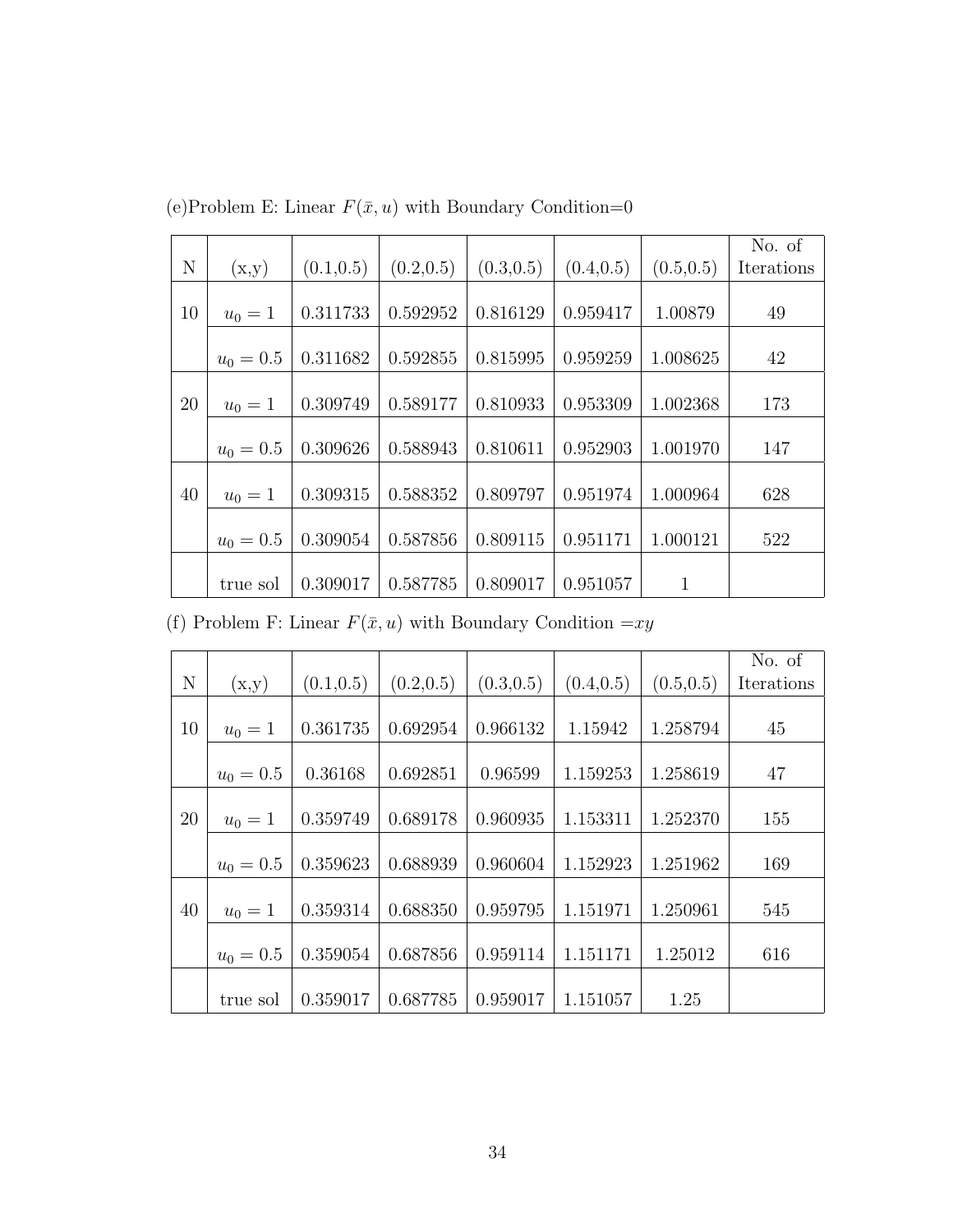|    |             |            |            |            |            |              | No. of     |
|----|-------------|------------|------------|------------|------------|--------------|------------|
| N  | (x,y)       | (0.1, 0.5) | (0.2, 0.5) | (0.3, 0.5) | (0.4, 0.5) | (0.5, 0.5)   | Iterations |
|    |             |            |            |            |            |              |            |
| 10 | $u_0 = 1$   | 0.311757   | 0.593002   | 0.816204   | 0.959513   | 1.008901     | 85         |
|    |             |            |            |            |            |              |            |
|    | $u_0 = 0.5$ | 0.311659   | 0.592806   | 0.815921   | 0.959165   | 1.008517     | 73         |
|    |             |            |            |            |            |              |            |
| 20 | $u_0 = 1$   | 0.309804   | 0.589288   | 0.811092   | 0.953505   | 1.002585     | 311        |
|    |             |            |            |            |            |              |            |
|    | $u_0 = 0.5$ | 0.309571   | 0.588833   | 0.810452   | 0.952735   | 1.001755     | 261        |
|    |             |            |            |            |            |              |            |
| 40 | $u_0 = 1$   | 0.309434   | 0.588584   | 0.810124   | 0.952367   | 1.001388     | 1126       |
|    |             |            |            |            |            |              |            |
|    | $u_0 = 0.5$ | 0.308934   | 0.587622   | 0.808785   | 0.950774   | 0.999693     | 923        |
|    |             |            |            |            |            |              |            |
|    | true sol    | 0.309017   | 0.587785   | 0.809017   | 0.951057   | $\mathbf{1}$ |            |

Table 4: Numerical Results Using Pointwise Gauss-Seidel Method (a) Problem E: Linear  $F(\bar{x}, u)$  with Boundary Condition=0

(b) Problem F: Linear  $F(\bar x, u)$  with  $xy$  Boundary Condition

|    |             |            |            |            |            |            | No. of     |
|----|-------------|------------|------------|------------|------------|------------|------------|
| N  | (x,y)       | (0.1, 0.5) | (0.2, 0.5) | (0.3, 0.5) | (0.4, 0.5) | (0.5, 0.5) | Iterations |
|    |             |            |            |            |            |            |            |
| 10 | $u_0 = 1$   | 0.361755   | 0.692998   | 0.966198   | 1.159506   | 1.258893   | 78         |
|    |             |            |            |            |            |            |            |
|    | $u_0 = 0.5$ | 0.361660   | 0.692807   | 0.965923   | 1.159166   | 1.258518   | 83         |
|    |             |            |            |            |            |            |            |
| 20 | $u_0 = 1$   | 0.359805   | 0.688836   | 0.961094   | 1.153508   | 1.252587   | 275        |
|    |             |            |            |            |            |            |            |
|    | $u_0 = 0.5$ | 0.359572   | 0.688564   | 0.960455   | 1.152739   | 1.251389   | 306        |
|    |             |            |            |            |            |            |            |
| 40 | $u_0 = 1$   | 0.359434   | 0.688585   | 0.960125   | 1.152368   | 1.2522409  | 966        |
|    |             |            |            |            |            |            |            |
|    | $u_0 = 0.5$ | 0.358934   | 0.687622   | 0.958785   | 1.150774   | 1.249693   | 1110       |
|    |             |            |            |            |            |            |            |
|    | true sol    | 0.359017   | 0.687785   | 0.959017   | 1.151057   | 1.25       |            |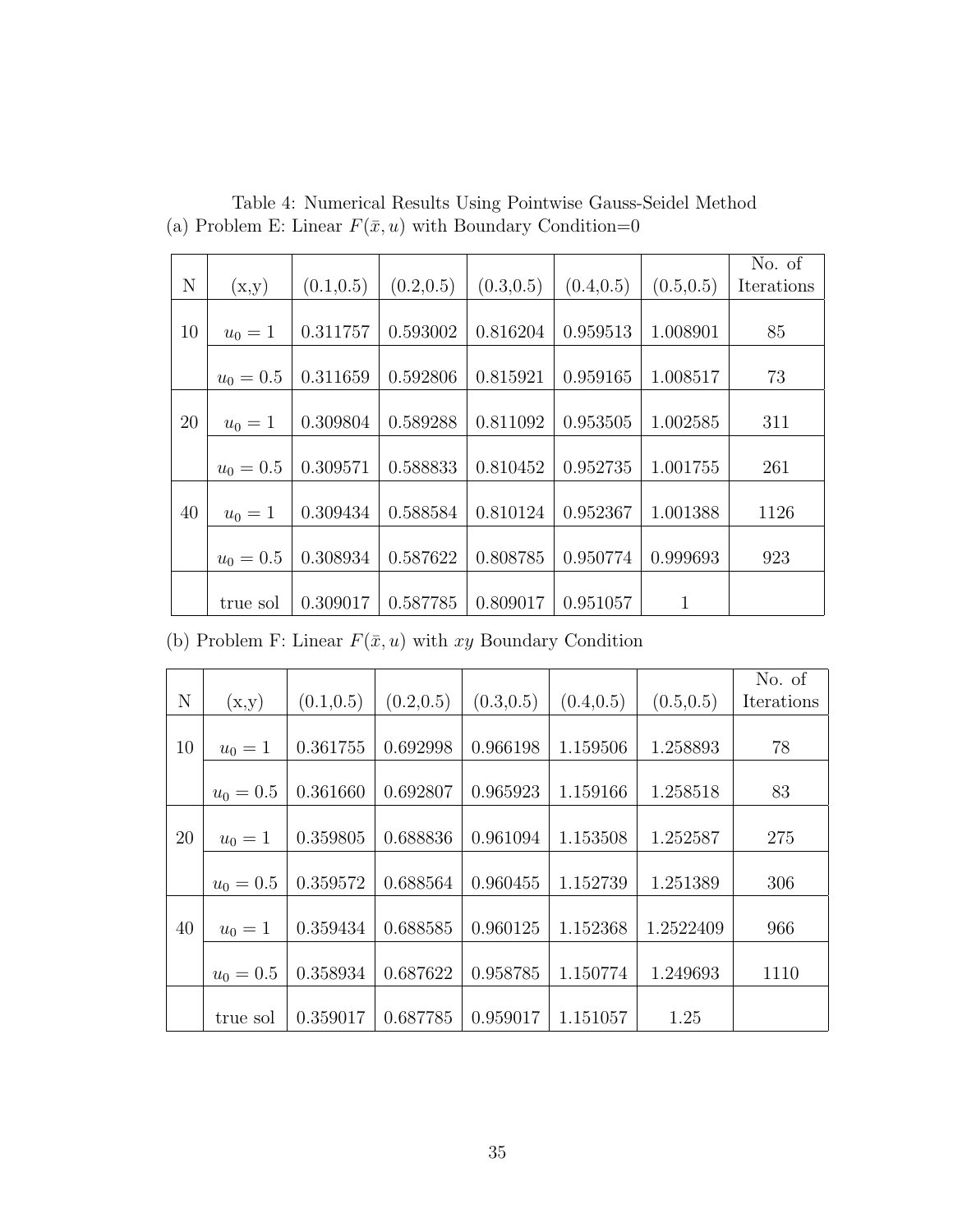|  |  | Table 5: Comparison On Iteration Number |  |
|--|--|-----------------------------------------|--|
|--|--|-----------------------------------------|--|

(a) For Block Jacobi Method

|           | $N=10$ | $N=20$ | $N=40$ |
|-----------|--------|--------|--------|
| Problem A | 86     | 314    | 1140   |
| Problem B | 88     | 322    | 1175   |
| Problem C | 89     | 321    | 1166   |
| Problem D | 92     | 333    | 1216   |
| Problem E | 88     | 319    | 1158   |
|           | 79     | 280    | 1001   |
| Problem F | 80     | 291    | 1050   |
|           | 87     | 312    | 1122   |

(b) For Block Gauss-Seidel Method

|           | $N=10$ | $N=20$ | $N=40$ |
|-----------|--------|--------|--------|
| Problem A | 48     | 171    | 626    |
| Problem B | 48     | 174    | 638    |
| Problem C | 49     | 176    | 641    |
| Problem D | 50     | 181    | 663    |
| Problem E | 49     | 173    | 624    |
|           | 42     | 142    | 522    |
| Problem F | 45     | 155    | 545    |
|           | 47     | 169    | 616    |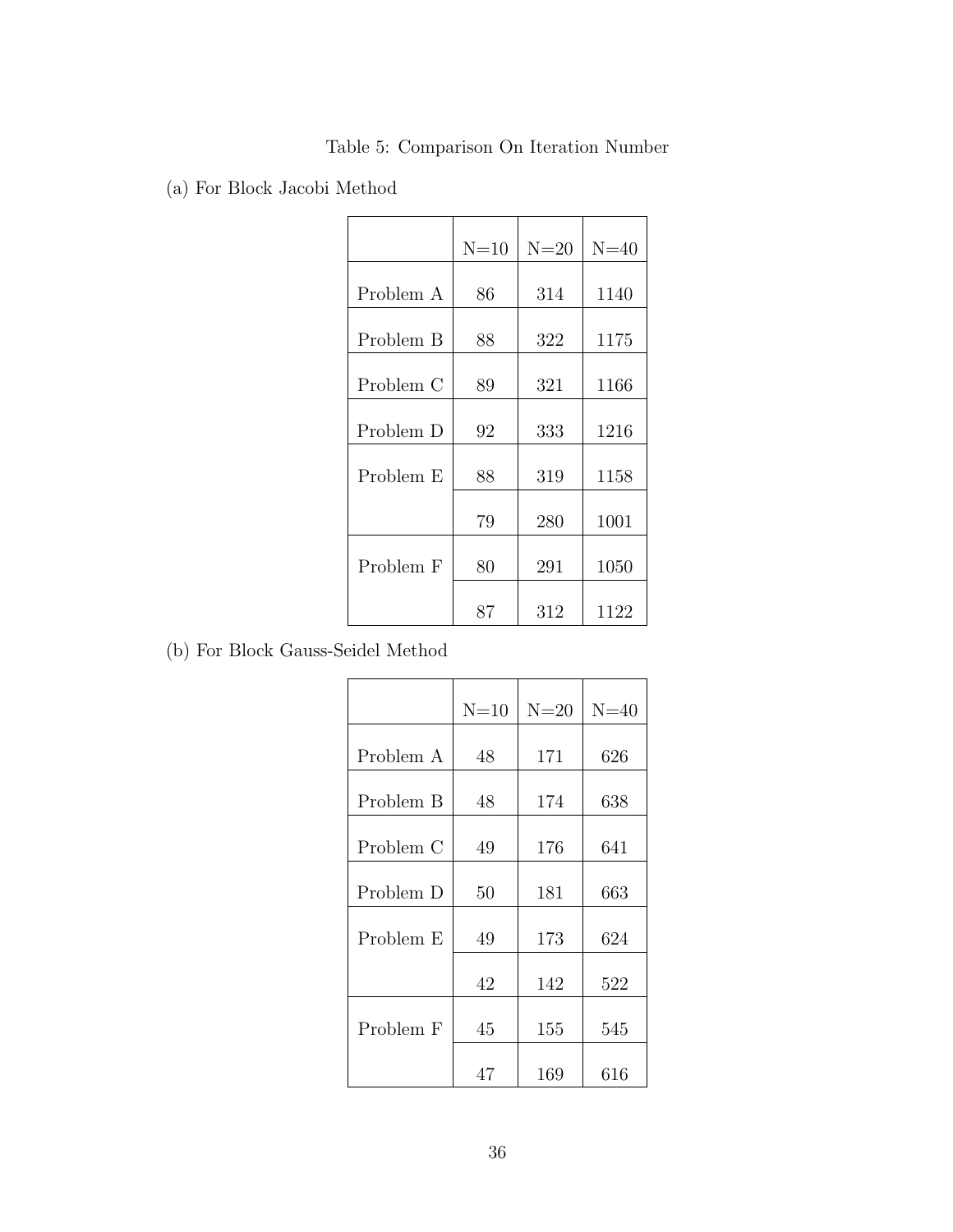|                           | $N=10$ | $N=20$ | $N=40$ |
|---------------------------|--------|--------|--------|
| Pointwise Jacobi          | 153    | 560    | 2012   |
|                           | 132    | 463    | 1610   |
| Block Jacobi              | 88     | 319    | 1158   |
|                           | 79     | 280    | 1274   |
| Pointwise Gauss-Seidel    | 85     | 311    | 1126   |
|                           | 73     | 261    | 923    |
| <b>Block Gauss-Seidel</b> | 49     | 173    | 628    |
|                           | 42     | 147    | 522    |

Table 6: Comparison Between Pointwise Method and Block Method (a) For Problem E

(b) For Problem F

|                           | $N=10$ | $N=20$ | $N=40$ |
|---------------------------|--------|--------|--------|
| Pointwise Jacobi          | 129    | 469    | 1650   |
|                           | 154    | 558    | 1999   |
| Block Jacobi              | 80     | 291    | 1050   |
|                           | 87     | 312    | 1122   |
| Pointwise Gauss-Seidel    | 78     | 275    | 966    |
|                           | 83     | 306    | 545    |
| <b>Block Gauss-Seidel</b> | 45     | 155    | 545    |
|                           | 47     | 169    | 616    |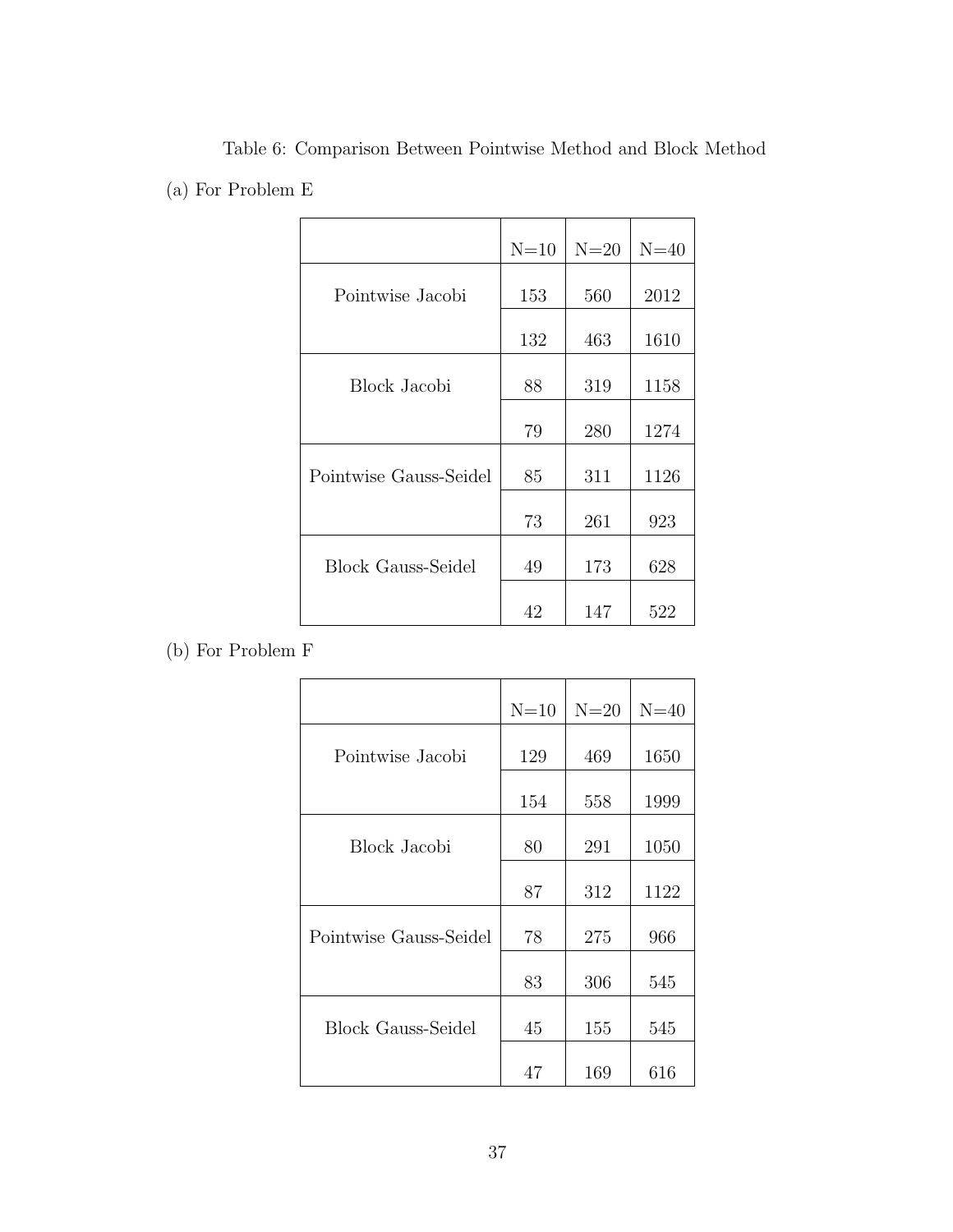|         |         | Prob A | Prob B | Prob C         | Prob D | Prob E | Prob F |
|---------|---------|--------|--------|----------------|--------|--------|--------|
| E10/E20 | max sol | 3.98   | 4.07   | 4.01           | 4.07   | 3.52   | 3.72   |
|         | min sol | 4.84   | 4.88   | 4.87           | 4.94   | 4.54   | 4.9    |
| E20/E40 | max sol | 3.999  | 4.02   | $\overline{4}$ | 4.03   | 2.02   | 2.42   |
|         | min sol | 5.76   | 6.32   | 5.69           | 5.85   | 4.64   | 5.97   |

Table 7: Comparison On Relative Error Rate

|  | (b) For Block Gauss-Seidel Method |  |  |
|--|-----------------------------------|--|--|

(a) For Block Jacobi Method

|         |         | Prob A | Prob B | Prob C         | Prob D | Prob E | Prob F |
|---------|---------|--------|--------|----------------|--------|--------|--------|
| E10/E20 | max sol | 4.01   | 4.07   | 4.01           | 4.07   | 3.71   | 3.76   |
|         | min sol | 4.4    | 4.43   | 4.38           | 4.44   | 4.37   | 4.45   |
| E20/E40 | max sol | 4.00   | 4.03   | $\overline{4}$ | 4.02   | 2.46   | 2.48   |
|         | min sol | 15.89  | 16.3   | 16             | 16.4   | 16.2   | 16.3   |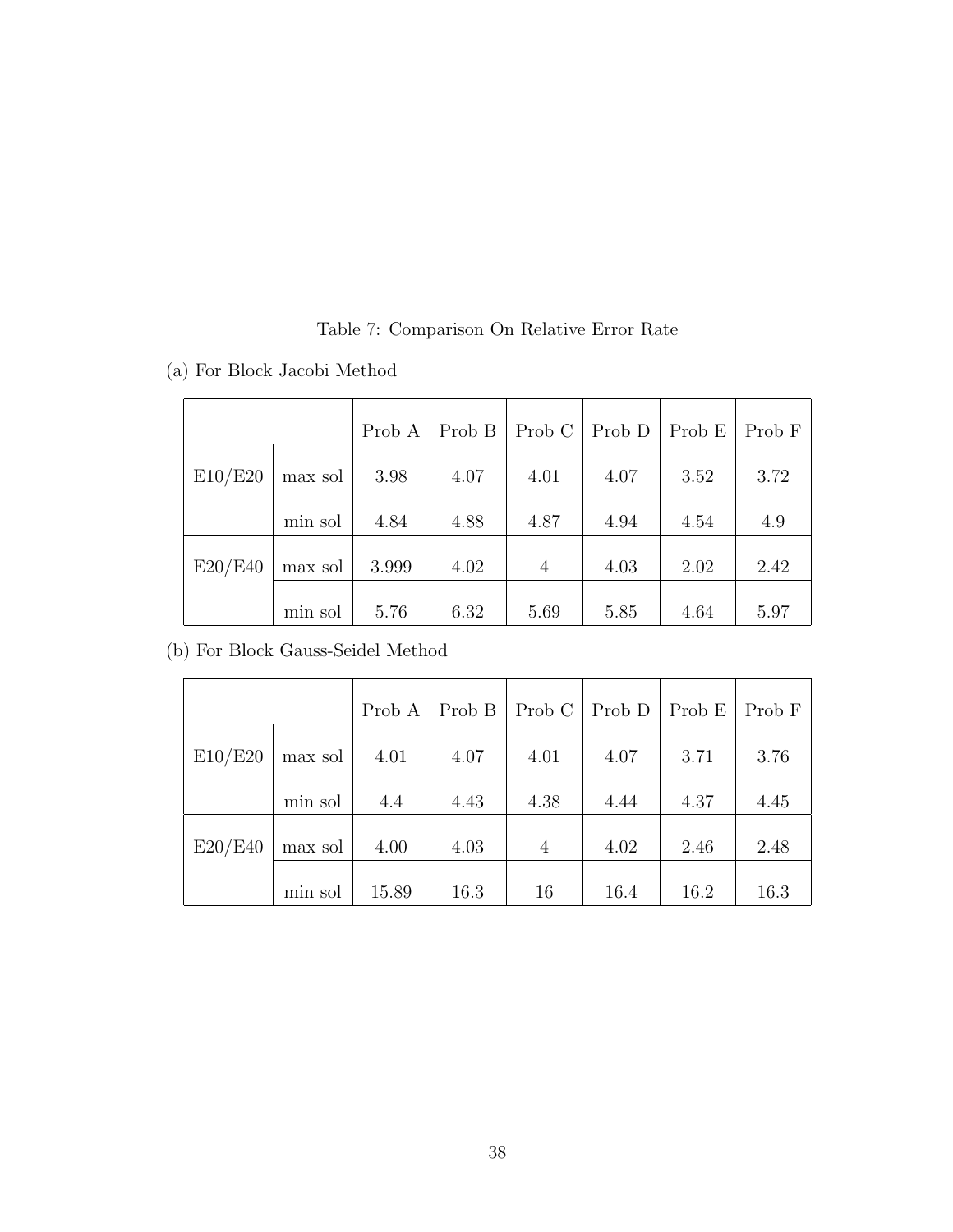Table 8: Monotone Sequences of Problem D

| (x,y)     | (0.1, 0.5) | (0.2, 0.5) | (0.3, 0.5) | (0.4, 0.5) | (0.5, 0.5) |
|-----------|------------|------------|------------|------------|------------|
| $m=10$    | 0.359317   | 0.688356   | 0.959802   | 1.151979   | 1.250970   |
| $m=50$    | 0.359287   | 0.688298   | 0.959721   | 1.151884   | 1.25087    |
| $m=100$   | 0.359258   | 0.688243   | 0.959645   | 1.151794   | 1.250775   |
| $m=150$   | 0.359236   | 0.688202   | 0.959590   | 1.151729   | 1.250706   |
| $m=200$   | 0.359221   | 0.688172   | 0.959548   | 1.15168    | 1.250656   |
| $m=250$   | 0.359209   | 0.68815    | 0.959518   | 1.151645   | 1.250618   |
| $m = 300$ | 0.359201   | 0.688134   | 0.959496   | 1.151619   | 1.250591   |
| $m = 350$ | 0.359194   | 0.688122   | 0.959479   | 1.1516     | 1.250571   |
| $m=400$   | 0.35919    | 0.688113   | 0.959467   | 1.151585   | 1.250556   |
| $m = 450$ | 0.359186   | 0.688107   | 0.959459   | 1.151575   | 1.250545   |
| $m = 500$ | 0.359184   | 0.688102   | 0.959452   | 1.151567   | 1.250537   |
| $m = 550$ | 0.359182   | 0.688098   | 0.959447   | 1.151562   | 1.250531   |
| $m = 600$ | 0.359181   | 0.688096   | 0.959444   | 1.151558   | 1.250527   |
| $m = 650$ | 0.359180   | 0.688094   | 0.959441   | 1.151555   | 1.250523   |
| $m=700$   | 0.359179   | 0.688093   | 0.959439   | 1.151552   | 1.250521   |
| True Sol  | 0.359017   | 0.687785   | 0.959017   | 1.151057   | 1.25       |

(a) Maximal Sequence By Block Jacobi Method

(b) Minimal Sequence By Block Jacobi Method

| (x,y)     | (0.1, 0.5) | (0.2, 0.5) | (0.3, 0.5) | (0.4, 0.5) | (0.5, 0.5) |
|-----------|------------|------------|------------|------------|------------|
| $m=10$    | 0.017807   | 0.034172   | 0.047328   | 0.055832   | 0.058777   |
| $m = 50$  | 0.080307   | 0.153487   | 0.212251   | 0.250749   | 0.266449   |
| $m=100$   | 0.144355   | 0.276108   | 0.383575   | 0.458604   | 0.499042   |
| $m=150$   | 0.195540   | 0.374884   | 0.523225   | 0.630113   | 0.690837   |
| $m=200$   | 0.235818   | 0.452542   | 0.632826   | 0.7635     | 0.837208   |
| $m=250$   | 0.26696    | 0.512372   | 0.716595   | 0.864289   | 0.946123   |
| $m = 300$ | 0.290647   | 0.557697   | 0.779642   | 0.939485   | 1.026542   |
| $m = 350$ | 0.308448   | 0.591659   | 0.826666   | 0.995242   | 1.085775   |
| $m = 400$ | 0.32172    | 0.61693    | 0.861552   | 1.036447   | 1.129363   |
| $m = 450$ | 0.331563   | 0.63565    | 0.887345   | 1.06684    | 1.161428   |
| $m = 500$ | 0.338841   | 0.649479   | 0.906376   | 1.089231   | 1.18501    |
| $m = 550$ | 0.34421    | 0.659677   | 0.920399   | 1.105714   | 1.202352   |
| $m = 600$ | 0.348166   | 0.667188   | 0.930723   | 1.117842   | 1.215104   |
| $m = 650$ | 0.351078   | 0.672718   | 0.93832    | 1.126763   | 1.224481   |
| $m = 700$ | 0.353221   | 0.676786   | 0.943909   | 1.133324   | 1.231374   |
| TrueSol   | 0.359017   | 0.687785   | 0.959017   | 1.151057   | 1.25       |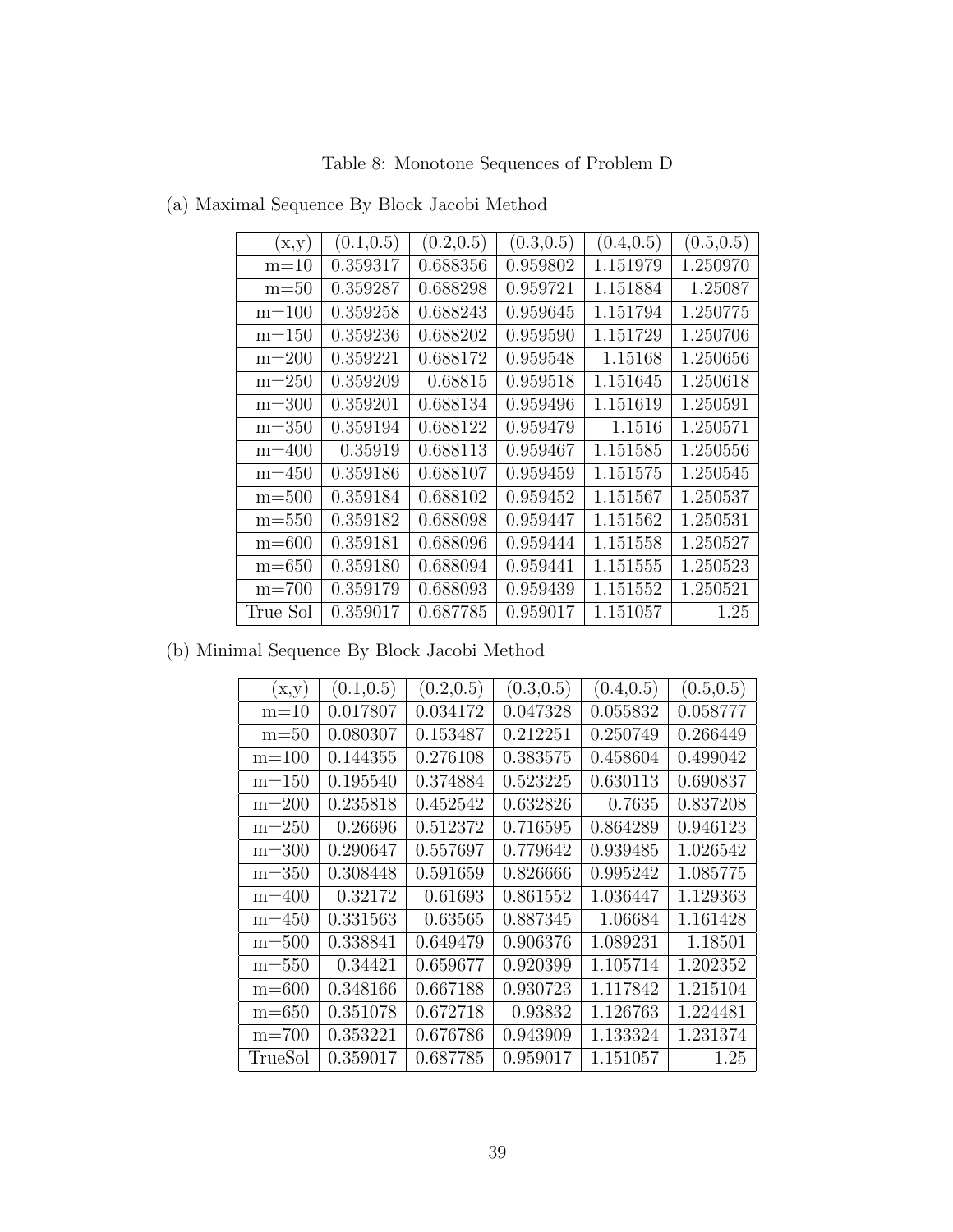| (x,y)     | (0.1, 0.5) | (0.2, 0.5) | (0.3, 0.5) | (0.4, 0.5) | (0.5, 0.5) |
|-----------|------------|------------|------------|------------|------------|
| $m=10$    | 0.359299   | 0.68832    | 0.959753   | 1.151921   | 1.250909   |
| $m = 50$  | 0.359252   | 0.688231   | 0.959629   | 1.151775   | 1.250775   |
| $m=100$   | 0.359217   | 0.688165   | 0.959539   | 1.15167    | 1.250645   |
| $m=150$   | 0.359199   | 0.68813    | 0.959491   | 1.151613   | 1.250585   |
| $m=200$   | 0.359189   | 0.688111   | 0.959465   | 1.151582   | 1.250552   |
| $m=250$   | 0.359183   | 0.688101   | 0.959451   | 1.151566   | 1.250535   |
| $m = 300$ | 0.35918    | 0.688095   | 0.959443   | 1.151557   | 1.250526   |
| $m = 350$ | 0.359179   | 0.688092   | 0.959439   | 1.151552   | 1.250521   |
| $m = 400$ | 0.359178   | 0.688091   | 0.959437   | 1.151549   | 1.250518   |
| $m = 450$ | 0.359177   | 0.68809    | 0.959435   | 1.151548   | 1.250516   |
| $m = 500$ | 0.359177   | 0.688089   | 0.959435   | 1.151547   | 1.250515   |
| $m = 550$ | 0.359177   | 0.688089   | 0.959434   | 1.151547   | 1.250515   |
| $m = 600$ | 0.359177   | 0.688089   | 0.959435   | 1.151546   | 1.250515   |
| $m = 650$ | 0.359177   | 0.688089   | 0.959435   | 1.151546   | 1.250515   |
| True Sol  | 0.359017   | 0.687785   | 0.959017   | 1.151057   | 1.25       |

(c) Maximal Sequence By Block Gauss-Seidel Method

(d) Minimal Sequence By Block Gauss-Seidel Method

| (x,y)     | (0.1, 0.5) | (0.2, 0.5) | (0.3, 0.5) | (0.4, 0.5) | (0.5, 0.5) |
|-----------|------------|------------|------------|------------|------------|
| $m=10$    | 0.034479   | 0.066063   | 0.091458   | 0.107922   | 0.113743   |
| $m = 50$  | 0.14537    | 0.27916    | 0.388361   | 0.465299   | 0.507664   |
| $m = 100$ | 0.23728    | 0.455431   | 0.637042   | 0.768829   | 0.84327    |
| $m = 150$ | 0.291587   | 0.55951    | 0.782192   | 0.942568   | 1.029884   |
| $m=200$   | 0.32226    | 0.617962   | 0.862983   | 1.038148   | 1.131172   |
| $m = 250$ | 0.33914    | 0.650048   | 0.907161   | 1.090157   | 1.185988   |
| $m = 300$ | 0.348329   | 0.667498   | 0.93115    | 1.118344   | 1.215633   |
| $m = 350$ | 0.35331    | 0.676954   | 0.94414    | 1.133596   | 1.23166    |
| $m = 400$ | 0.356005   | 0.682069   | 0.951166   | 1.141843   | 1.240324   |
| $m = 450$ | 0.357462   | 0.684835   | 0.954965   | 1.146302   | 1.245006   |
| $m = 500$ | 0.35825    | 0.68633    | 0.957019   | 1.148712   | 1.247538   |
| $m = 550$ | 0.358676   | 0.687138   | 0.958129   | 1.150014   | 1.248906   |
| $m = 600$ | 0.358906   | 0.687575   | 0.958728   | 1.150718   | 1.249645   |
| $m = 650$ | 0.359031   | 0.687811   | 0.959053   | 1.151099   | 1.250045   |
| TrueSol   | 0.359017   | 0.687785   | 0.959017   | 1.151057   | 1.25       |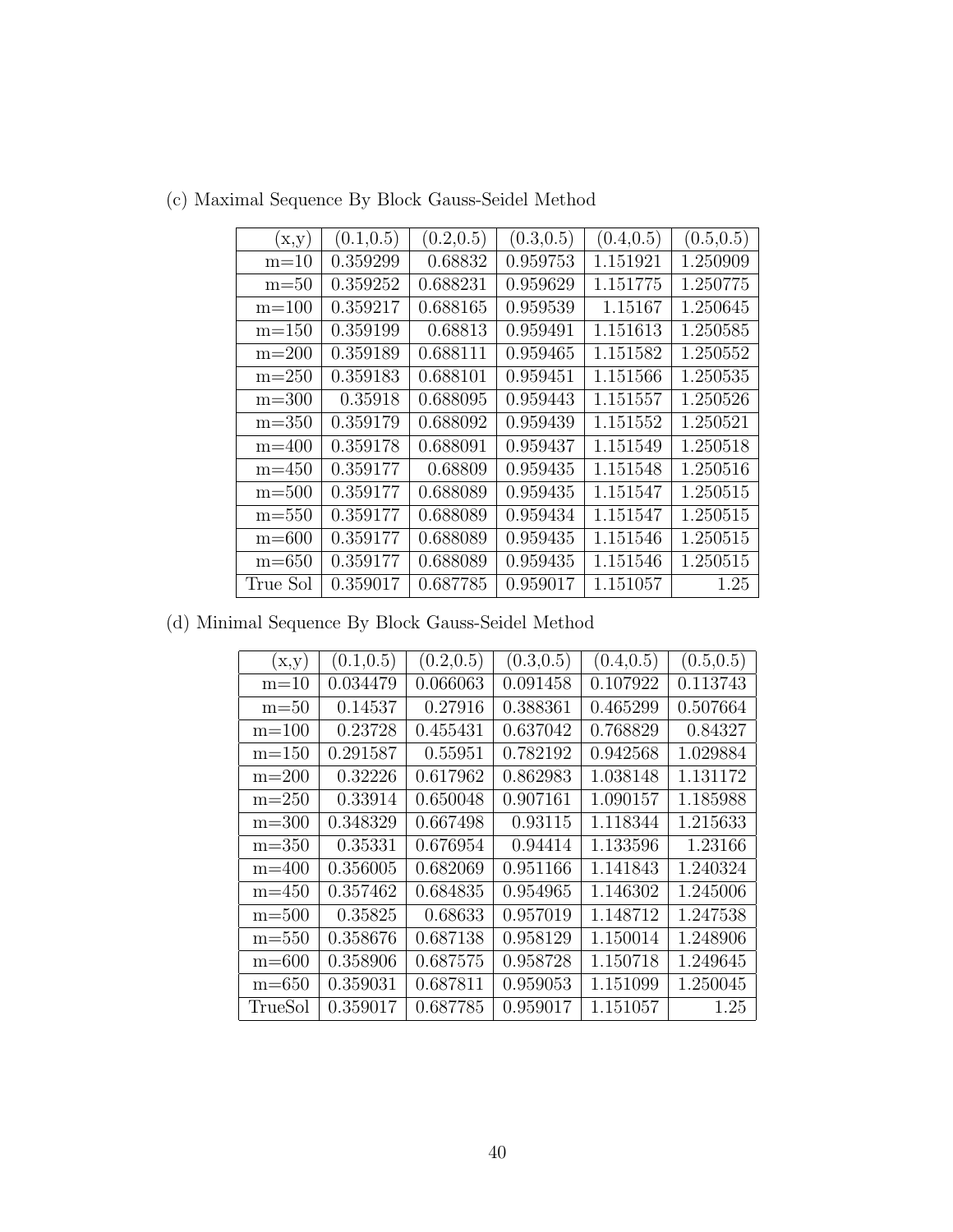# 5 CONCLUSIONS AND DISCUSSION

#### 5.1 Conclusions

In Chapter 4, there are totally six problems studied by using the block Jacobi and block Gauss-Seidel methods. The first four are nonlinear elliptic equations with different boundary conditions, the last two are linear elliptic equations with different boundary conditions. All the problems we choose have the unique analytic solutions. Analyzing the numerical results gives us the following observations and conclusions:

#### (A) Monotone and convergence property

In Table(8), it contains the data of maximal and minimal sequences of Problem D by two block methods. We see the maximal sequence decreases monotonically from the upper solution to the true solution and the minimal sequence increase from the lower solution to the true solution, which shows the monotone property of these sequences holds at every mesh point by two block methods. In Table(1) and Table(3), we see the property  $\bar{u}_{i,j} \geq \underline{u}_{i,j}$  holds for every  $(i, j)$ , and both  $\bar{u}_{i,j}$  and  $\underline{u}_{i,j}$  are fairly close to the true solution  $u(x_i, y_j)$  at every mesh point  $(x_i, y_j)$ , and those sequences converge very well to the true solution. It should be noted that the slightly larger value of the minimal solution compared with the true solution is mostly likely due to the discretization error of the finite difference system.

### (B) Iteration number

Iteration numbers for all examples with different methods are listed in Table(5). The data indicates that the number of iterations is approximately proportional to  $N^2$  for each example with different methods applied. Specially we notice that the linear and nonlinear problems require almost the same iteration numbers with the same  $N$  and the same method. This clearly indicates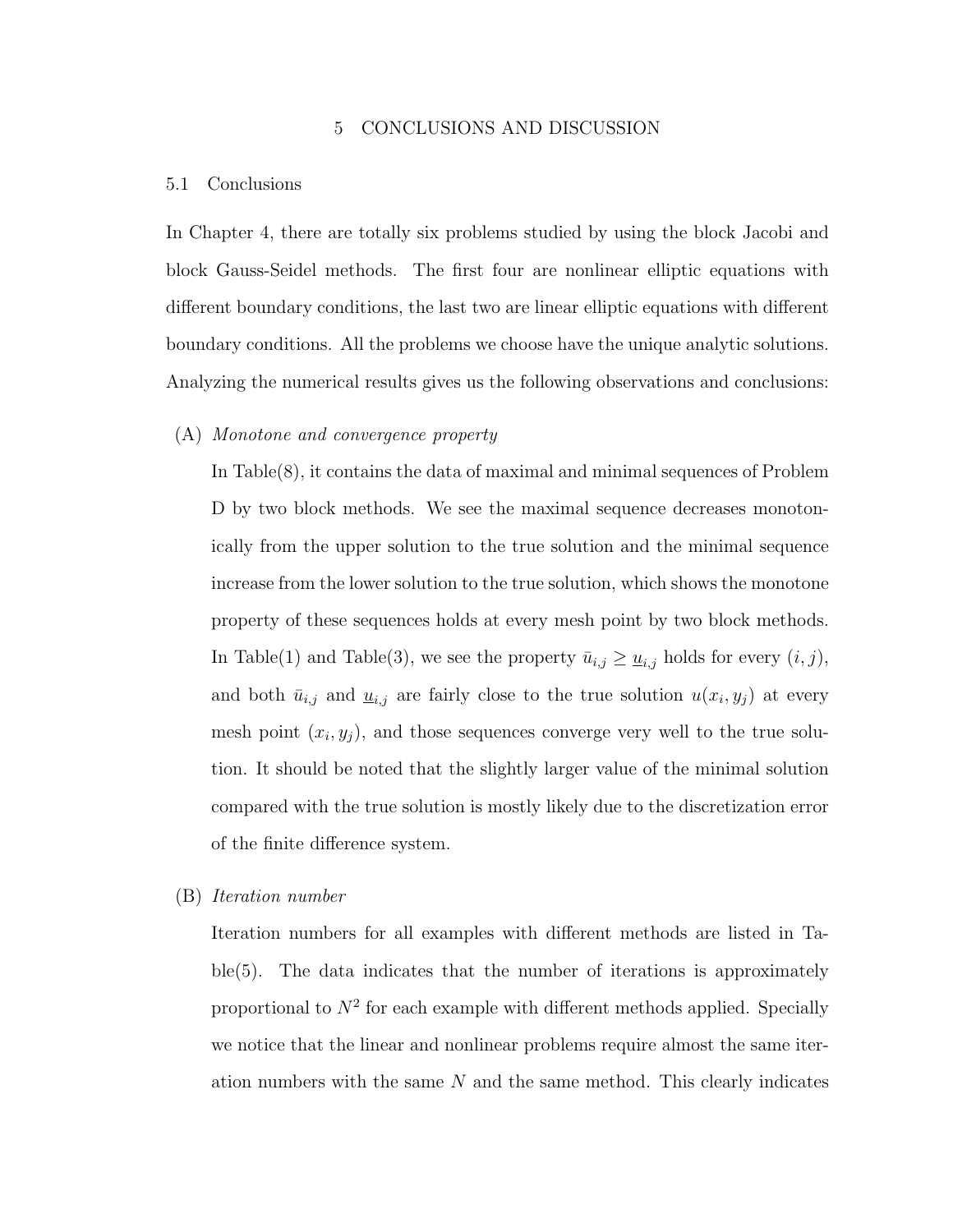the efficiency of the block monotone methods.

(C) Error ratio

From Table(7), error ratios are approximate to 4 when the mesh size is doubled. This is consistent with the theoretical results in [5].

- (D) Efficiency
	- (1) Less iteration number

From Table(6), the comparison between the point-wise and block method for two linear problems has been presented, it shows the iteration numbers of block method are always less than the point-wise method.

(2) Less computation in each iteration

Compared with the numerical results of the pointwise method, the block method definitely is a reliable and efficient computational algorithm for computing the solution. An advantage of the block method is that the Thomas algorithm can be used to compute numerical solutions in each iteration in the same fashion as for one-dimensional solutions. Theoretically, Thomas algorithm only requires  $3N$  of operations (N is the number of mesh points along the x-direction). In a block method, we use Thomas algorithm to calculate the inside block (matrix size is  $N\times N),$  so for each iteration we have  $3N*N$ operations. Also by numerical results, the total iteration number is no more than  $O(N^2)$ , and therefore the overall operations will be approximately  $O(N^4)$ . However for the pointwise method, the size of the matrix of the finite difference system is  $N^2 \times N^2$ , it requires  $N^4$  operations per each iteration, the overall operations will be  $O(N^6)$ . Therefore the block method is much more efficient than the pointwise method.

(3) Linear and nonlinear problems

From Table(5), we see that both linear and nonlinear problems need almost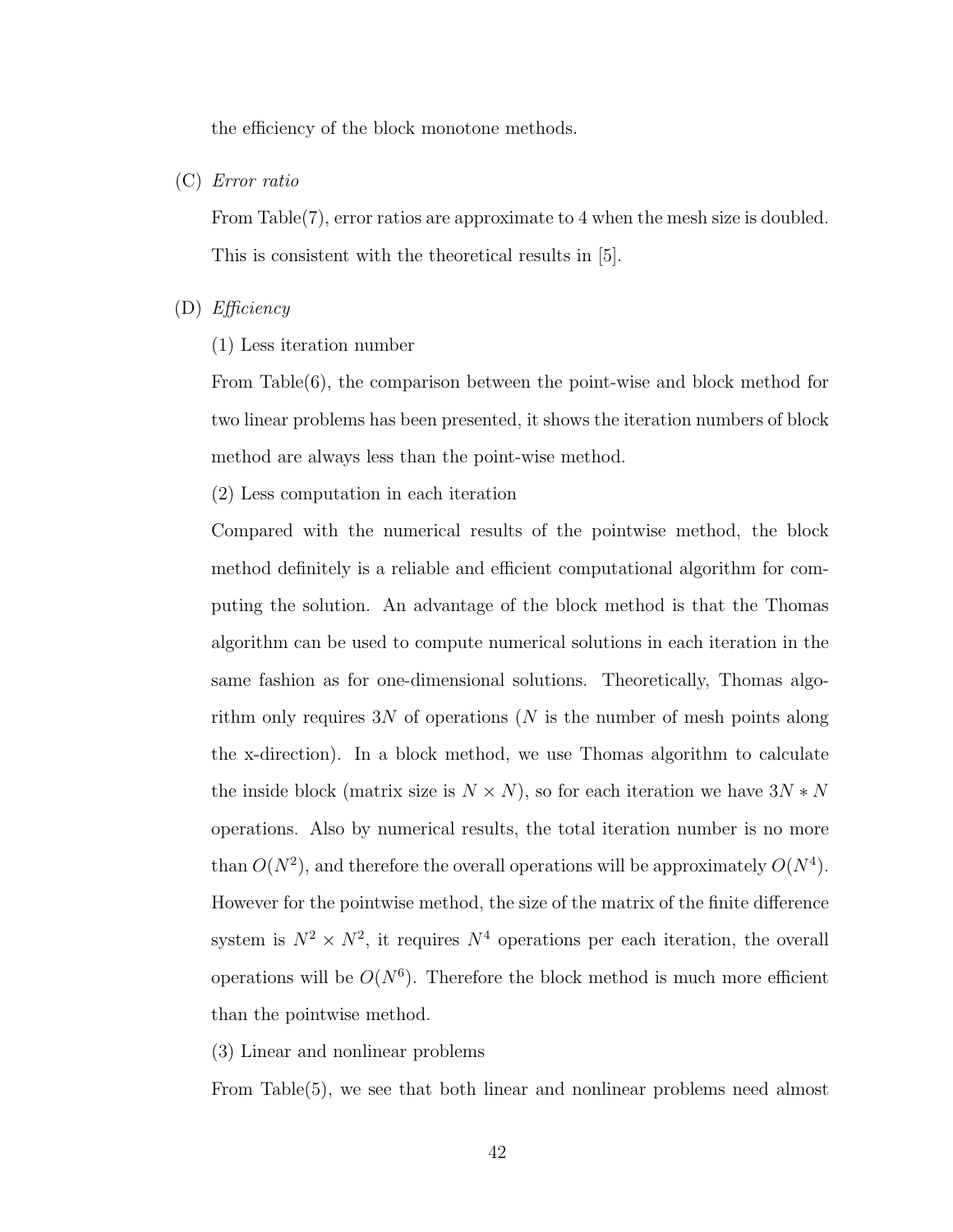same numbers of iterations. It implies that it does not require more work to solve a nonlinear problem than a linear problem. This is very significant and more theoretical and numerical studies should be conducted in this regard.

#### 5.2 Open Questions

The efficiency of the block monotone methods are observed from the numerical simulations. The limited numerical results suggest that linear and nonlinear problems have almost same converge rate when we use the block Jacobi or block Gauss-Seidel monotone methods to treat nonlinear problem. More numerical simulations should be conducted with different nonlinear reaction functions to see how many effects of nonlinearity on the convergent rate. The rates of convergence of the block monotone methods need to be investigated theoretically.